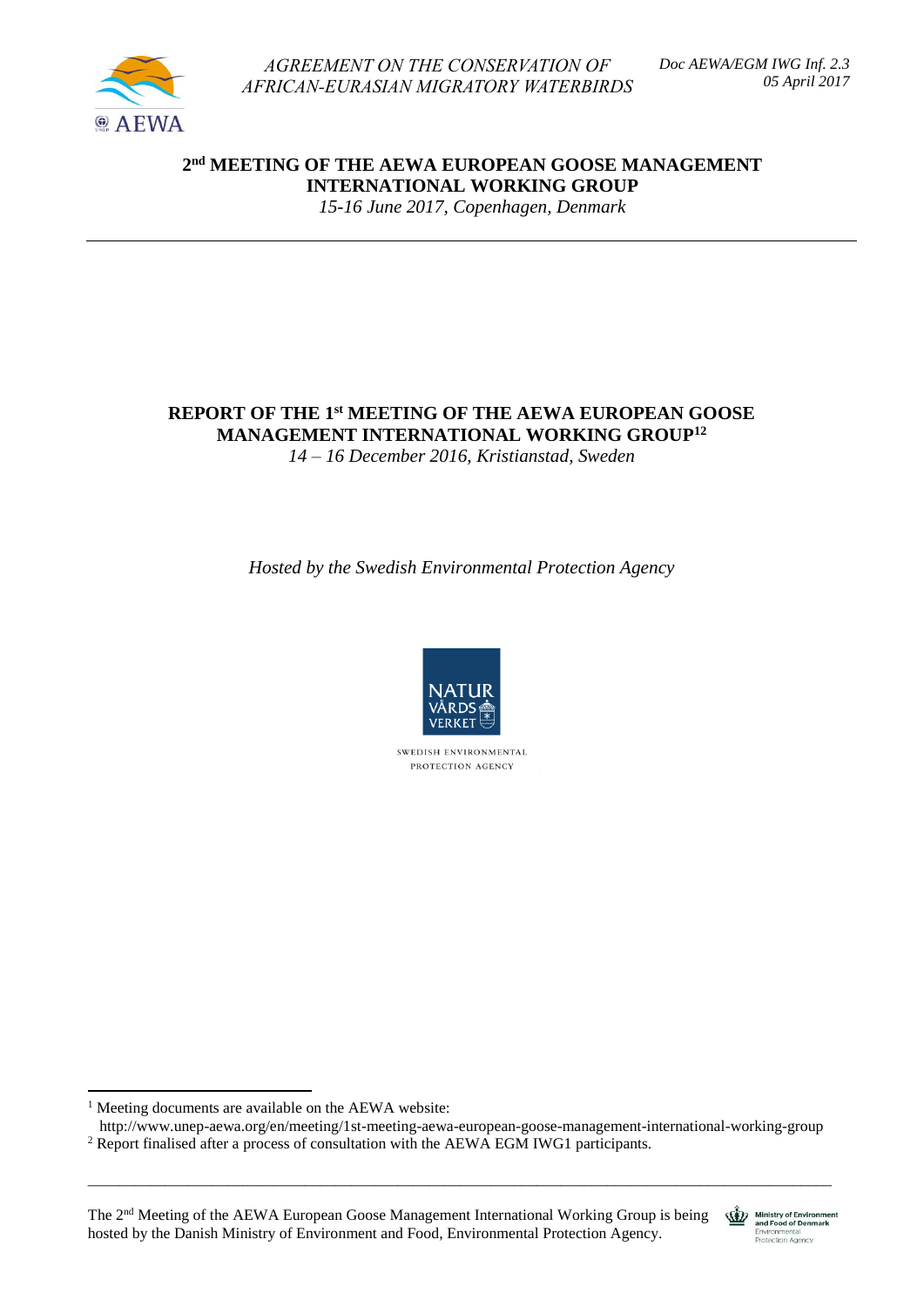# **EGM IWG1 – Decisions and Actions**

|                | <b>AGENDA ITEM</b>                                                                                                                                 | <b>DECISION</b>                                                                                                                                                                                            | <b>ACTION</b>                                                                                                                                                                                                                                                                                                                                            |
|----------------|----------------------------------------------------------------------------------------------------------------------------------------------------|------------------------------------------------------------------------------------------------------------------------------------------------------------------------------------------------------------|----------------------------------------------------------------------------------------------------------------------------------------------------------------------------------------------------------------------------------------------------------------------------------------------------------------------------------------------------------|
| Agenda item 2. | <b>Election of the Chair of EGM IWG1</b>                                                                                                           | Belgium was elected unanimously as Chair of<br>the EGM IWG1.                                                                                                                                               |                                                                                                                                                                                                                                                                                                                                                          |
| Agenda item 3. | <b>Adoption of Agenda</b>                                                                                                                          | The agenda (document AEWA/EGM IWG 1.2<br>Rev.1) was adopted with no comments.                                                                                                                              |                                                                                                                                                                                                                                                                                                                                                          |
| Agenda item 4. | <b>Admission of Observers</b>                                                                                                                      | The Meeting agreed to admit the observers<br>present at the meeting.                                                                                                                                       |                                                                                                                                                                                                                                                                                                                                                          |
| Agenda item 6. | <b>Adoption of the European Goose</b><br><b>Management Platform</b><br><b>International Working Group</b><br>(EGM IWG) Modus Operandi              | The Modus Operandi was revised according to<br>amendments requested and agreed on during the<br>meeting and subsequently adopted. The final<br>Modus Operandi is attached to this report in<br>Appendix 1. | A short guidance document on the<br>composition, role and responsibilities of<br>national delegations in the international<br>context and how to transpose those into the<br>national process would be useful and could<br>be considered for the next meeting of the<br>EGM IWG.                                                                         |
| Agenda item 7. | <b>European Goose Management</b><br><b>Budget 2016-2017</b>                                                                                        |                                                                                                                                                                                                            | Range States to the EGMP will continue their<br>efforts to provide funds to the budget of the<br>Platform on the basis of voluntary<br>contributions, in order to close the remaining<br>budget gaps for 2017 and 2018.                                                                                                                                  |
| Agenda item 9. | <b>Taiga Bean Goose Session</b>                                                                                                                    |                                                                                                                                                                                                            |                                                                                                                                                                                                                                                                                                                                                          |
|                | Structure of the Annual Iterative<br>Phase of the Adaptive Harvest<br><b>Management Process and Harvest</b><br>Quota Division between Range States | The EGM IWG adopted the proposed structure<br>for the TBG Adaptive Harvest Management<br>(AHM) annual cycle, which is subject to further<br>adjustments in forthcoming meetings, as<br>necessary.          | The UNEP/AEWA Secretariat will produce a<br>costed project concept looking into national<br>legislation systems, with the aim to provide<br>guidance on adapting national legislations to<br>allow administrations to regulate hunting on<br>an annual basis as necessary within the AHM<br>process, and communicate this project<br>concept to the IWG. |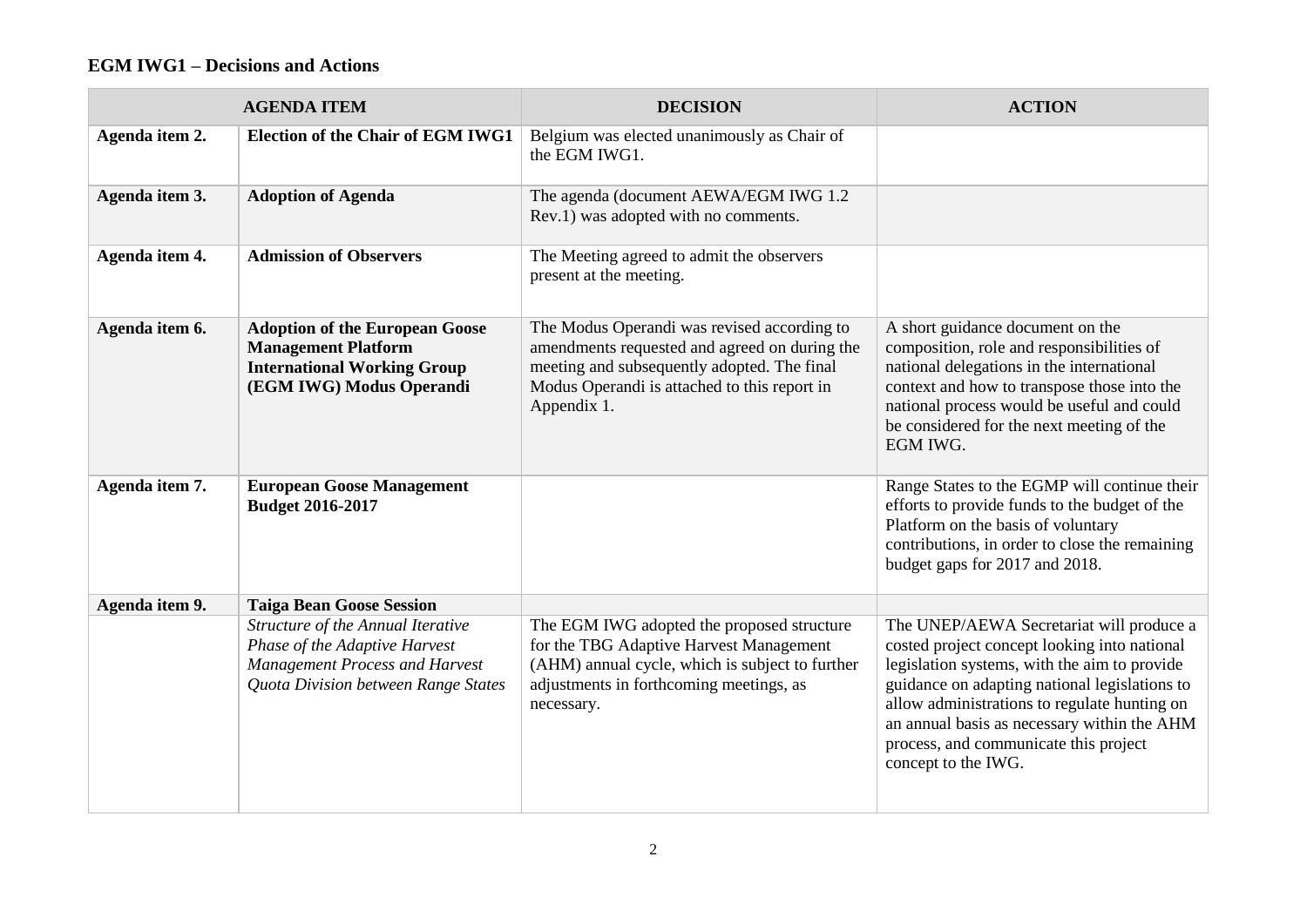| <b>AGENDA ITEM</b>                                                                                 | <b>DECISION</b>                                                                                                                                                                                                                                                                                           | <b>ACTION</b>                                                                                                                  |
|----------------------------------------------------------------------------------------------------|-----------------------------------------------------------------------------------------------------------------------------------------------------------------------------------------------------------------------------------------------------------------------------------------------------------|--------------------------------------------------------------------------------------------------------------------------------|
|                                                                                                    | The EGM IWG adopted the proposed harvest<br>quota division between the relevant range states<br>in each MU, which is subject to possible<br>adjustment in future.                                                                                                                                         |                                                                                                                                |
| <b>Adaptive Harvest Management</b><br>Programme (predictive models and<br>management alternatives) | The EGM IWG adopted document AEWA/EGM<br>IWG 1.8 containing initial elements of an<br>Adaptive Harvest Management programme for<br>Taiga Bean Geese developed on the basis of<br>predictive models.                                                                                                       |                                                                                                                                |
|                                                                                                    | 1) The EGM IWG adopted the continuation of<br>the closed hunting season for the Western and<br>closure of hunting for the Eastern $1 \& 2 \text{ MUs}$<br>until such time as further management<br>alternatives could be possibly outlined for<br>consideration on the basis of strengthened<br>datasets. |                                                                                                                                |
|                                                                                                    | 2) For the Central MU, the EGM IWG decided to<br>defer the decision on one of the management<br>alternatives until the next EGM IWG Meeting in<br>June 2017, subject to the availability of a better<br>information basis following the mid-January<br>counts.                                            |                                                                                                                                |
| <b>Monitoring Programme</b>                                                                        | The EGM IWG adopted the outline of the<br>proposed monitoring programme and committed<br>to supporting, to the extent possible, its further<br>development and effective implementation<br>financially and by other means.                                                                                |                                                                                                                                |
| Reducing Taiga Bean Goose<br>Crippling                                                             |                                                                                                                                                                                                                                                                                                           | Efforts would be made to look into crippling<br>of TBG and using the example of the Danish<br>campaign in the case of the PfG. |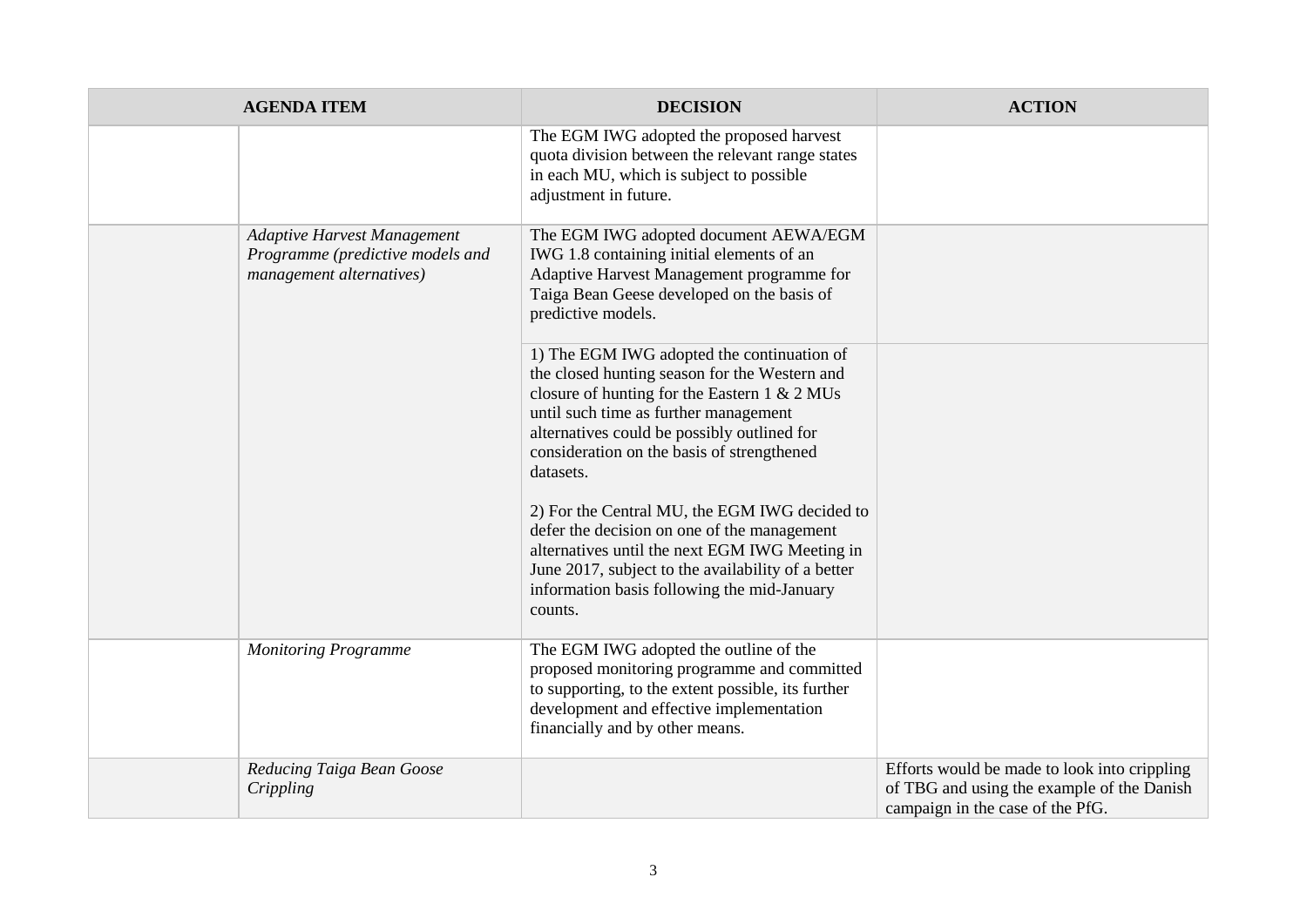| <b>AGENDA ITEM</b>                                                                                                            | <b>DECISION</b> | <b>ACTION</b>                                                                                                                                                                                                                                                                                                                                                               |
|-------------------------------------------------------------------------------------------------------------------------------|-----------------|-----------------------------------------------------------------------------------------------------------------------------------------------------------------------------------------------------------------------------------------------------------------------------------------------------------------------------------------------------------------------------|
| Raising Identification Skills and<br><b>Awareness Amongst Hunters</b>                                                         |                 | 1) The Secretariat would produce a costed<br>project concept for the development of a<br>coherent communication strategy with<br>external communicators and will share this<br>with the IWG;                                                                                                                                                                                |
|                                                                                                                               |                 | 2) In the meantime, Professor Madsen would<br>approach the Communications Officer at<br>Aarhus University to prepare an information<br>document to inform stakeholders of the<br>concept behind the EGMP;                                                                                                                                                                   |
|                                                                                                                               |                 | 3) Regarding the development of<br>identification skills amongst hunters, it was<br>agreed that national hunting associations in<br>the Range States should be approached by the<br>national representatives in the IWG with<br>regard to training programmes while<br>cooperation with BirdLife partners and other<br>conservation NGOs should be encouraged;              |
|                                                                                                                               |                 | 4) Information materials regarding the<br>identification of different species would be<br>coordinated by the EGMP Coordinator and<br>disseminated on the EGMP website and<br>amongst relevant national stakeholders by the<br>IWG members.                                                                                                                                  |
| Developing an International<br>Framework for Resolving Agricultural<br>Conflicts Which Include the Taiga<br><b>Bean Goose</b> |                 | 1) A Task Force would be established with<br>the aim of developing an international<br>interdisciplinary cooperation framework for<br>dealing with agricultural conflicts caused by<br>geese. The Secretariat would convene this by<br>correspondence in January 2017, inviting the<br>IWG designated representatives and relevant<br>observers to appoint representatives; |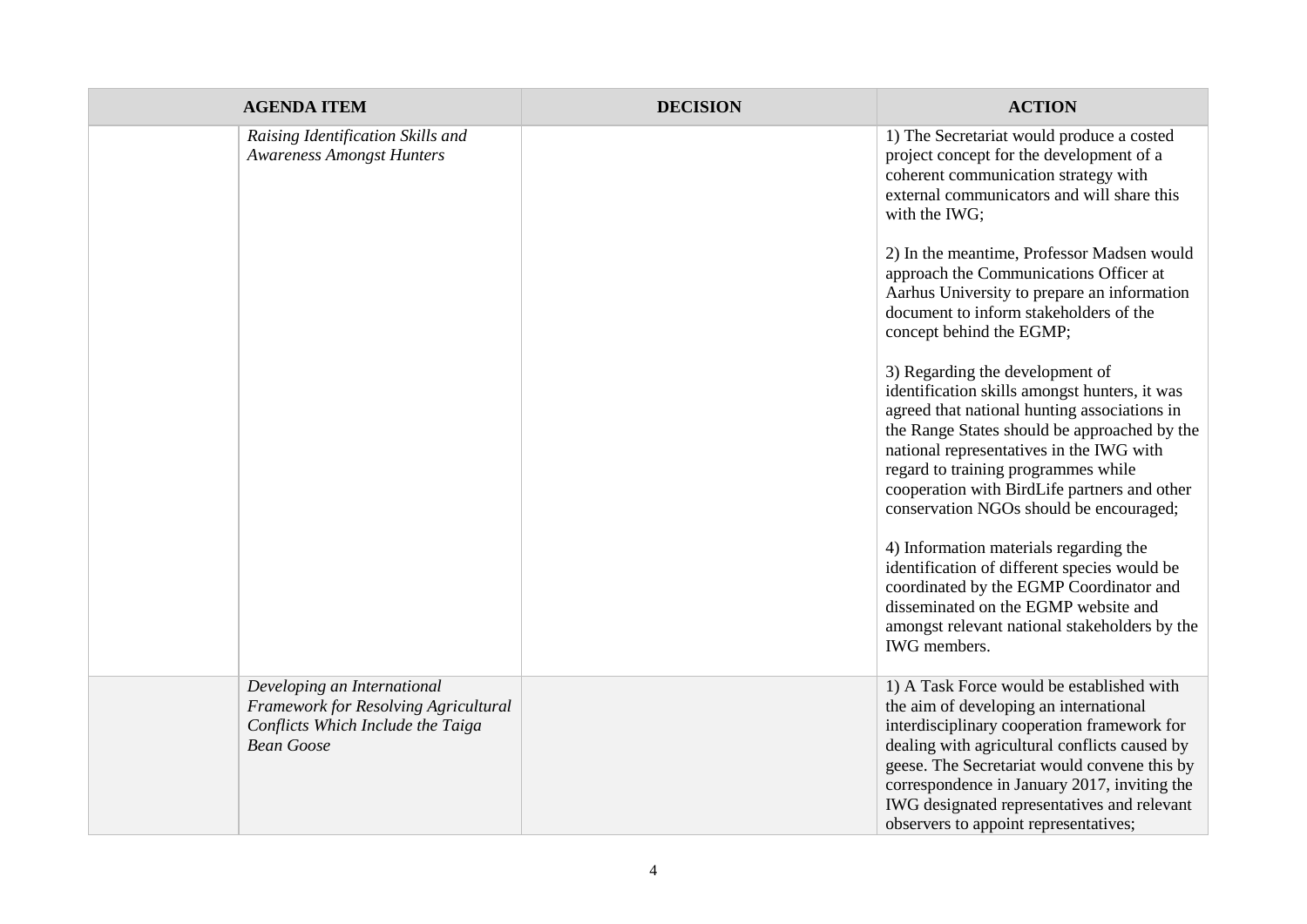|                 | <b>AGENDA ITEM</b>                                                                                                  | <b>DECISION</b>                                                                                                   | <b>ACTION</b>                                                                                                                                                                                                                                                              |
|-----------------|---------------------------------------------------------------------------------------------------------------------|-------------------------------------------------------------------------------------------------------------------|----------------------------------------------------------------------------------------------------------------------------------------------------------------------------------------------------------------------------------------------------------------------------|
|                 |                                                                                                                     |                                                                                                                   | 2) Standardised national statistics on goose<br>damage assessment (i.e. the costs of each<br>goose species to each crop type) should be<br>placed in a shared repository through annual<br>data submission to EGMP Data Centre to the<br>best ability of each range state. |
|                 | Development of Work Plan for Other<br>Actions than those related to Adaptive<br>Harvest Management                  |                                                                                                                   | All Range States would provide for the<br>implementation of the actions they prioritised<br>(See Appendices 2 and 3). During the next<br>IWG meeting in June 2017, it would be<br>discussed how to report on their<br>implementation.                                      |
| Agenda item 12. | <b>Election of the Chair for the AEWA</b><br><b>European Goose Management</b><br><b>International Working Group</b> | Norway was elected unanimously as Chair for<br>the AEWA European Goose Management<br>International Working Group. |                                                                                                                                                                                                                                                                            |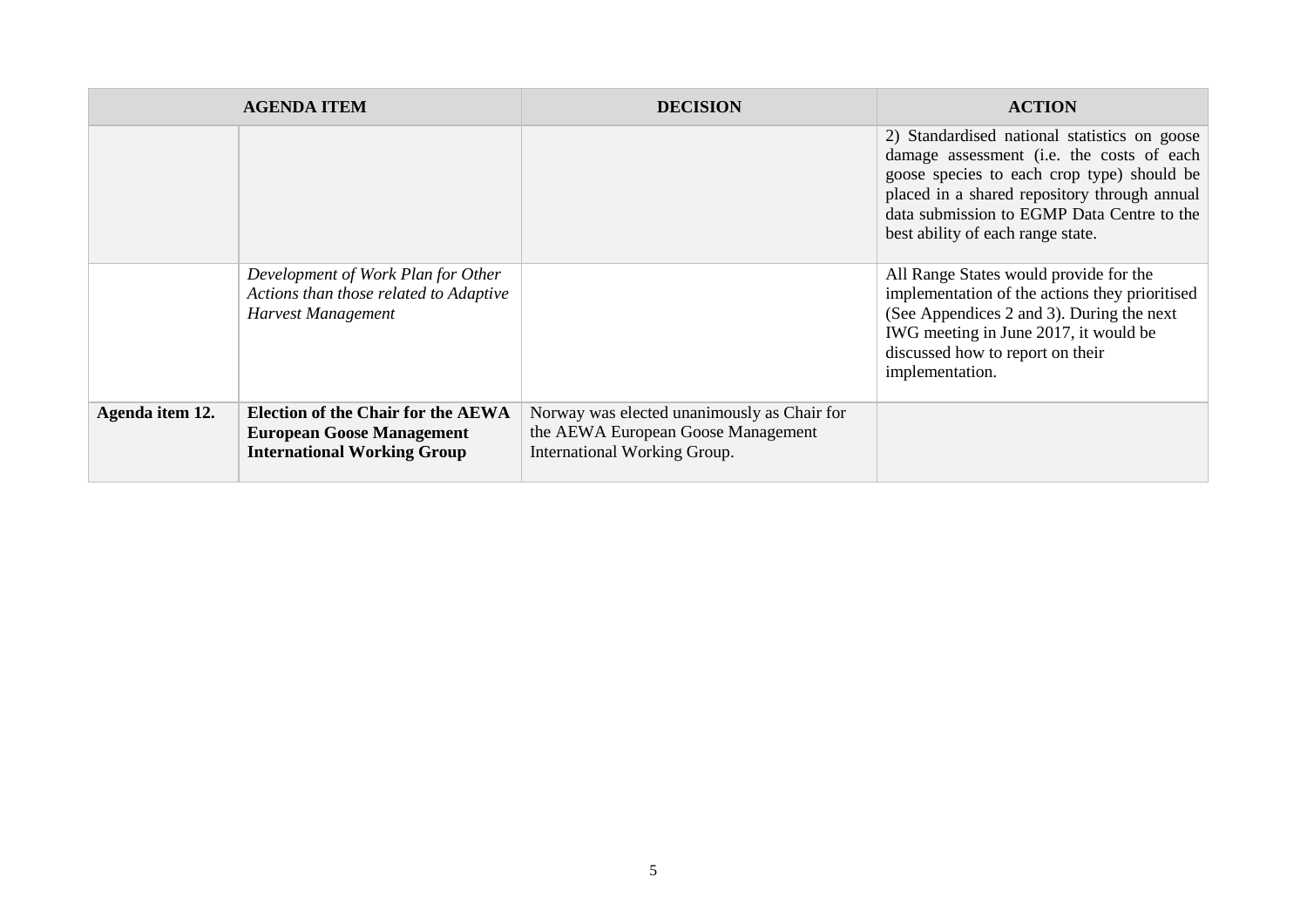## **Agenda item 1. Opening**

1. On behalf of the UNEP/AEWA Secretariat, AEWA Technical Officer, Mr Sergey Dereliev welcomed the delegates to the meeting. He thanked the Swedish Environmental Agency (SEPA) for hosting the meeting and providing exceptionally good facilities.

2. Introducing the AEWA European Goose Management International Working Group (EGM IWG), he explained that its purpose was to serve as the main coordinating and decision-making body of the AEWA European Goose Management Platform (EGMP). He noted that the current meeting was a historical event whereby it marked the transition from the pilot single species management approach towards a multi-species one. Despite a certain amount of scepticism, the constructive approach of the many dedicated stakeholders boded well for the establishment of a well-functioning platform.

3. The EGMP, would almost certainly lead to the need of a significant change and adaptation of management systems of some Range States and those countries were requested to embrace necessary changes and to commit to implementing them. The EGMP process ultimately has the potential to bring a new approach to the management of, not only geese and other migratory waterbirds, but all migratory bird taxa in Europe. In this light, he declared the meeting open and wished the delegates an enjoyable time in Kristianstad.

4. On behalf of the Swedish Environmental Protection Agency, Mr David Schönberg Alm warmly welcomed everyone to the meeting. He was very pleased to be able to have this opportunity to meet all the stakeholders and was looking forward to a fruitful meeting. He thanked the meeting organisers at SEPA and the Secretariat for taking care of all the preparations.

## **Agenda item 2. Election of the Chair of EGM IWG1**

5. Mr Dereliev introduced this agenda item, explaining that preliminary consultations had taken place with Belgium, the current Chair of the AEWA Pink-footed Goose International Working Group (PfG IWG), which was elected at the close of the last PfG IWG, but never had the opportunity to chair a meeting of this IWG due to its transition to the EGMP. Belgium had agreed to chair the current meeting and was therefore proposed for the role of Chair by the Secretariat. Since there were no further proposals from the floor, Belgium was elected unanimously as Chair of the 1<sup>st</sup> meeting of the EGM IWG (EGM IWG1).

6. On behalf of Belgium, Mr Michiel Vandegehuchte thanked the Meeting for being given this opportunity to chair; he had been involved in the PfG process since 2014 and had seen the mutual trust and understanding between the range states grow and the progress made in the international management of this population of the PfG and looked forward to a fruitful meeting.

**Decision**: Belgium was elected unanimously as Chair of the EGM IWG1.

## **Agenda item 3. Adoption of Agenda**

**Decision**: The agenda (document AEWA/EGM IWG 1.2 Rev.1) was adopted with no comments.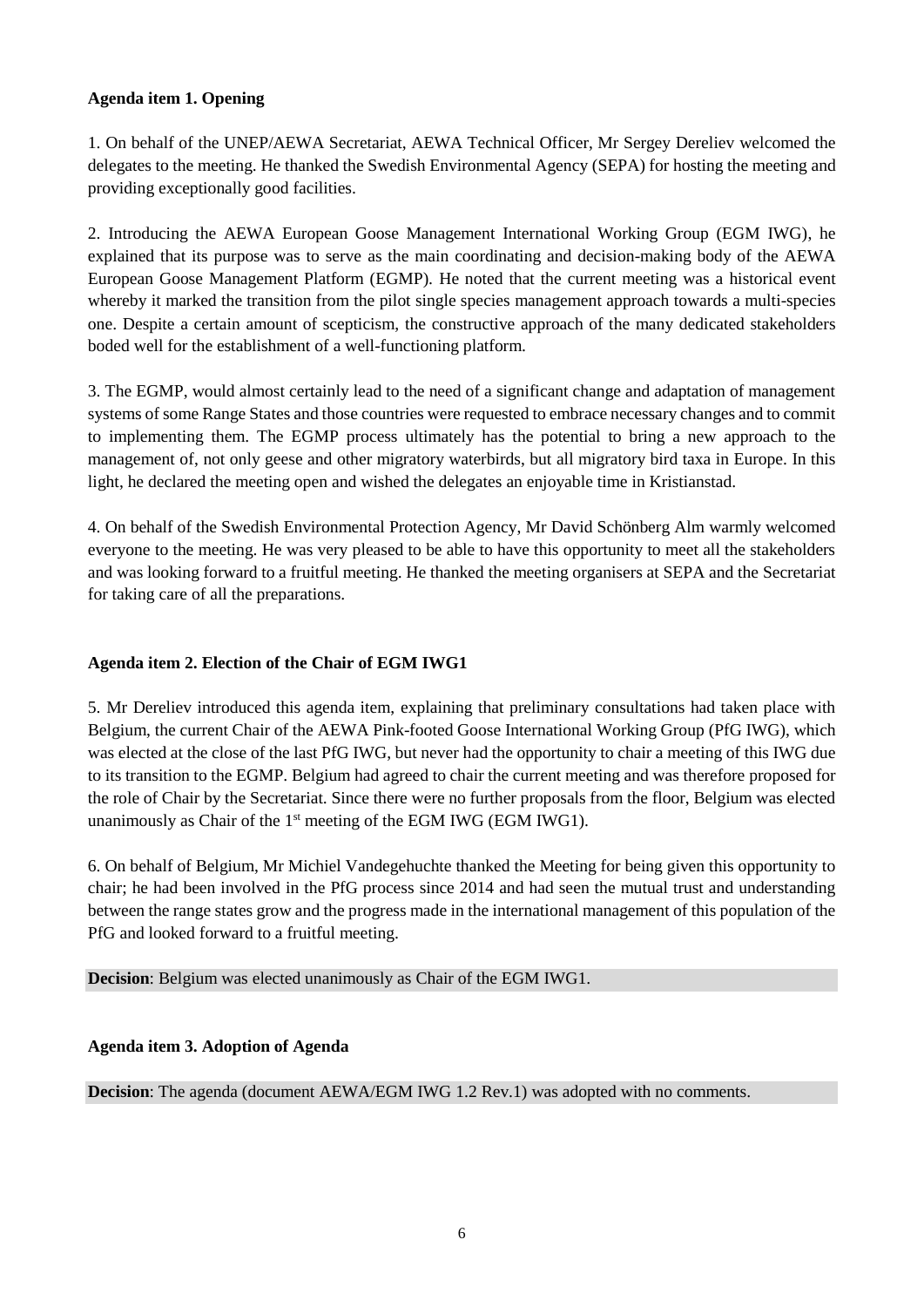### **Agenda item 4. Admission of Observers**

7. The Chair explained that the issue of permanent observers to the EGM IWG would be dealt with in the context of the EMP IWG Modus Operandi later in the agenda. He noted that it was useful to have observers from different stakeholders at the current meeting and thanked those present for attending. There were no objections, thus the observers (see Appendix 4, document AEWA/EGM IWG Inf. 1.7 Rev. 2 *Provisional List of Participants*) were welcomed to the meeting.

**Decision**: The Meeting agreed to admit the observers present at the meeting.

### **Agenda item 5. Introduction to the European Goose Management Platform (EGMP)**

8. Mr Dereliev went on to introduce the multispecie[s European Goose Management Platform,](http://www.unep-aewa.org/sites/default/files/document/aewa_egm_iwg_1_inf_3_aewa_egmp_establishment.pdf) which had been established according to the mandate of MOP6 through [Resolution 6.4.](http://www.unep-aewa.org/sites/default/files/document/aewa_mop6_res4_cons_sust_use_mwb_en.pdf) The kick-off Meeting took place in Paris in May 2016, the outcome of which was a [Declaration,](http://www.unep-aewa.org/sites/default/files/aewa_egmp_paris_may-2016_final_declaration.pdf) addressing the way forward for managing and ensuring the sustainable use of six populations of four goose species. Four Range States had not yet confirmed their participation in the EGMP: The Russian Federation, Poland, Ireland and Spain. Dereliev asked countries to use their contacts and reach out to these countries and provide them with any information they may need in order to facilitate their decision-making processes. Greenland had decided to opt out for the time being because of the limited relevance of the current taxonomic coverage by the EGMP.

## **Agenda item 6. Adoption of the European Goose Management Platform International Working Group (EGM IWG) Modus Operandi**

9. AEWA Associate Programme Officer, Ms Nina Mikander introduced document AEWA/EGM IWG 1.3 *Draft Modus Operandi for the AEWA European Goose Management International Working Group*, which had been compiled by the Secretariat, explaining that a clear framework was needed to guide the work of the EGM IWG. The Chair proceeded to go through the Modus Operandi rules one by one and requested the country delegations to present their suggestions for amendments.

**Decision**: The Modus Operandi was revised according to amendments requested and agreed on during the meeting and subsequently adopted. The final Modus Operandi is attached to this report in Appendix 1.

**Action**: A short guidance document on the composition, role and responsibilities of national delegations in the international context and how to transpose those into the national process would be useful and could be considered for the next meeting of the EGM IWG.

## **Agenda item 7: European Goose Management Budget 2016-2017**

10. Mr Dereliev introduced this agenda item, explaining that the Secretariat managed the funding for the EGMP. The overall estimated annual budget amounted to 466,000 EUR. It was hoped to be able to bring the figures down in time; it would be easier to estimate the average annual costs after at least one full cycle.

11. He presented a table with an overview of the pledged funds to date. Six countries had already provided funding amounting to 295,000 EUR for 2016. After deduction of the cost of the current meeting, amounting to ca. 4,500 EUR, the balance came to 290,500 EUR. The deficit for 2017 amounted to 120,500 EUR. The next EGM IWG meeting was scheduled for mid-June 2017. The delayed recruitment of the two foreseen staff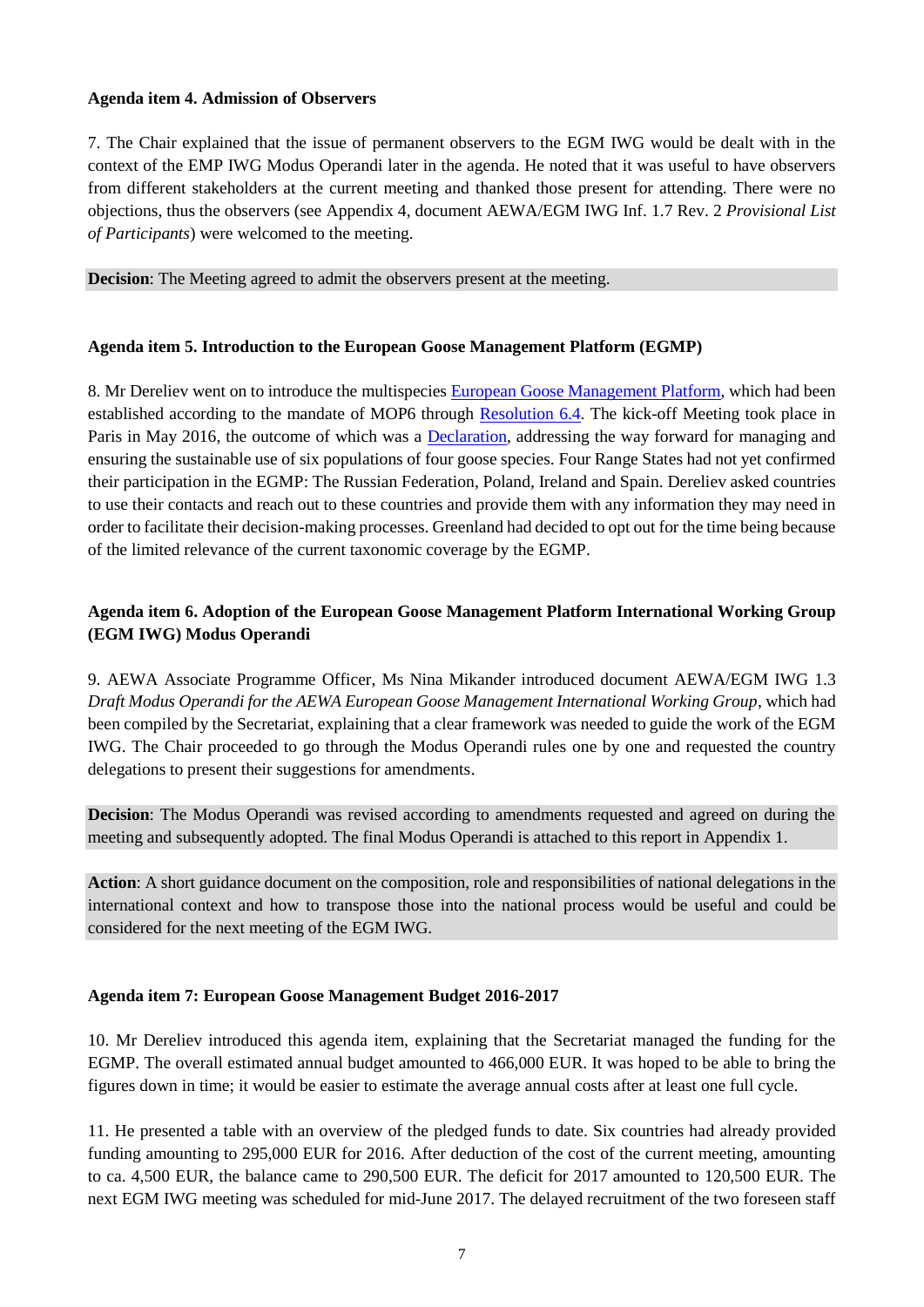members (probably mid-2017), based at the UNEP/AEWA Secretariat represented a certain saving, however the funding gap needed to be bridged in order to be able to deliver against the Action Plans of the Pink-footed Goose and the Taiga Bean Goose. Once the deficit had been accrued, the management plans for the Barnacle Goose and the Greylag Goose could be rolled out.

12. The Chair reiterated that sufficient funding was crucial for the data and models to run if the platform was to operate as planned. He appealed to the countries to consider how to fill the funding gap for next year. The Netherlands confirmed that it would continue providing 30,000 EUR per year.

13. Answering a question from Norway, if a scale of contribution, e.g. 25,000 EUR per participating country had been considered, Mr Dereliev reported that it was premature for countries to commit to a scale and that it had been decided at the meeting in Paris in May 2016 to provide funding on a voluntary basis until 2018. A discussion on this issue could be opened again at the next meeting in order to formulate an agreed option from 2019 onwards. This suggestion was seconded by the Chair.

14. Finland confirmed its commitment to the platform and the IWG and that an additional contribution was foreseen for 2017, however, no concrete pledge could be made as yet.

Sweden also confirmed that although no commitment could be made as yet, efforts were being made to secure further funds for 2017.

15. France also confirmed that efforts were being made to secure funds for 2017 and that France was keen to start the process for the Greylag Goose, regardless of the status of funding for the EGMP running costs.

16. The Chair thanked all the countries which had already provided funds as well as the Netherlands, Sweden, Finland and France for planning to commit further funds and confirmed that Belgium was also working on additional funding for 2017.

17. Mr Dereliev also thanked the countries for making an effort to get additional funding. He asked them to communicate with the Secretariat as soon as they could in early 2017 with regard to the relevant administrative procedures. Replying to a question on whether the EU had been approached with regard to funding, Mr Dereliev confirmed that this had been briefly discussed, however the EU was not in a position to provide funds to MEAs in the same way as countries. He hoped that the EU would be able to join the next meeting and inform on funding possibilities.

18. Replying to a question by France on the progress of the accession of Poland to the Agreement, Mr Dereliev reported that the Secretariat was making every effort and would continue working with Poland. Both Poland and the Russian Federation were non-Party Range States to AEWA.

19. Representing Wetlands international, Mr Szabolcs Nagy briefly reported that as requested by AEWA Resolution 6.3, a monitoring fund had been established within Wetlands international. The key activities were to support the monitoring of waterbird populations, key sites and activities and decision-making for waterbird conservation. A website was already being set up. Monitoring activities would not be possible without the national programmes. In this context, Mr Nagy honoured Dr Leif Nilsson from Lund University for his long years of dedication in coordinating the monitoring scheme in Sweden.

20. The Chair also thanked Mr Nilsson for his absolute commitment and stressed the necessity of so many dedicated people involved in monitoring activities.

**Action**: Range States to the EGMP will continue their efforts to provide funds to the budget of the Platform on the basis of voluntary contributions, in order to close the remaining budget gaps for 2017 and 2018.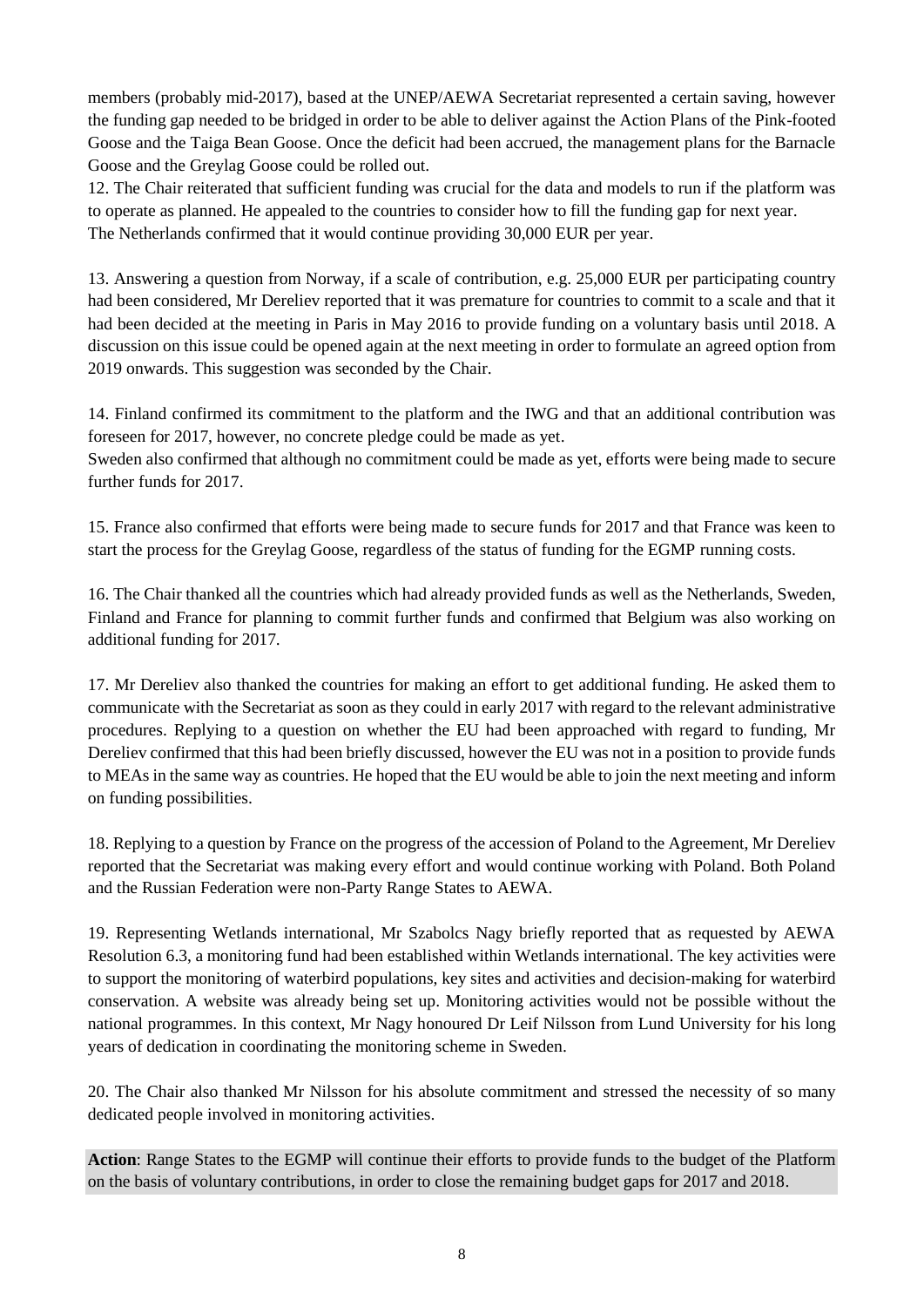### **Agenda item 8. Pink-footed Goose (PfG) Session**

## **Update from the PfG International Species Management Plan (ISMP) Coordination Unit**

21. Representing the Coordination Unit for the Pink-footed Goose, Professor Jesper Madsen presented the main activities in 2016. The transition of the ISMP to the EGMP had been lengthy. The PfG process had been presented at various meetings and scientific environments. He stressed that it was important that the work was made available to the academic environment in peer-reviewed journals.

Mr Dereliev reported that in the context of the transition of the PfG coordination from Aarhus University to the EGMP, it had been agreed that the Secretariat take over the overall coordination work and that the scientific assessment will remain with Aarhus University in their capacity of Data Centre for the Platform. He expressed his thanks for the very professional and dedicated work of the Aarhus team in running the PfG coordination unit, which was reiterated by the Chair, speaking on behalf of Belgium.

### **Population Status Update**

22. Professor Madsen expressed his thanks to the fantastic network of people contributing to the population status update. There had been a drop in the population in 2015 and it had been necessary to propose to the Range States that they stop hunting. Further evidence however, had shown this to be an underestimate and a change in migration patterns had been observed which explained why some of the birds had not been counted. More reliable ways of estimating population size were being looked into (based on capture-mark-recapture procedures), which requires statistical assessment. Work would continue with counts available, with the aim of attaining best estimates. The projection for 2016 was that it had been a good breeding season (reported on [http://pinkfootedgoose.aewa.info\)](http://pinkfootedgoose.aewa.info/).

### **Adaptive Harvest Management (AHM)**

23. Dr Fred Johnson from the U.S. Geological Survey, presented this item explaining that AHM was about monitoring and learning to make better decisions in the future. Decision science was applied to give a more analytical structure to the problem with the aim of trying to manage geese populations and reducing conflicts with humans. Adaptive Harvest Management was based on a transparent and rigorous decision-making process, enabling harvest decisions that matched the abundance of the relevant population. Forecasts for the 2017 hunting season have been produced (reported on [http://pinkfootedgoose.aewa.info\)](http://pinkfootedgoose.aewa.info/).

#### **Range State Updates**

24. Updates on the implementation of Pink-footed Goose ISMP were provided by all four Range States (Belgium, Netherlands, Denmark and Norway).

#### **Organising Goose Hunting and Management Through Voluntary Agreements**

25. Professor Madsen and Dr Ingunn Tombre reported that much goose hunting took place on private property. Experiments were set up and designed in a dialogue between hunters and scientists in Norway and Denmark in order to optimise hunting practices, including advanced modelling to simulate effects of various types of hunting regulations, land use changes and interactions between different goose species on goose distribution and harvest. The results had been disseminated in scientific articles, magazines and at user conferences and the recommendations had been implemented in hunting practices by local hunting groups in both countries.

26. As a result, there were fewer hunting days in organised areas and thus less disturbance for the goose flocks, also more experienced hunters were attracted, leading to less crippling.

The Chair agreed that this was something that could be taken further, building on what was already in place with regard to improving hunting practices on a voluntary basis. All the relevant papers could be found on the PfG IWG website [\(http://pinkfootedgoose.aewa.info\)](http://pinkfootedgoose.aewa.info/). He went on to stress that communication, understanding and building trust was very important to achieve progress in the field with different stakeholders.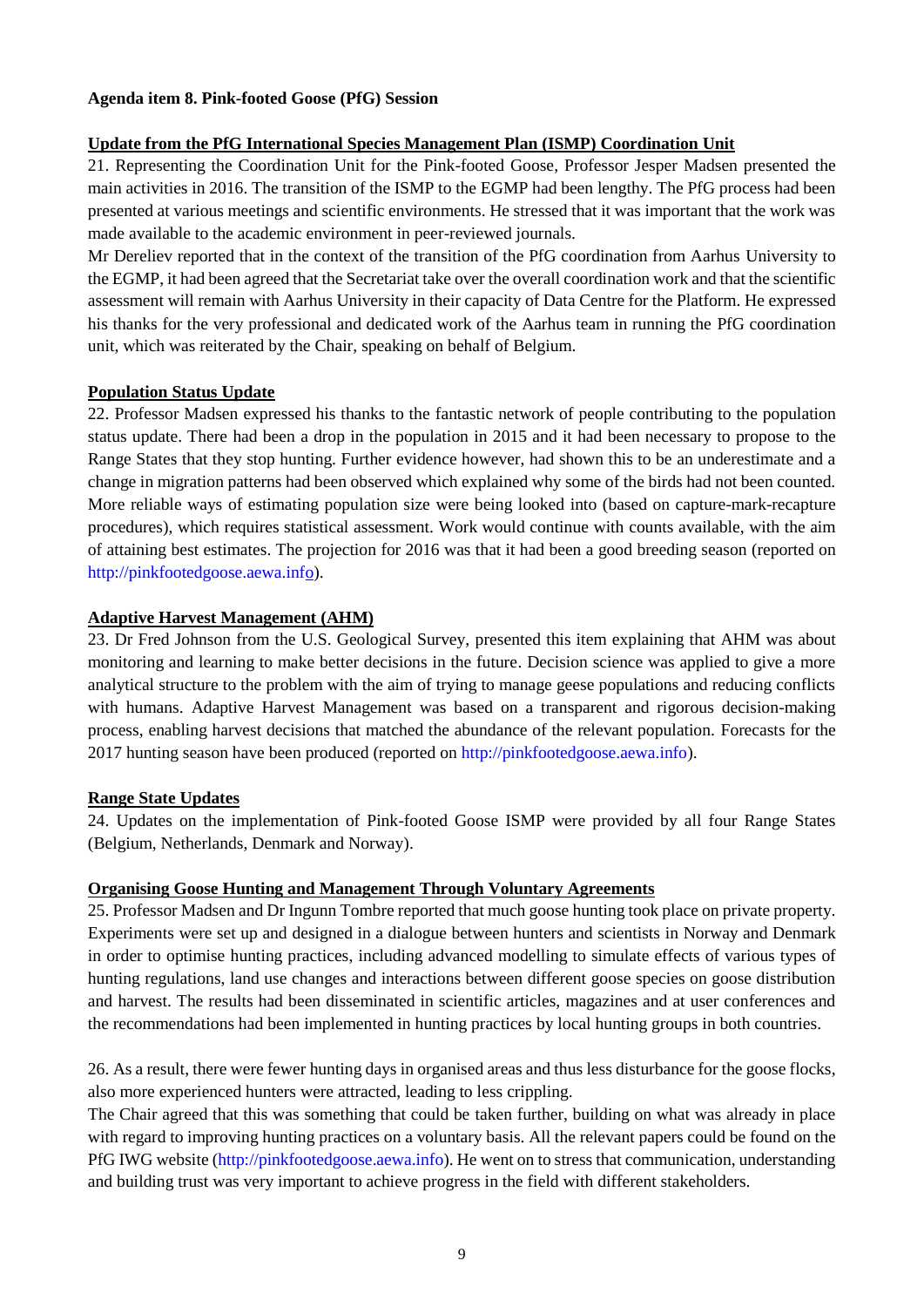## **Pink-footed Goose Crippling Rate**

27. Professor Madsen reported that observations had shown that the crippling rate was going down, it had remained at around 20% during the last decade and was dropping. Taking into account the observed increase in harvest rate in the population, this represented a five-fold improvement since 1995. At the last PfG IWG meeting in Ghent in 2015, it had been agreed that there should be continued focus on efforts by relevant organisations to promote good hunting practices to maintain the decreasing trend in crippling. Since 1990, large numbers of geese had been caught and x-rayed for pellets, in order to determine a proportion of crippled birds. A Danish awareness-raising campaign had been established to reduce crippling, which had led to a good response.

28. Representing the Norwegian Farmers' Union, Mr Ove Martin Gundersen reported about a course on the theory of shooting practice and hunting training at a range using clay pigeons, with the goal of reducing crippling.

On behalf of the Danish Hunters' Association, Iben Hove Sørensen reported of a similar Danish campaign to improve goose hunting practices with the goal of minimising crippling in geese. Courses had been organised from 2013 to 2015 and would be continued. Guidance had also been produced for hunters with regard to goose hunting. X-raying of geese would be continued in 2017.

## **Update on Monitoring and Minimising Agricultural Conflicts and Tundra Degradation Monitoring**

29. Representing Norway, Ms Ingunn Tombre described a subsidy scheme, which related to some of the actions in the Pink-footed Goose International Species Management Plan (PfG ISMP). There had been some intense conflicts with geese directly competing with livestock in the fields. In 2006, a subsidy scheme had been established, covering two counties in Norway with 557,000  $\epsilon$  available in 2016. Payments were not for the purpose of compensation but to provide refuge areas for geese.

30. Conflict had been highest with farmers who had grass fields. A new system (costing an extra 1 million NOK/110,000  $\epsilon$ ) is being tested in 2017 with new grass types as refuge for the birds before they go to Svalbard. Farmers with grass fields near goose roosting sites, often representing bird protection reserves, and certain grazing animals were eligible for compensation.

31. There is a slow rate of recovery from disturbance of tundra on Svalbard. Grubbing is particularly widespread in breeding colonies, sometimes resulting in huge vegetation free craters. All relevant papers are available on the PfG IWG website [\(http://pinkfootedgoose.aewa.info/publications\)](http://pinkfootedgoose.aewa.info/publications).

## **Cost-benefit Analysis for the PfG Management Process**

32. Representing the PfG ISMP Coordination Unit, Mr James Henty Williams presented document AEWA/EGM IWG1.6 *Evaluating the AEWA Svalbard Pink-footed Goose International Species Management Plan: Costs, benefits and preferences of stakeholders* which outlined the first cost-benefit analysis (CBA) of the ISMP to assess if anticipated gains outweighed the costs of implementation.

33. The CBA indicated that the ISMP had the potential to deliver considerable net benefit in avoided crop damage payments in comparison to the operational costs of running the ISMP annual management cycle. Additional, preference analysis showed that environmental outcomes were valued most across all stakeholder groups, while economic and social outcomes were given an almost equal lower priority. This mixed analysis demonstrated that the ISMP could deliver outcomes that are highly valued by stakeholders, realising a broader range of benefits would not have been addressed effectively had it not been for the ISMP process.

34. The Chair thanked Mr Williams for his enthusiastic and comprehensive presentation, which showed that the PfG ISMP could deliver and give value for money.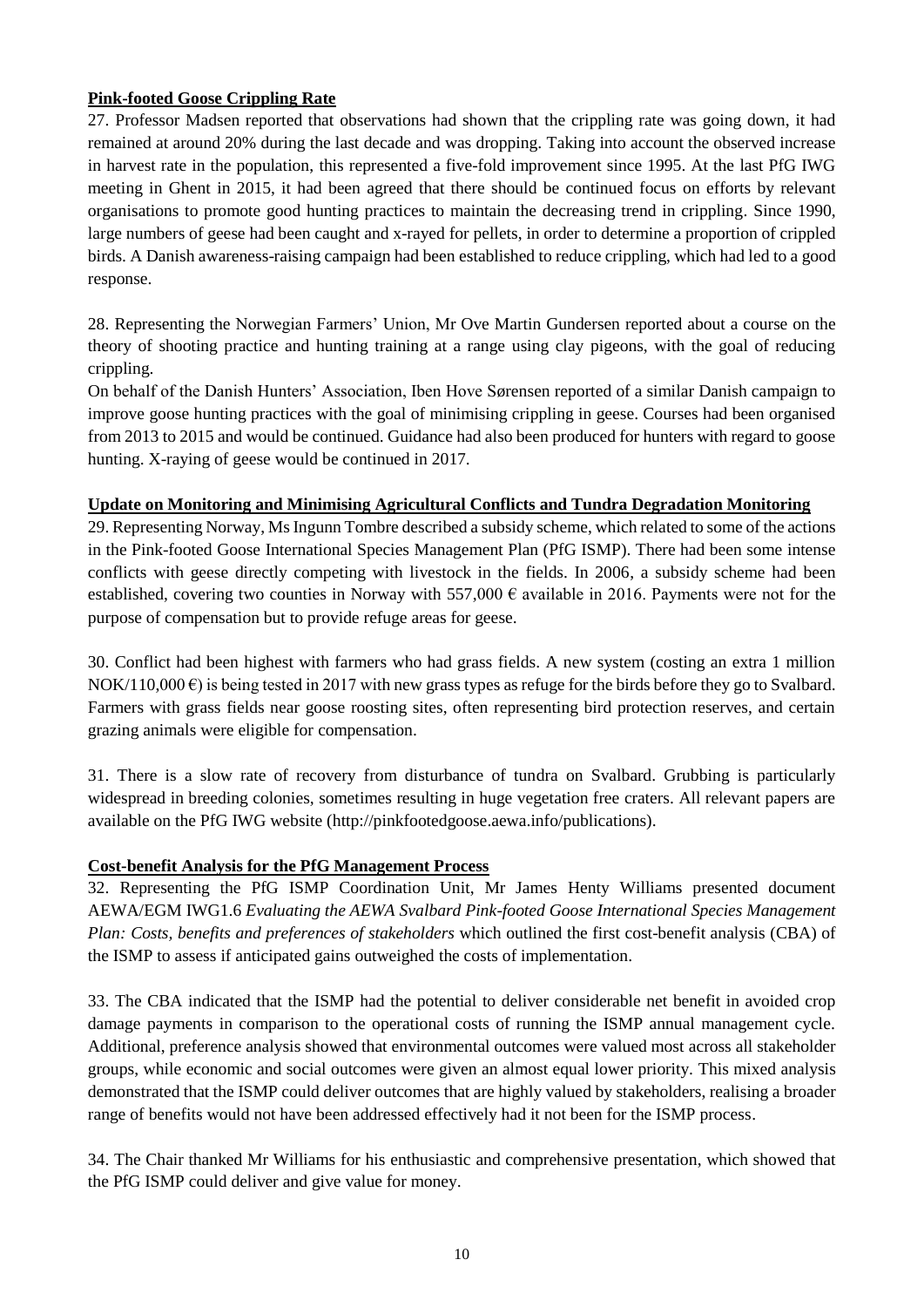## **Involvement of Sweden and Finland in the Implementation of the PfG ISMP**

35. Professor Madsen referred to a new trend in PfG migration routes, which included Sweden and Finland and had been confirmed by Finland as being far more widespread than expected. This could be due to increasing competition for resources on the traditional spring migration route, causing the geese to look for alternatives.

36. Mr Dereliev reported that the Secretariat had been in communication with Finland and Sweden in advance of the meeting and both Finland and Sweden went on to re-confirm their willingness to continue as observers to the process for the time being. Finland was willing to participate in PfG monitoring. Sweden would like to increase monitoring efforts but was not able to make a commitment. Goose counting in Sweden was mainly for Taiga Bean Geese, however the PfG in the flocks could not be separately counted; more work was needed on the ground in these areas.

37. The Chair confirmed that this would be a challenge and would need to be dealt with on the national level. He went on to thank the presenters for their excellent presentations and particularly the PfG ISMP Coordination Unit, based at Aarhus University, which would cease to exist after the Meeting. The implementation of the PfG ISMP had been running for four years and the Range States were truly involved in the process with interesting ongoing national and international projects on various aspects. It was very valuable to be able to share this experience with the EGM IWG and not to lose the momentum and stimulating interactions.

## **Agenda item 9. Taiga Bean Goose (TBG) Session**

## **Summary of the Taiga Bean Goose International Single Species Action Plan**

38. Mr Dereliev presented document AEWA/EGM IWG 1.7 *The implementation of the AEWA International Single Species Action Plan for the Taiga Bean Goose (TBG ISSAP) action framework*. The TBG ISSAP had been initiated in 2013 by Finland, which hosted the action-planning workshop attended by most of the relevant range states and experts. The ISSAP had been approved by MOP6 in November 2015 and had been kindly printed by the Finnish Government. The geographic scope was large and the goal ambitious. The favourable conservation status amounted to 165,000 - 190,000 geese.

39. A work plan for each Range State would be created to take the action framework to a new level and to make it more detailed for the next two years, specifying timescales, deadlines and responsibilities for nationallevel planning. The implementation of Adaptive Harvest Management was an essential development and one that required implementation at international level. Other Identification skills of hunters needed to be improved and awareness raised amongst hunters on the need to reduce crippling; this is another set of actions that would benefit from an internationally coordinated approach. The development and implementation of an international framework for resolving agricultural conflict was also crucial.

40. The precondition for the credibility and impact of the actions to be implemented under the framework of the ISSAP and the subsequent adaptive harvest management process was the involvement and commitment of all stakeholders involving administrations at all relevant levels and farming, hunting and conservation NGOs. The involvement of Poland and the Russian Federation, which had not yet joined the EGMP was crucial, in order to achieve the objectives of this plan.

## **Outline of the Proposed Adaptive Harvest Management Programme for the Taiga Bean Goose**

41. Also referring to document AEWA/EGM IWG 1.7, Mr Mikko Alhainen, one of the compilers of the TBG ISSAP outlined the Adaptive Harvest Management Programme for the Taiga Bean Goose, the set-up of which would be decided by the stakeholders, whose involvement was very important so that the international process for all four TBG Management Units would be ready to start in 2017. The PfG ISMP had established a structured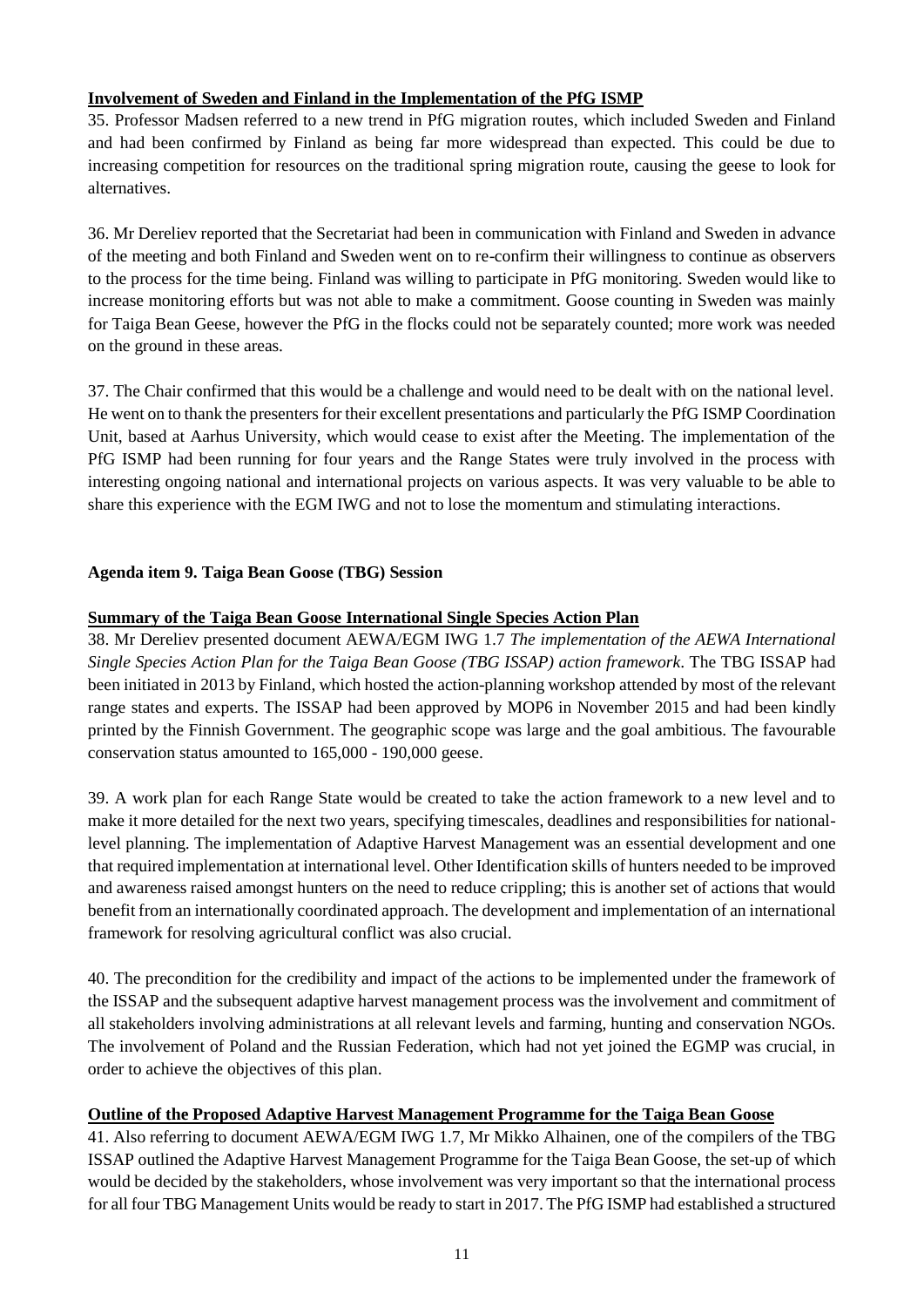annual cycle for data collection, AHM assessment and decisions for international harvest quota. For reasons of cohesion and coordination between the management of different goose species and populations, it was recommended that the TGB AHM process followed the established structure of the PfG AHM process as far as possible and both processes be adjusted where necessary. The definition of the TBG Management Units and the set-up and iterative phases are described in document AEWA/EGM IWG 1.9.

## **Sustainable Harvest Assessment**

42. Dr Johnson presented document AEWA/EGM IWG 1.8, on the development of an Adaptive Harvest Management Programme for Taiga Bean Geese, explaining this was very preliminary due to the fact that much less data was available for the TBG than for the Pink-footed Goose. Appropriate harvest levels for first rebuilding the population of the Central Management Unit and then maintaining it near the goal specified in the TBG ISSAP were determined as well as time estimates for rebuilding the depleted populations in the Western and Eastern Management Units under ideal conditions. In order to reduce population uncertainty, the minimum information necessary would be the total population size and the level of harvest; information on productivity and survival rates would enable more reliable estimates. More information on the level of misidentification of Taiga versus Tundra Bean Geese in the field was also needed.

## **Setting up the Adaptive Harvest Management Programme**

### *Management Units and Population Targets for the Taiga Bean Goose*

43. Referring to document AEWA/EGM IWG 1.9, Mr Alhainen and Professor Fox presented the setting up of the AHM programme and the population targets for the Management Units (MUs).

44. Professor Fox explained the rationale behind the MUs and that due to increased knowledge, it could be determined that populations were sufficiently discreet to be able to manage on the basis of separate units; the **Western sub-population, Central sub-population, Eastern 1 sub-population and Eastern 2 subpopulation**. There were different targets for each MU, however many uncertainties remained and there was a long way to go to get a good understanding of numbers and distribution.

45. The long-term population targets in each of the MUs, as adopted by the Meeting of the Parties through the ISSAP, were as follows:

Western MU: 5,000 – 10,000 birds Central MU: 60,000 – 80,000 birds Eastern 1&2 MUs: 100,000 birds

46. A robust assessment of populations over time was necessary. Basic monitoring by way of an annual census of total numbers was needed. Mid-winter would probably be the best time for the annual census because the populations tended to be concentrated, although spring would be optimal. It was difficult to distinguish the age of birds; thus the annual estimate of young geese was best done in mid-autumn.

47. The Chair summarised that a framework needed to be decided on first. It was clear that in the case of the TBG work would be based on distinct MUs and that harvest would only pertain to the Central MU. The population targets had been fixed in the ISSAP adopted by MOP6.

## *Structure of the Annual Iterative Phase of the Adaptive Harvest Management Process and Harvest Quota Division between Range States*

48. Answering an enquiry from Denmark if the model would allow for a longer timeframe in order to be able to deal with the administrative issues involved with annual adjustments of hunting seasons, Mr Alhainen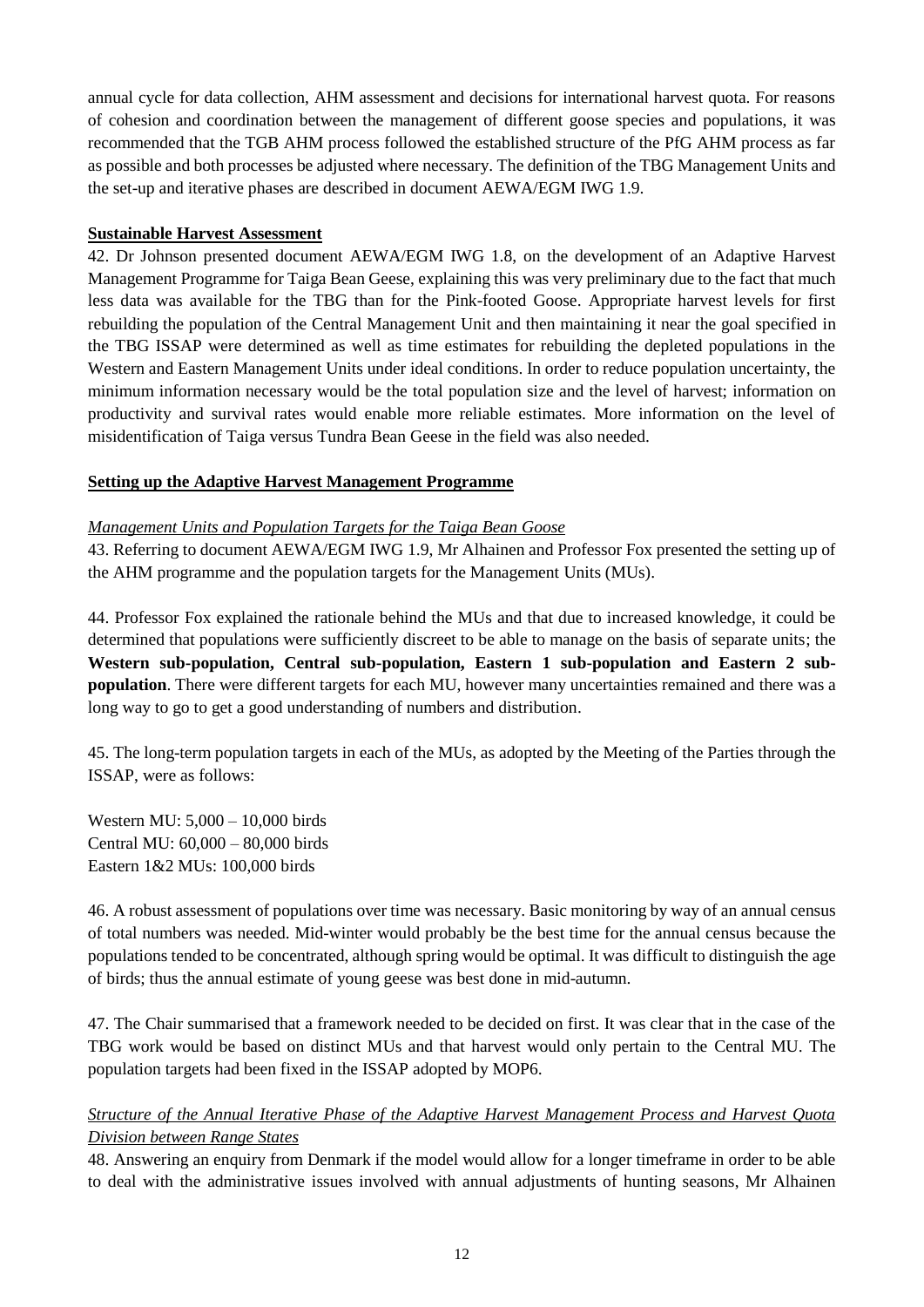replied that although it was a burden for administrations to make annual decisions, an annual cycle was better in order to be able to react to changes in population size in time.

49. Sweden noted that substantial changes in Swedish hunting law would be a political issue, which could not be solved here.

50. Mr Dereliev clarified the implications of failure to roll out the Adaptive Harvest Management, i.e. if there was no implementation as of 2017, the UNEP/AEWA Secretariat would send out a letter to the relevant range state governments informing them that they would have to close down hunting seasons until AHP had been adopted. This was a provision of the treaty. He acknowledged that Sweden faced administrative issues not suited for AHM and proposed a small project to look into the legislation systems in the countries with the purpose of identifying the status quo and producing recommendations for each country individually for aligning legislations and allowing the national administrations to regulate on an annual basis.

51. Finland was already in the process of revising its hunting legislation and could serve as an example. This would best be done from a central level coordinated by the Secretariat with the involvement of the Data Centre, while working with a lawyer to approach all the administrations in the countries. The Secretariat would produce a project concept, identify the budget necessary and communicate this to the IWG.

52. Sweden stressed that it was not opposing the proposed decisions and the intention was to implement the TBG ISSAP, however national consultation was necessary before commitments could be made.

53. Mr Dereliev explained that adopting the principle of the structure did not mean commitment to each of the points yet.

54. Replying to a point made by Belarus, that spring hunting in Belarus and Russia finished in May, Mr Dereliev noted that this could be evaluated in the framework of the project on national legislation and could be in the recommendations for monitoring to Belarus and Russia.

**Decision**: The EGM IWG adopted the proposed structure for the TBG Adaptive Harvest Management (AHM) annual cycle, which is subject to further adjustments in forthcoming meetings, as necessary.

**Action**: The UNEP/AEWA Secretariat will produce a costed project concept looking into national legislation systems, with the aim to provide guidance on adapting national legislations to allow administrations to regulate hunting on an annual basis as necessary within the AHM process and communicate this project concept to the IWG.

55. With regard to the proposed harvest quota division, Mr Nagy commented that instead of linking the quotas to historical takes which could reward countries for overharvesting in the past rather than provide an incentive to invest in the restoration of the population, it might be better to link quotas to the respective contributions made by the Range States to the implementation of the TBG ISSAP

56. Following a short discussion on the harvest quota division between range states, which was based on the data provided in the process of compiling the ISSAP, the IWG adopted the proposed harvest quota, which may warrant adjustment in future due to uncertainties in the currently available harvest data, but also in the light of the suggestion made by Mr Nagy.

**Decision**: The EGM IWG adopted the proposed harvest quota division between the relevant range states in each MU, which is subject to possible adjustment in future.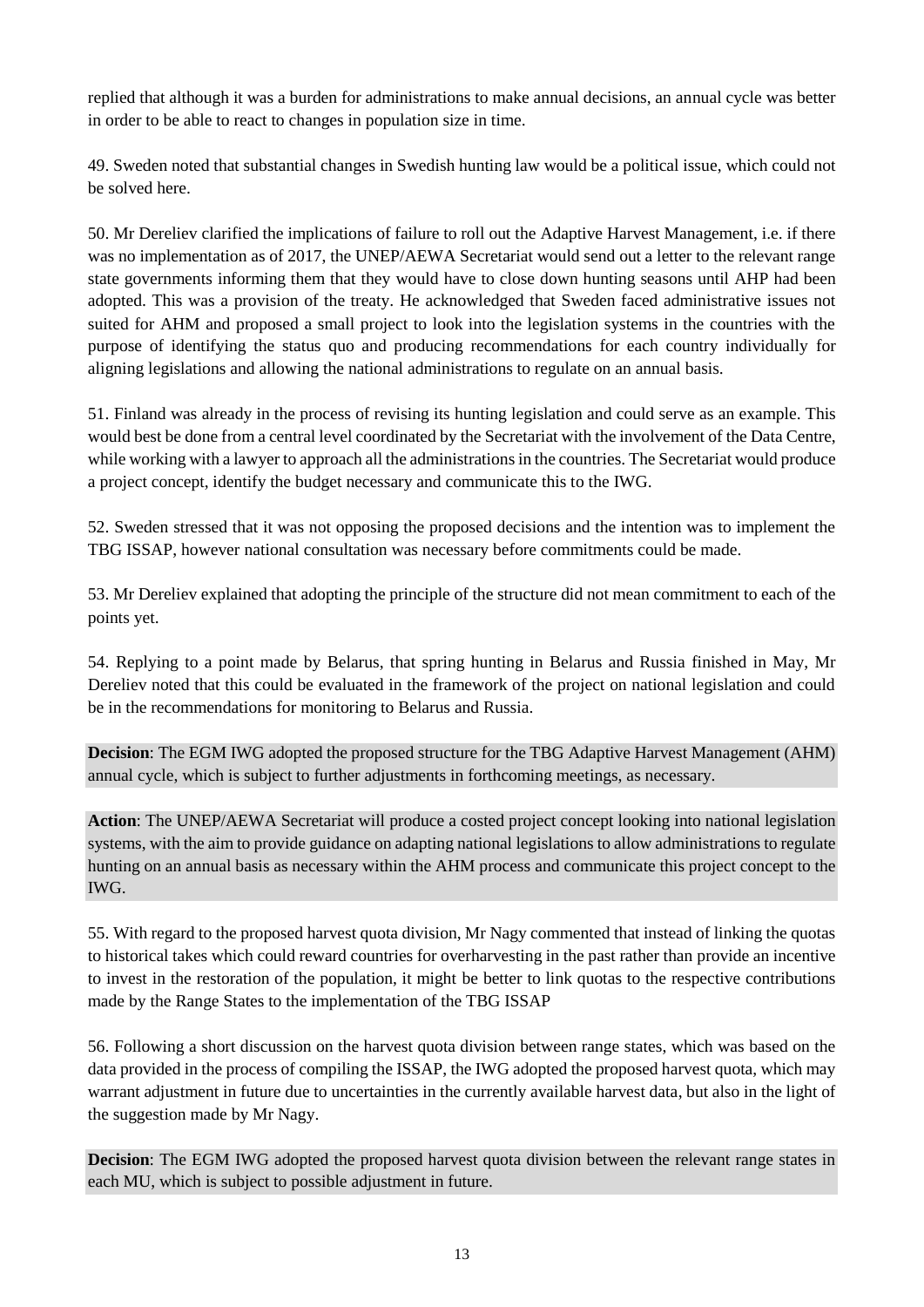*Adaptive Harvest Management Programme (predictive models and management alternatives)* 57. There being no further questions or comments on the decision of the approach of Adaptive Harvest Management for TBG outlined in document AEWA/EGM IWG 1.8, this was adopted by the IWG.

**Decision**: The EGM IWG adopted document AEWA/EGM IWG 1.8 containing initial elements of an Adaptive Harvest Management programme for Taiga Bean Geese developed on the basis of predictive models.

58. With regard to the Central MU, Finland wanted to consider one of the options with harvest, as opposed to zero harvest, however preferring to await the results of further monitoring data to confirm that the population had started to increase. Thus, Finland proposed to defer this decision until the next meeting of the IWG in June 2017. This proposal was supported by Sweden.

## **Decision**:

1) The EGM IWG adopted the continuation of the closed hunting season for the Western and closure of hunting for the Eastern 1 & 2 MUs until such time as further management alternatives could be possibly outlined for consideration on the basis of strengthened datasets

2) For the Central MU the EGM IWG decided to defer the decision on one of the management alternatives until the next EGM IWG Meeting in June 2017, subject to the availability of a better information basis following the mid-January counts.

### *Monitoring Programme*

59. Range states reported on various aspects of monitoring in their countries, such as the problems related to separating Taiga and Tundra Bean Geese, which could be done using feather collection and analysis, the submission of smart phone photos and the best timing for counts. Professor Fox informed those present of the availability of telemetry devices, which could be used for TBG monitoring.

60. Because Sweden was careful of making a commitment at this stage, the Secretariat proposed to add 'to the extent possible' to the proposed decision, which could be re-visited in June 2017. This was supported by Denmark.

**Decision**: The EGM IWG adopted the outline of the proposed monitoring programme and committed to supporting, to the extent possible, its further development and effective implementation financially and by other means.

## **Reducing Taiga Bean Goose Crippling**

61. Professor Madsen presented the issue of TBG crippling, explaining that there had been a serious problem with lead shot in the 1970s. In the framework of a Swedish study, birds which had been caught for marking and x-rayed, had been found to contain high levels of lead-shot. It was stressed that any new catches of Taiga Bean Geese should involve x-rays and that efforts to improve hunters' skills should play an important role. Mr Alhainen stressed the importance of following the example of the Danish campaign to reduce crippling of the PfG, whereby a five-fold improvement had been achieved since the early 1990s.

62. Finland stressed the importance of raising awareness of this problem.

**Decision**: Efforts would be made to look into crippling of TBG and using the example of the Danish campaign in the case of the PfG.

## **Raising Identification Skills and Awareness Amongst Hunters**

63. Mr Alhainen presented this item, reporting that there were many look-alike species (i.e. of grey geese) in Finland. Any knowledge available concerning the migration patterns of geese should be included in hunting regulations. Not all huntable geese were doing well and this needed to be communicated to hunters by using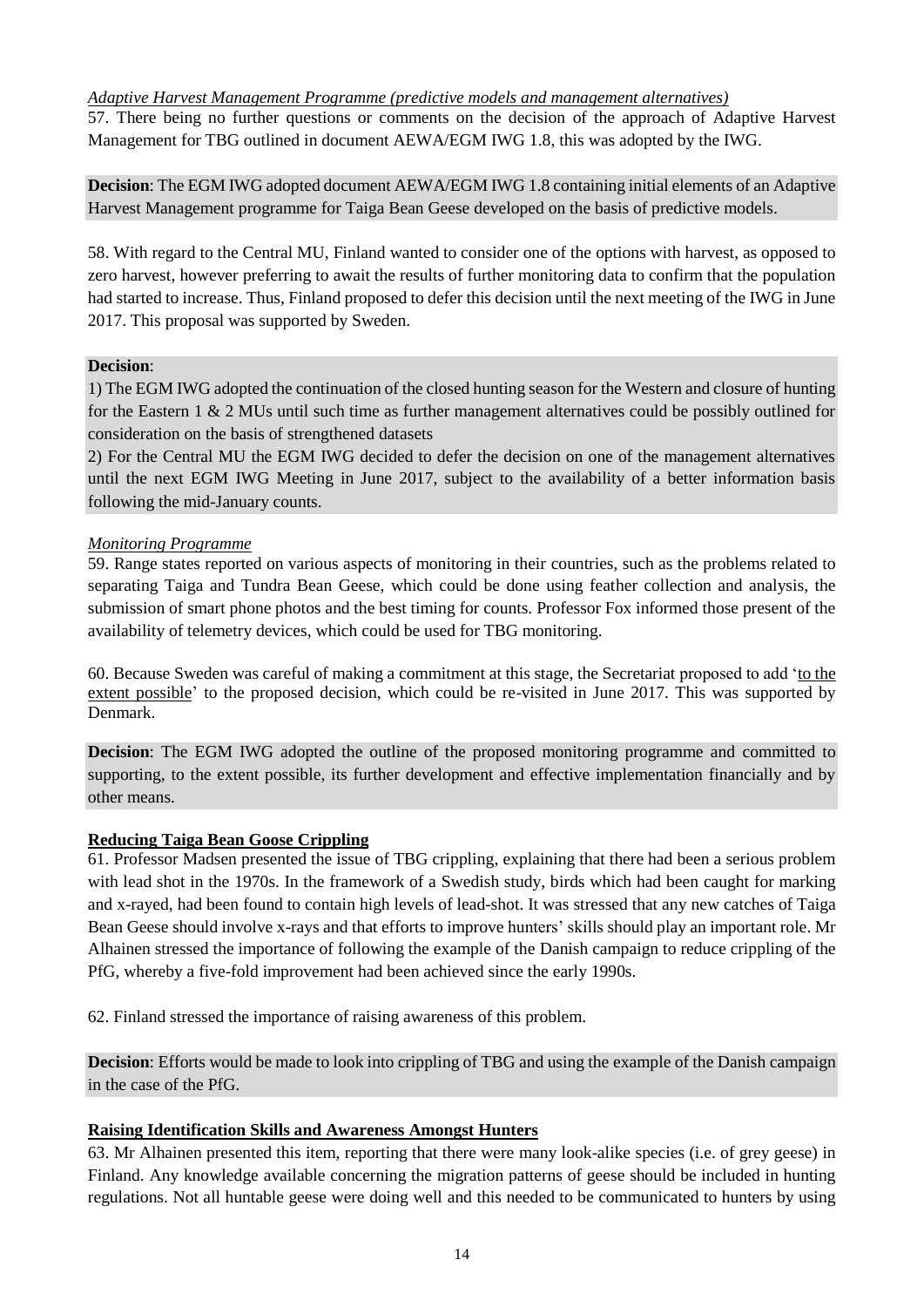brochures, identification material, disseminating articles on the EGMP and AHM to journals and magazines at national level. The differences in hunting cultures needed to be considered.

64. Denmark reported that a section was being planned in a hunting magazine on reducing crippling and identification, this could also be translated into different languages for wider distribution.

65. Mr Dereliev noted that there were two issues involved: one was the overall communication for the EGMP and the other was on identification. Regarding communication, there was still a lack of understanding amongst some of the stakeholders as to what the EGMP initiative was actually about. A structured and well thoughtthrough communication should be delivered to the target groups. He suggested the development of a costed project concept, coordinated by the Secretariat, to develop a coherent communication strategy for the EGMP to be outsourced to a group of communicators experienced in the field.

66. More specifically on the identification skills, the overall EGMP Coordinator would, in future, maintain the EGMP website, providing information resources and enabling communication within the group.

### **Decisions** and **actions**:

1) The Secretariat would produce up a costed project concept for the development of a coherent communication strategy with external communicators and will share this with the IWG;

2) In the meantime, Professor Madsen would approach the Communications Officer at Aarhus University to prepare an information document to inform stakeholders of the concept behind the EGMP;

3) Regarding the development of identification skills amongst hunters, it was agreed that national hunting associations in the Range States should be approached by the national representatives in the IWG with regard to training programmes while cooperation with BirdLife partners and other conservation NGOs should be encouraged;

4) Information materials regarding the identification of different species would be coordinated by the EGMP Coordinator and disseminated on the EGMP website and amongst relevant national stakeholders by the IWG members.

## **Developing an International Framework for Resolving Agricultural Conflicts Which Include the Taiga Bean Goose**

67. Professor Fox explained that attracted by the abundance of food provided by intensive agriculture, most goose populations staging and wintering in Europe have substantially increased in numbers during the past decades. This has led to reduced crop yields and damaged pastures so that agricultural conflicts have increased. Measures to prevent crop damage included protective shooting (Sweden, Germany and Estonia), scaring and field guarding. Government subsidy schemes to either prevent damage or compensate for losses were paid to farmers in many European states. Knowledge was lacking as to the actual cost of these goose populations to society.

68. This was a shared problem and needed to be solved on an international level if agricultural conflict was to be reduced. A coordinated approach was needed, in order to produce relevant guidance on best practices. Agricultural organisations including authorities and farmers' bodies, should be involved and close links needed to be established, which was strongly supported by the Netherlands.

69. Lithuania reported that this issue had been discussed with the Ministries of Environment and Agriculture, where currently goose damage compensation was being compiled for geese generally and that this could be taken to the species level in the context of the planned ISMP for the Barnacle Goose.

70. Belgium pointed out that, in many cases, damage compensation was being payed to private land owners, year after year and that it could be an option for the government to buy the land and change to less vulnerable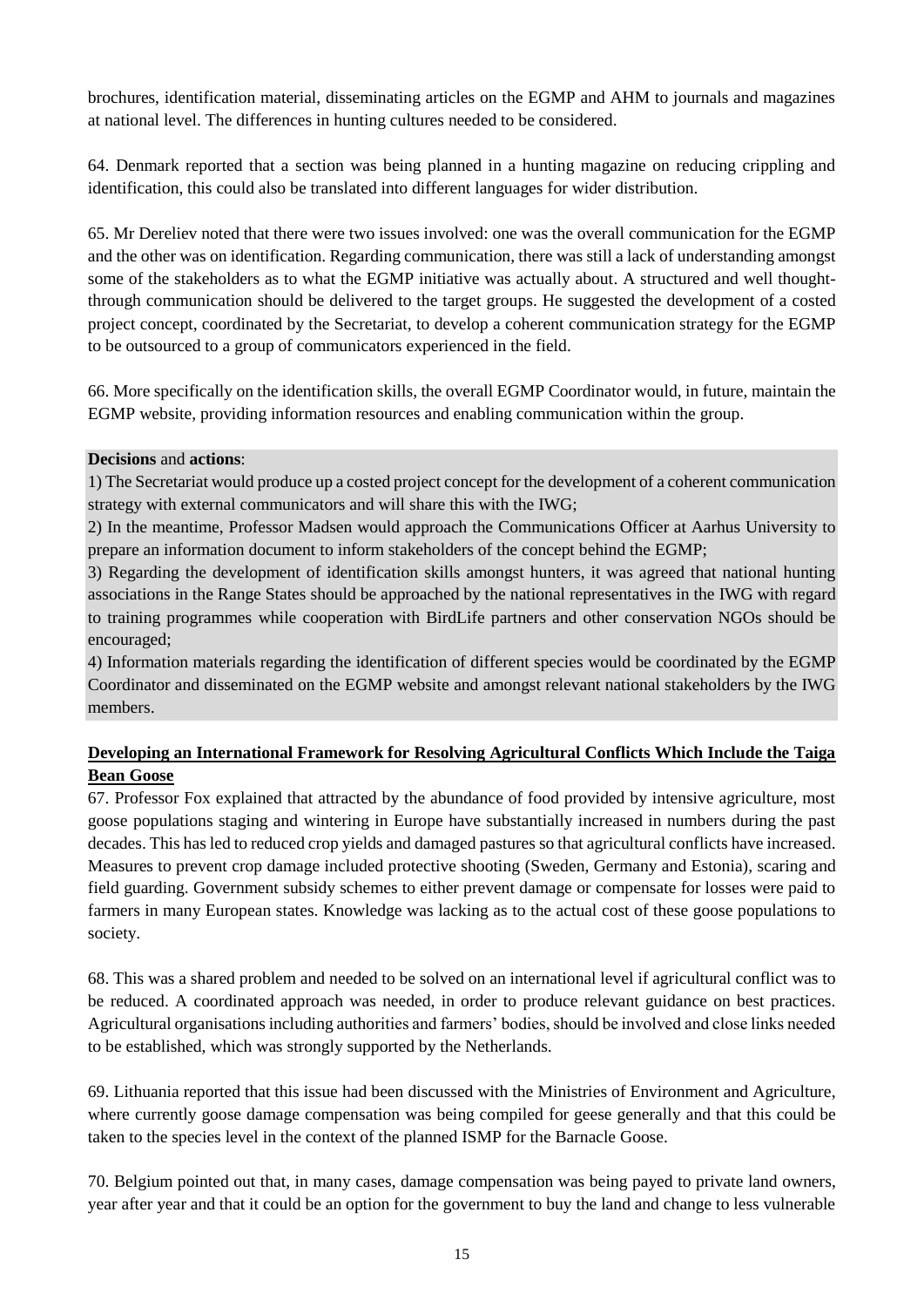crops. Technical advisors to farmers should be educated with regard to crop alternatives to help prevent extensive crop damage.

71. Norway stressed the importance of shifting the focus to the agricultural sector, which also had the potential to provide funds.

72. The importance of gathering regular information on crop damage (i.e. the minimum agreed data requirements on the national costs of goose damage to each crop type by each species of geese) from countries and the level of compensation payments, which should go into a centralised place to enable relevant analysis, was discussed, as well as the important role of regional politics. Existing experience and guidelines should be incorporated and multi-disciplinary experts would be needed to understand the attitudes of farmers and the economics involved.

73. Representing the Wildfowl and Wetlands Trust, Mr Richard Hearn informed the IWG of a PhD study about to start on the subject of agricultural conflicts, which could be a good source of information.

## **Actions**:

1) A Task Force would be established with the aim of developing an international interdisciplinary cooperation framework for dealing with agricultural conflicts caused by geese. The Secretariat would convene this by correspondence in January 2017, inviting the IWG designated representatives and relevant observers to appoint representatives;

2) Standardised national statistics on goose damage assessment (i.e. the costs of each goose species to each crop type) should be placed in a shared repository through annual data submission to EGMP Data Centre to the best ability of each range state.

## **Development of Work Plan for Other Actions than those related to Adaptive Harvest Management**

74. Mr Dereliev reported that the countries had been given the opportunity of preparing for session on the work plan for other non-adaptive harvest management activities in advance, on the basis of a template distributed by the Secretariat. This work plan would be developed for the next two years and priorities would be set according to resources. Thus two break-out groups were formed following the TBG ISSAP, for the Western and Central Management Units and the two Eastern Management Units. The break-out groups reported back to the meeting on the actions decided on (see Appendices 2 and 3).

**Action**: All Range States would provide for the implementation of the actions they prioritised. During the next IWG meeting in June 2017, it would be discussed how to report on their implementation.

## **Agenda item 10. General Session**

## **Barnacle Goose (Russia-breeding population) – Research and Modelling**

75. Representing the Netherlands, Mr Kees Koffijberg gave an update on a research and modelling project concept focusing on the Barnacle Goose (BG) population breeding in Russia, in anticipation of an AEWA International Management Planning process to be launched for the species in 2017, explaining that there were already many ongoing activities and that the role of the EGMP would be to coordinate monitoring reports from countries via the EGMP Data Centre. He stressed the fact that efforts should be made to get some data from Russia, where the extent of spring hunting was unknown. There was also a strong need to gain knowledge on the extent of agricultural damage and to share expertise. He stressed the importance on the collaboration with Wetlands International and the International Waterbird Census with the EGMP Data Centre

76. Lithuania remarked that both Lithuania and Latvia should be included as a range states for the species.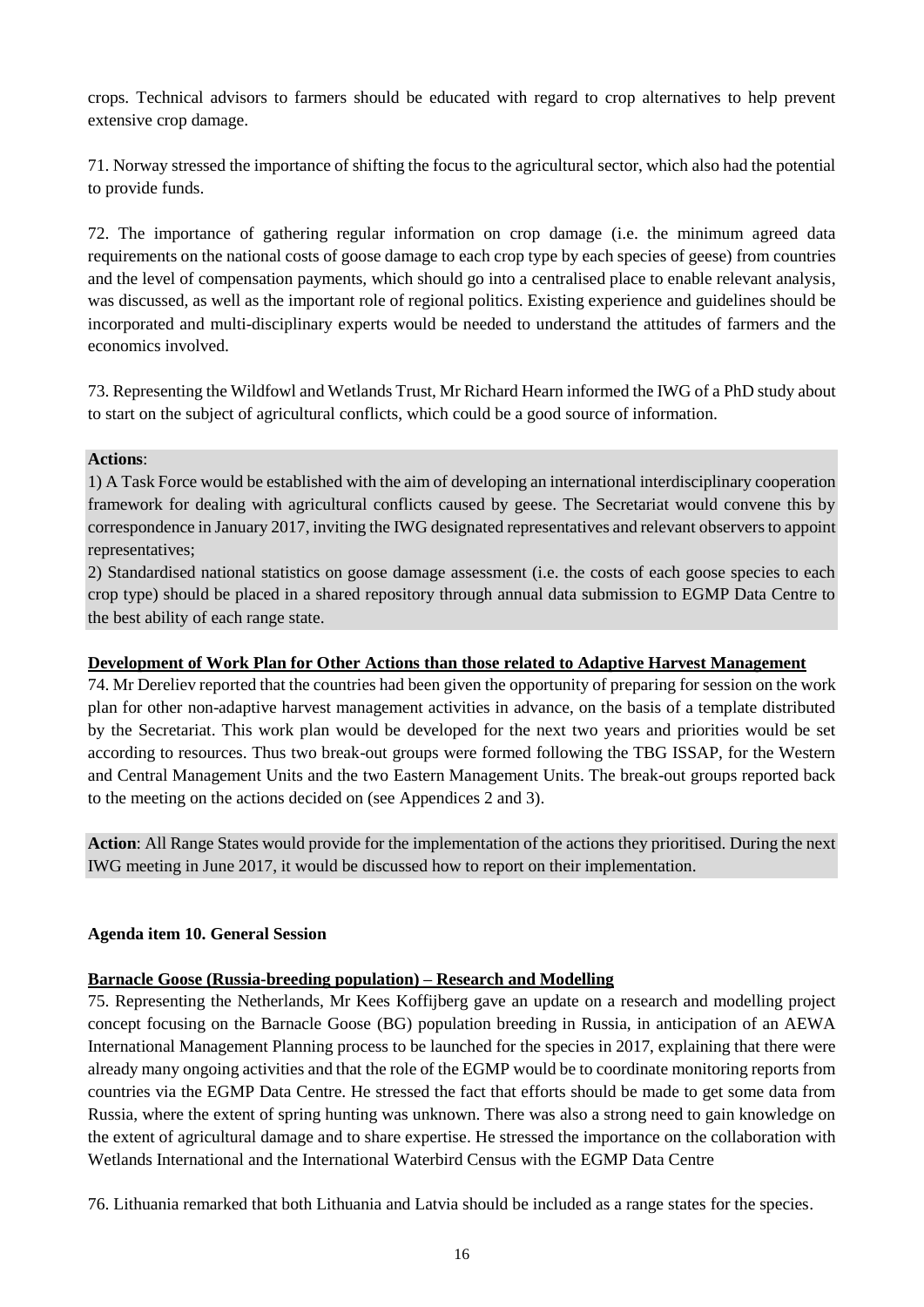77. Mr Dereliev confirmed that the intention was that the Coordinator in the EGMP Data Centre would also try to monitor and strengthen the data for all goose species in Europe. This would be done with the help of the Wetlands International African-Eurasian Waterbird Monitoring Partnership and all other relevant stakeholders. An MOC with Aarhus University was being concluded for this purpose. The BG management planning workshop to discuss goals and objectives etc. is tentatively planned to take place on 12-14 June 2017, followed by the EGM IWG2 Meeting. The draft plan would be presented to the AEWA MOP7 in November 2018 and rolled out for implementation in June 2019.

## **Involvement and Retainment of Volunteer Goose Counters**

78. Professor Madsen reported that the monitoring of geese in Europe was basically done by a strong network of very committed volunteers. The reputation of the EGMP process had unfortunately been debated, due to rumours that the information was being used to promote hunting and maximise hunting opportunities on European geese. Counters were concerned and would not be willing to support the process if the information gained was being used for hunting purposes.

79. On behalf of Belgium, Professor Eckhart Kuijken reminded the meeting that similar critical feelings among waterbird counters had already come up in the 1980s and 1990s. Some participants in ornithological and nature conservation organisations expressed their fear about subjective or one-sided use of their results related to shooting. However, this did not express a fundamental rejection of hunting as such, but was a call for careful use and interpretation of counting data.

80. The IWG members need to help to build back the trust and to communicate with the local networks in order to dispel any uncertainties. This point linked back to the urgent need for a common communication strategy for the EGMP as discussed and decided during the Taiga Bean Goose session. The UNEP/AEWA Secretariat and the Coordinator of the EGMP Data Centre expressed the will to meet with relevant networks at the invitation of the relevant national focal points, if needed, to provide clarification as to the EGMP process and what was behind it.

81. The Chair concurred that the correct message about what the EGMP is should be disseminated amongst counters and all relevant stakeholders.

## **Agenda item 11. Next AEWA European Goose Management International Working Group Meeting**

82. Mr Dereliev reported that there had been an encouraging amount of interest from countries to engage in the EGMP process and a number of hosting offers had been received, however due to the scheduling of the stakeholder workshop for the Barnacle Goose ISMP in 2017 in Copenhagen, it would make sense in terms of logistical arrangements to hold this back-to-back with the EGM IWG2 and Denmark's generous offer to host both meetings had been gratefully accepted. The dates for both meetings, scheduled to take place in Copenhagen would be as follows:

**12-14 June 2017:** Stakeholder workshop for the development of an AEWA International Species Management Plan for the Barnacle Goose (East Greenland/Scotland & Ireland; Svalbard/South-west Scotland; and Russia/North-west Europe populations):

**15-16 June 2017:** Second Meeting of the AEWA European Goose Management International Working Group (EGM IWG2):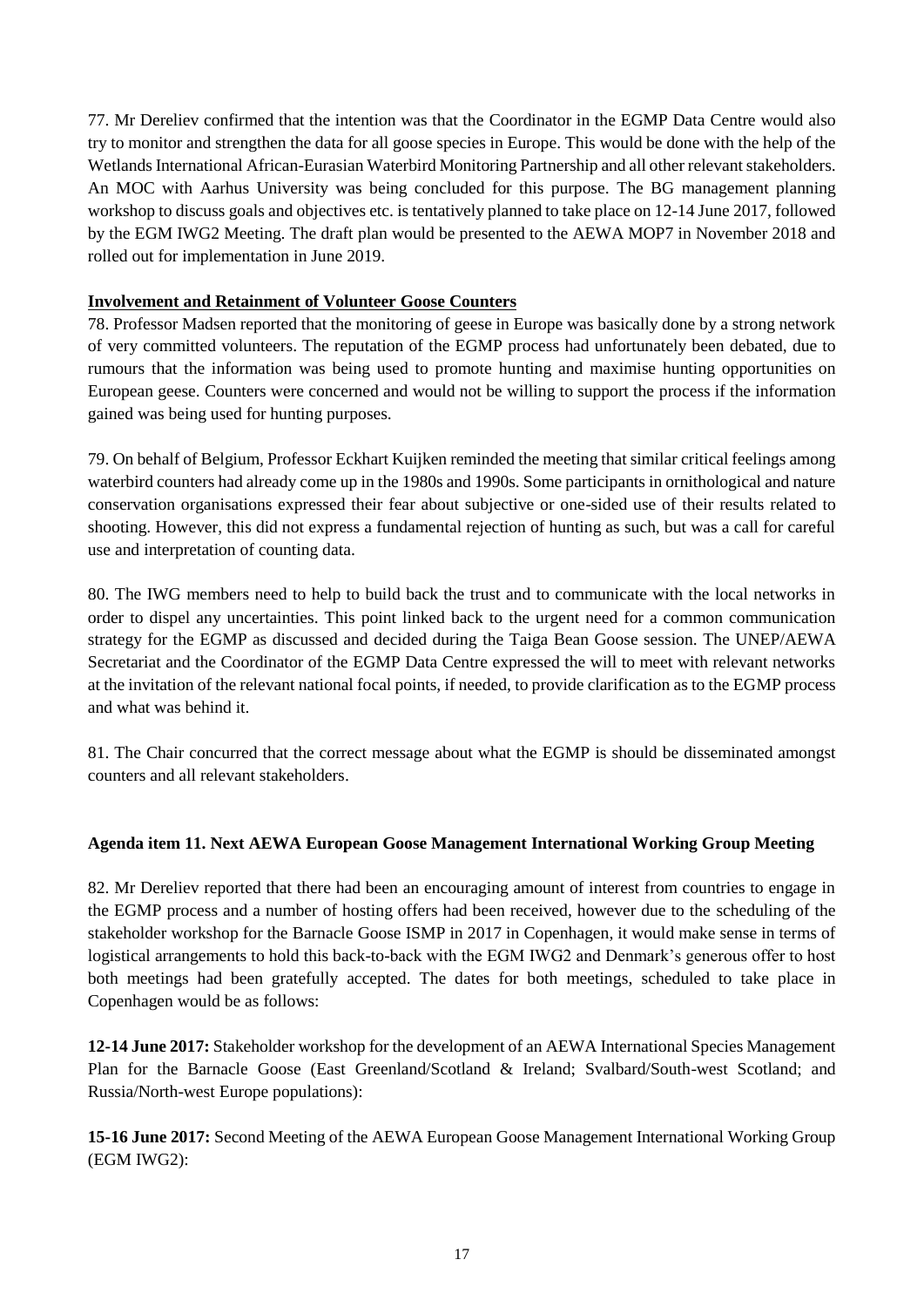## **Agenda item 12. Election of the Chair for the AEWA European Goose Management International Working Group**

83. The Chair explained that the term of the elected chair country, represented by a designated national government representative to the IWG, would be for two consecutive years, i.e. until June 2018.

84. Mr Dereliev reported that Norway, which had been a strong supporter of the EGMP, also financially, had submitted its nomination. Norway had also been a pioneering country for the PfG process. Mr Øystein Størkersen, who had a great deal of experience in chairing committees, was nominated as representing Norway.

**Decision**: Norway was elected unanimously as Chair for the AEWA European Goose Management International Working Group.

### **Agenda item 13. Summary of the Meeting, Next Steps and Closure**

85. The Chair thanked the delegates for all the positive interactions and also for the many interesting presentations.

86. It had been an honour to chair this first meeting of the IWG and he thanked the Swedish hosts and the Secretariat once again for preparing everything so well.

87. On behalf of the Secretariat, Mr Dereliev thanked Mr Vandegehuchte for his excellent chairing of the meeting, which had contributed greatly in making the meeting so successful.

88. With that, the Chair declared the Meeting closed.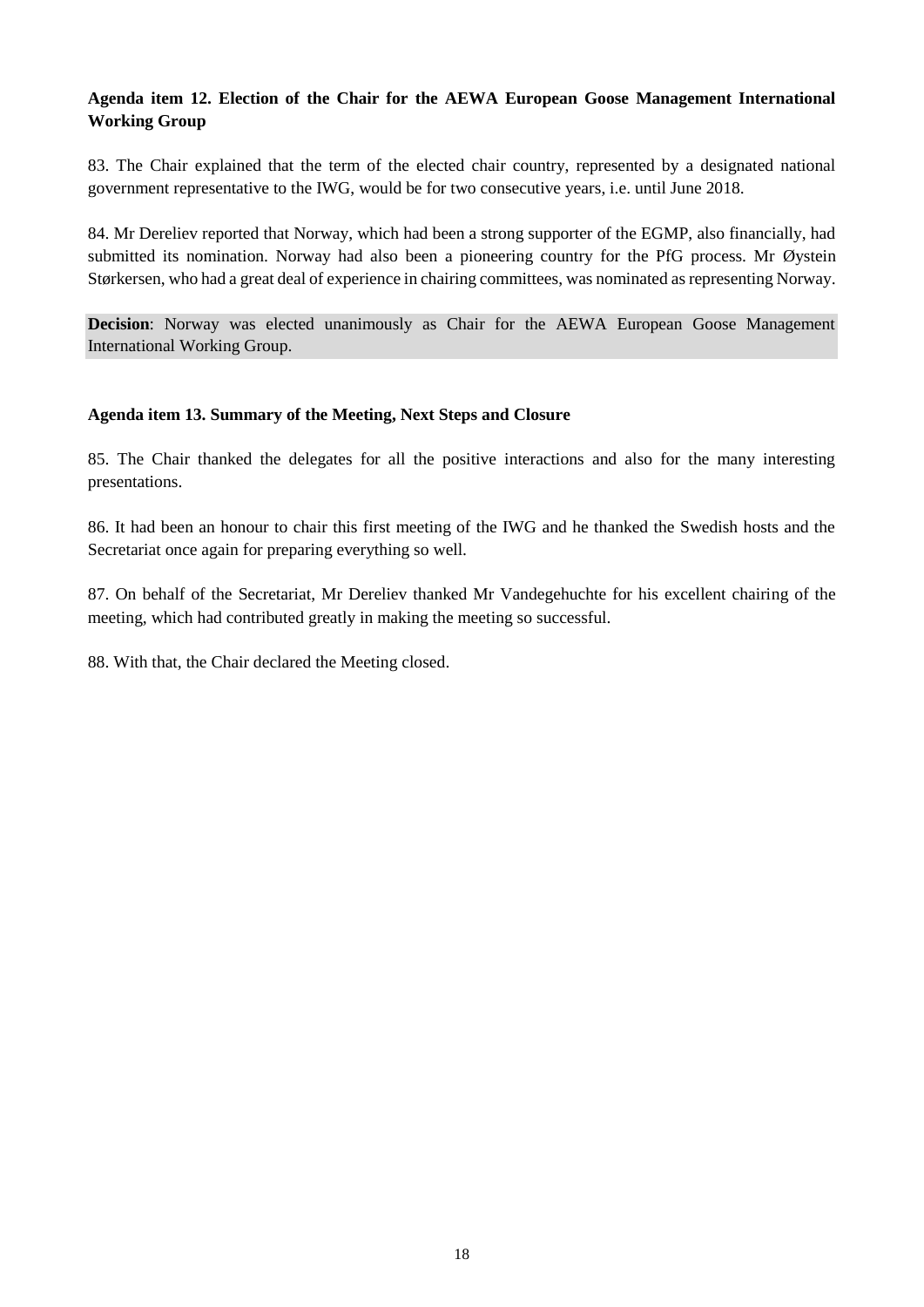

*AGREEMENT ON THE CONSERVATION OF AFRICAN-EURASIAN MIGRATORY WATERBIRDS* 

## **MODUS OPERANDI OF THE AEWA EUROPEAN GOOSE MANAGEMENT INTERNATIONAL WORKING GROUP<sup>3</sup>**

#### *PURPOSE*

#### **Rule 1**

The inter-governmental AEWA European Goose Management International Working Group (hereinafter referred to as EGM IWG) is constituted to serve as the coordinating and decision-making body of the AEWA European Goose Management Platform established under the auspices of the African-Eurasian Migratory Waterbird Agreement (AEWA), following AEWA Resolution 6.4, with the goal to ensure the conservation and sustainable use, as well as the favourable conservation status of the migratory goose species and populations to which it applies. The European Goose Management Platform operates in line with existing international obligations and the pertinent legislative frameworks and regulations, as relevant in each range state, including AEWA, the Bern Convention and the EU Birds Directive for the range states to which these apply. The EGM IWG works closely with the UNEP/AEWA Secretariat to ensure consistency and coherence with the legal provisions and work of the Agreement.

#### *ROLE*

#### **Rule 2**

1

The role of the EGM IWG is to:

- 1) coordinate and ensure the implementation of the AEWA International Species Action and Management Plans approved by the AEWA Meeting of the Parties which fall under its remit;
- 2) stimulate and support Range States in the implementation of these International Action and Management Plans;
- 3) monitor and report on the implementation and the effectiveness of these Action and Management Plans.

#### *REMIT*

#### **Rule 3 – Species/Population Coverage**

1. The EGM IWG serves as the coordinating and decision-making body for the implementation of the:

<sup>&</sup>lt;sup>3</sup> As adopted by the 1<sup>st</sup> Meeting of the AEWA European Goose Management International Working Group on 14-16 December 2016 in Kristianstad, Sweden.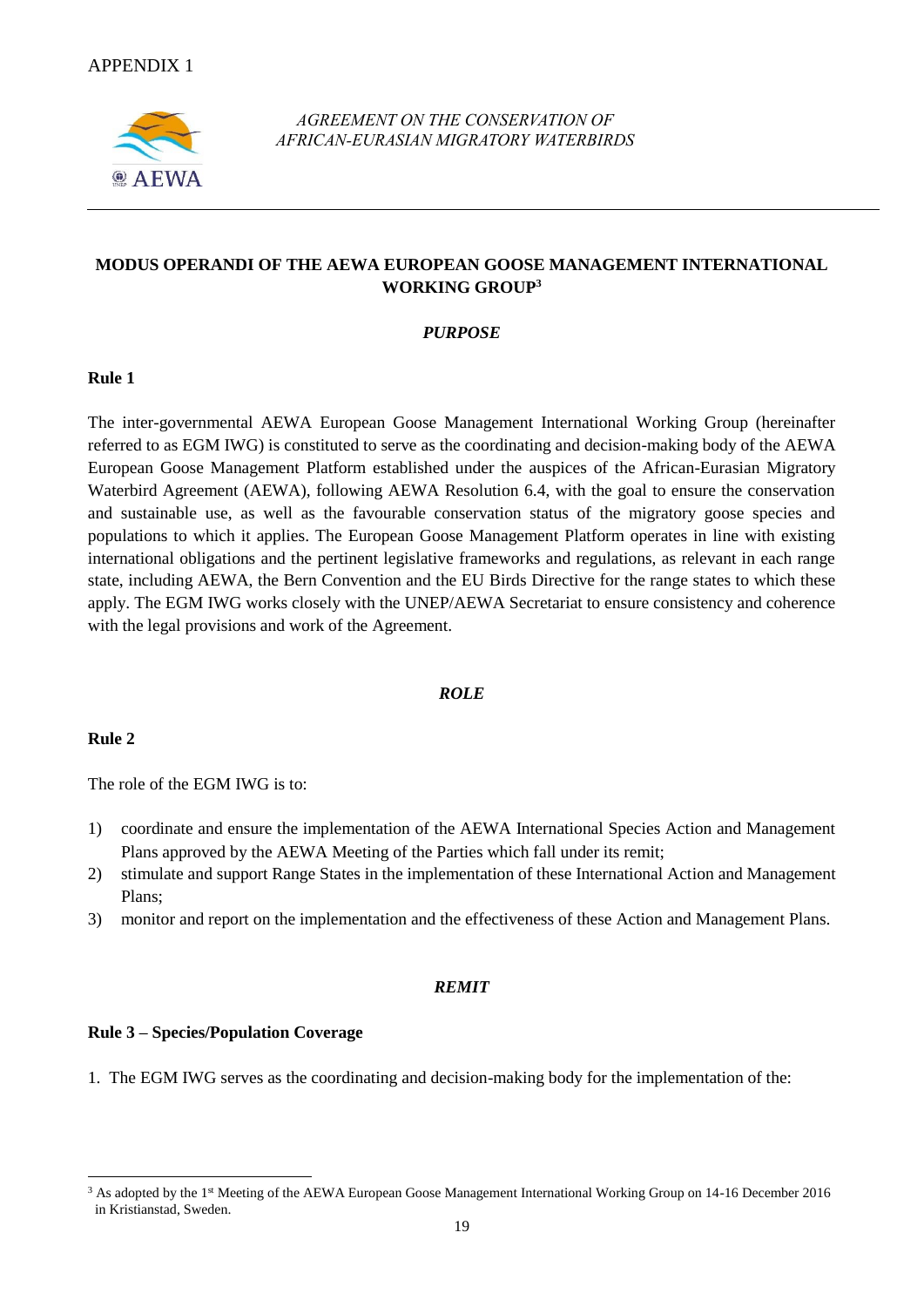- AEWA International Single Species Management Plan for the Conservation of the Svalbard Population of the Pink-footed Goose (*Anser brachyrhynchus*);
- AEWA International Single Species Action Plan for the Conservation of the Taiga Bean Goose (*Anser f. fabalis*).
- 2. Further AEWA International Species Management Plans, as well as such AEWA International Species Action Plans which contain provisions for adaptive harvest management, for migratory goose species/populations within the Western Palearctic may also be included within the remit of this Working Group, following their adoption by the AEWA Meeting of the Parties.

## **Rule 4 - Tasks**

The EGM IWG will:

- set priorities for action and take decisions regarding the conservation and sustainable use of the species/populations covered;
- coordinate the overall international implementation of activities;
- secure funds and other resources for implementation, as decided by its members;
- ensure regular and thorough monitoring of the species/populations which fall under its remit, to the best ability of each Range State, including the timely annual provision of necessary national data to the International Data Centre as per the requirements and timetables established under the EGM IWG;
- regularly monitor the effectiveness of implementation of the AEWA International Species Management and Action Plans under its remit and take appropriate action according to the findings of this monitoring; and
- provide for the update of the AEWA International Species Management and Action Plans under its remit, as required.

## *MEMBERSHIP*

## **Rule 5 – Range States**

- 1. Membership to the EGM IWG will encompass those Range States regularly supporting the species/populations as per the remit above: *Belarus, Belgium, Denmark, Estonia, Finland, Germany, Latvia, Lithuania, Netherlands, Norway, Poland, Russia, Sweden, Ukraine, UK, as well as the European Union.*
- 2. In anticipation of further possible AEWA International Management/Action Plans to be developed and adopted for migratory goose species/populations under AEWA, as per AEWA Resolution 6.4, the following additional Range States are also included as members to the EGM IWG: *France, Iceland, Ireland, and Spain.*

## **Rule 6 – Range State Representatives**

- 1. The EGM IWG will comprise:
	- a maximum of two designated representatives of national state authorities relevant to the implementation of AEWA; and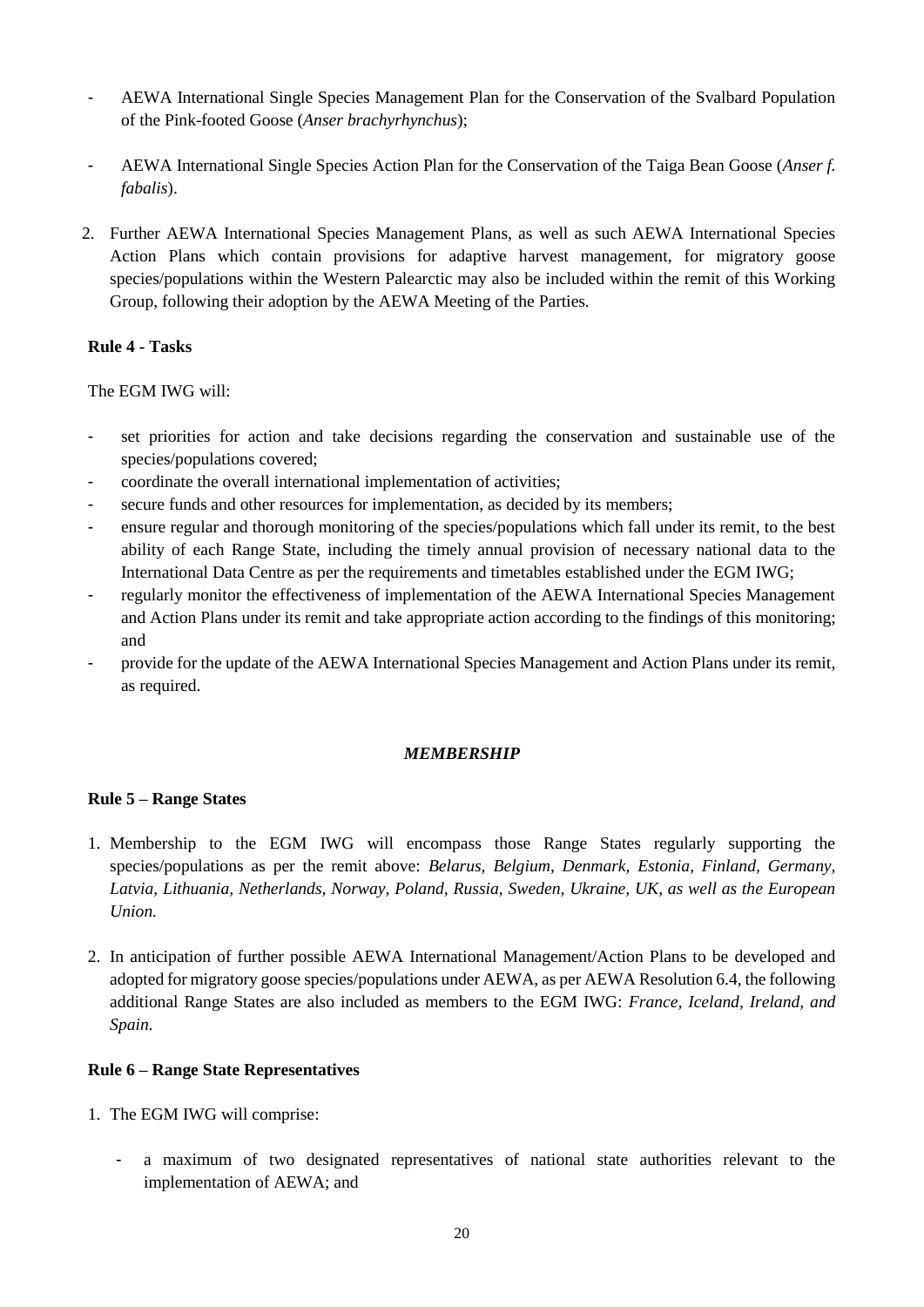- a maximum of two representatives of national scientific or expert institutions and organisations as invited to the national delegations by the state authorities of the respective Range State;
- a maximum of two representatives from the European Union, represented by the European Commission.
- 2. Designations of national government and expert representatives will be requested from the AEWA National Focal/Contact Points by the UNEP/AEWA Secretariat. Possible changes in the national representation to the EGM IWG following the initial designation shall be communicated to the UNEP/AEWA Secretariat as soon as possible via email.

## **Rule 7 – Permanent Observer Organizations**

- 1. In addition, relevant specialised international inter-governmental and non-governmental organisations may, in consultation with the UNEP/AEWA Secretariat, be invited by the Chair to participate in the EGM IWG as permanent observers, subject to confirmation by a meeting of the EGM IWG.
- 2. The Chair of the AEWA Technical Committee will also be invited to join the EGM IWG as a permanent observer by the Chair of the EGM IWG.
- 3. The admittance of permanent observers to the EGM IWG by the Range States will take place at the first meeting of the EGM IWG where the observer in question will be in attendance.

## *MEETING ATTENDANCE*

#### **Rule 8 – EGM IWG Members**

Meeting attendance will be open to the designated representatives and admitted permanent observers as outlined above under Rules 5-7, as well as representatives from the UNEP/AEWA Secretariat and the International Data Centre.

#### **Rule 9 – National delegations**

- 1. In addition, the designated government representatives may choose to include additional national representatives in their national delegations to the meetings of the EGM IWG. The national delegations to each EGM IWG meeting shall, however, be limited to a maximum number of five participants per country. Additional representatives shall be communicated as part of the respective national delegation to the UNEP/AEWA Secretariat in advance of the meeting.
- 2. For those countries eligible to receive financial support under the EGM IWG for meeting attendance, only up to two representatives per country can be funded.
- 3. An exception to the rule regarding the size of national delegations shall be made in the case of a host country, whereby the designated government representative in the EGM IWG of the host country will have the right to invite additional national organizations as observers to the meeting as part of their national delegation, bearing in mind that any additional costs related to such observers shall be carried by the host country and cannot be covered by the EGM IWG budget.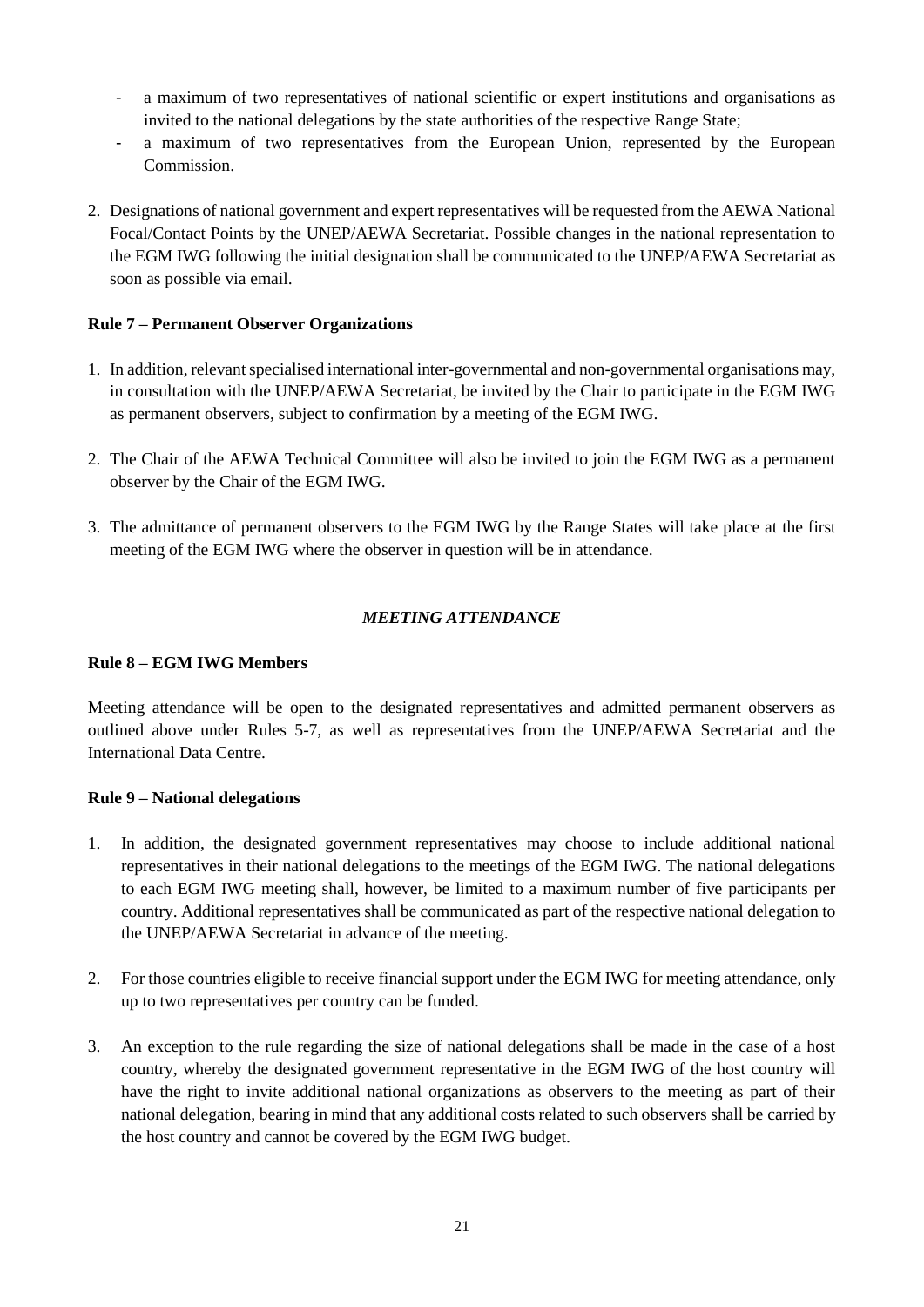#### **Rule 10 – Permanent Observer Organisations**

The participation of permanent observer organisations to the meetings of the EGM IWG will be limited to one representative per organisation.

## **Rule 11 – Additional Individual Experts**

In addition, the EGM IWG Chair may, in consultation with the UNEP/AEWA Secretariat, invite additional individual experts as observers to meetings of the EGM IWG, to contribute to specific agenda items. Should such experts hail from one of the Range States of the EGM IWG, the Secretariat will consult with the designated government representative(s) prior to the issuance of the invitation. Such additional observers will be admitted by the IWG members during the opening of the specific meeting they have been invited to attend.

### *MEETINGS*

### **Rule 12 – Timing and Language**

Unless the EGM IWG decides otherwise, meetings of the EGM IWG shall be convened by the UNEP/AEWA Secretariat annually. The meetings will be conducted in English only.

### **Rule 13 - Venue**

The meeting venue shall be at the seat of the UNEP/AEWA Secretariat at the United Nations Campus in Bonn, Germany, unless a voluntary host country is found amongst the EGM IWG Range States.

#### **Rule 14 – Notice of Meetings**

Notice of meetings, including date and venue, shall be sent to all EGM IWG members by the UNEP/AEWA Secretariat at least 90 days in advance.

## **Rule 15 - Quorums**

- 1. A quorum for general decisions shall consist of half of the Range States in the EGM IWG which have confirmed their participation in the European Goose Management Platform.
- 2. A quorum for decisions to be taken regarding the implementation of activities under an AEWA International Species Management or Action Plan shall consist of half of the Range States to the respective Plan which have confirmed their participation in the European Goose Management Platform.
- 3. A quorum for decisions to be taken regarding the implementation actions within defined populations or management units of an AEWA International Species Management or Action Plan shall consist of half of the Range States to the respective population or management unit which have confirmed their participation in the European Goose Management Platform;
- 4. No decision shall be taken at a meeting in the absence of a quorum.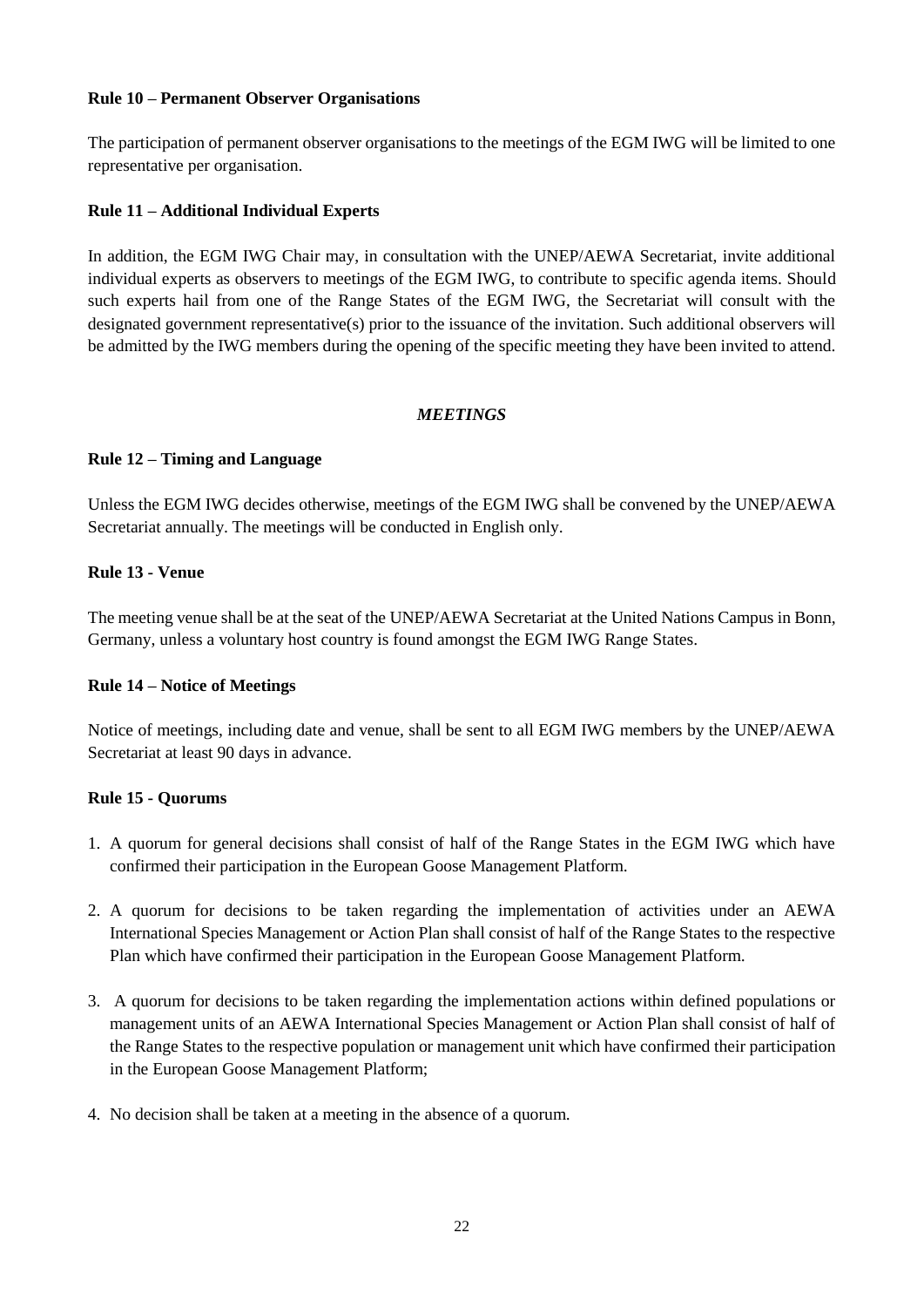### **Rule 16 – Decisions and Provisions for Voting**

Decisions of the EGM IWG shall be taken by consensus unless a vote is requested by the Chair or by three members.

## **Rule 17**

- 1. Decisions of the EGM IWG by voting (pursuant to Rule 16) shall be passed by a simple majority vote of the members present and voting. In the case of a tie, the motions shall be considered as rejected.
- 2. Decisions on changes to the Modus Operandi may only be taken at meetings of the EGM IWG. In the case of voting, a qualified majority (75%) of the members present and voting is necessary to adopt the proposed changes.

### **Rule 18**

Only the designated government representatives of the EGM IWG Range States shall exercise voting rights. In his or her absence he or she may name an Alternate from amongst the other members of the national delegation to act in his or her place. The Alternate shall be communicated to the Chair and to the UNEP/AEWA Secretariat.

### **Rule 19**

Where two representatives of national state authorities have been designated for one Range State, these shall coordinate amongst themselves and inform the Chair and the UNEP/AEWA Secretariat which representative will be carrying out the vote for the Range State in question.

#### **Rule 20 – Decisions between meetings**

- 1. At the discretion of the Chair, in consultation with the UNEP/AEWA Secretariat, EGM IWG business including voting – may be conducted between regularly scheduled meetings as necessary by email or via conference call, with any actions recorded in the minutes of the next regularly scheduled meeting.
- 2. For any such decisions between meetings conducted by the remote means listed above, the same quorum and voting principles apply as outlined above in Rules 15-19.

## **Rule 21 – Meeting Record**

A summary record of each meeting shall be prepared by the UNEP/AEWA Secretariat as soon as possible and shall be communicated to all the members of the EGM IWG.

#### **Rule 22 – Meeting Documents**

The documents for each meeting of the EGM IWG will be made available in English language only and shall be distributed to its members by the UNEP/AEWA Secretariat at least 30 days before the opening of the meeting, with the exception of annual assessment reports on adaptive harvest management, which shall be distributed at least two weeks before the opening of the meeting. At the discretion of the Chair, documents may be accepted after this deadline, but not later than one week before the meeting. Typically, documents will be distributed electronically.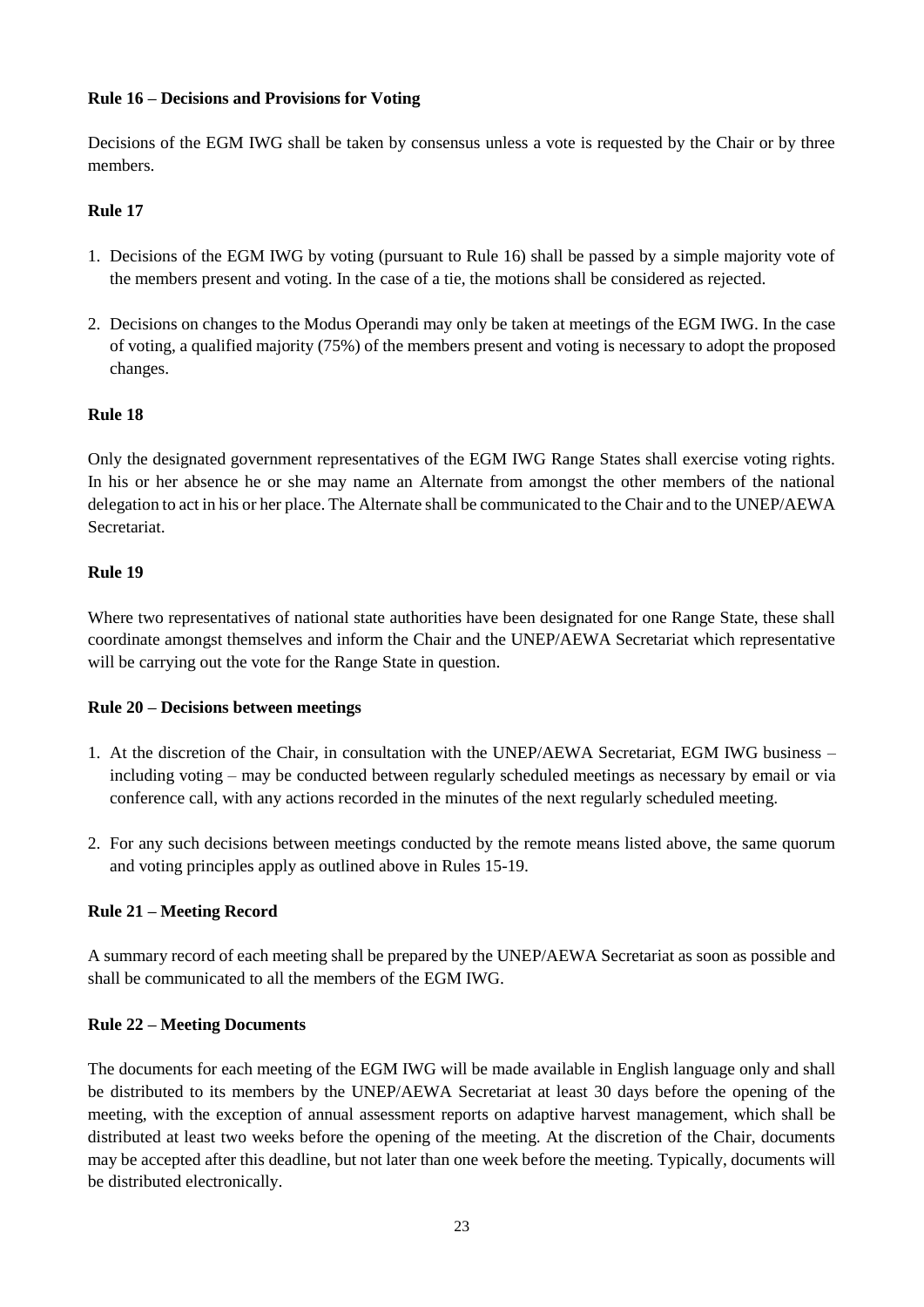## *STRUCTURE and OFFICERS*

## **Rule 23 - Chair**

The EGM IWG Range States shall, amongst themselves elect a Chair country, represented by its designated national government representative to the Working Group. The term for the Chairmanship shall last for two consecutive years, with the elected Range State chairing two consecutive meetings of the EGM IWG. The Chair country shall thus be elected at the end of every second meeting of the EGM IWG, and the newly elected Chair shall assume their functions upon election. A country cannot serve as a Chair for two consecutive terms.

## **Rule 24**

The Chair shall preside at the meetings of the EGM IWG, approve the provisional agenda prepared by the UNEP/AEWA Secretariat for circulation and liaise with the members between meetings of the EGM IWG as necessary. The Chair may represent the EGM IWG as required within the limits of the EGM IWG mandate, and shall carry out such other functions as may be entrusted to him/her by the EGM IWG.

### **Rule 25**

If, in an election, there is no consensus regarding the proposed Chair country, the proposed Range State which obtains the overall majority will be elected as Chair. If no proposed candidate obtains an overall majority in the first ballot, a second ballot shall be taken, restricted to the two candidates obtaining the largest number of votes. If the votes are equally divided in the second ballot, the presiding officer shall decide between the candidates by drawing lots.

#### **Rule 26 - UNEP/AEWA Secretariat**

The UNEP/AEWA Secretariat will be in charge of servicing the EGM IWG and a dedicated Coordinator situated at the Secretariat will facilitate the day-to-day operations of the EGM IWG in close cooperation with the Chair and the International Data Centre.

#### **Rule 27 – International Data Centre**

The necessary scientific analysis, assessments and subsequent proposals for conservation and management options will be provided by the International Data Centre of the European Goose Management Platform.

#### **Rule 28 – National Focal Points**

The designated representatives of the national state authorities from the Range States will act as National Focal Points for the EGM IWG and will be the main contact persons for the elected Chair and the UNEP/AEWA Secretariat.

The designated representatives of national state authorities will further coordinate the implementation of national activities as agreed in the EGM IWG and carry out national consultations as appropriate prior to the meetings of the EGM IWG to allow for decisions to be taken at the meetings.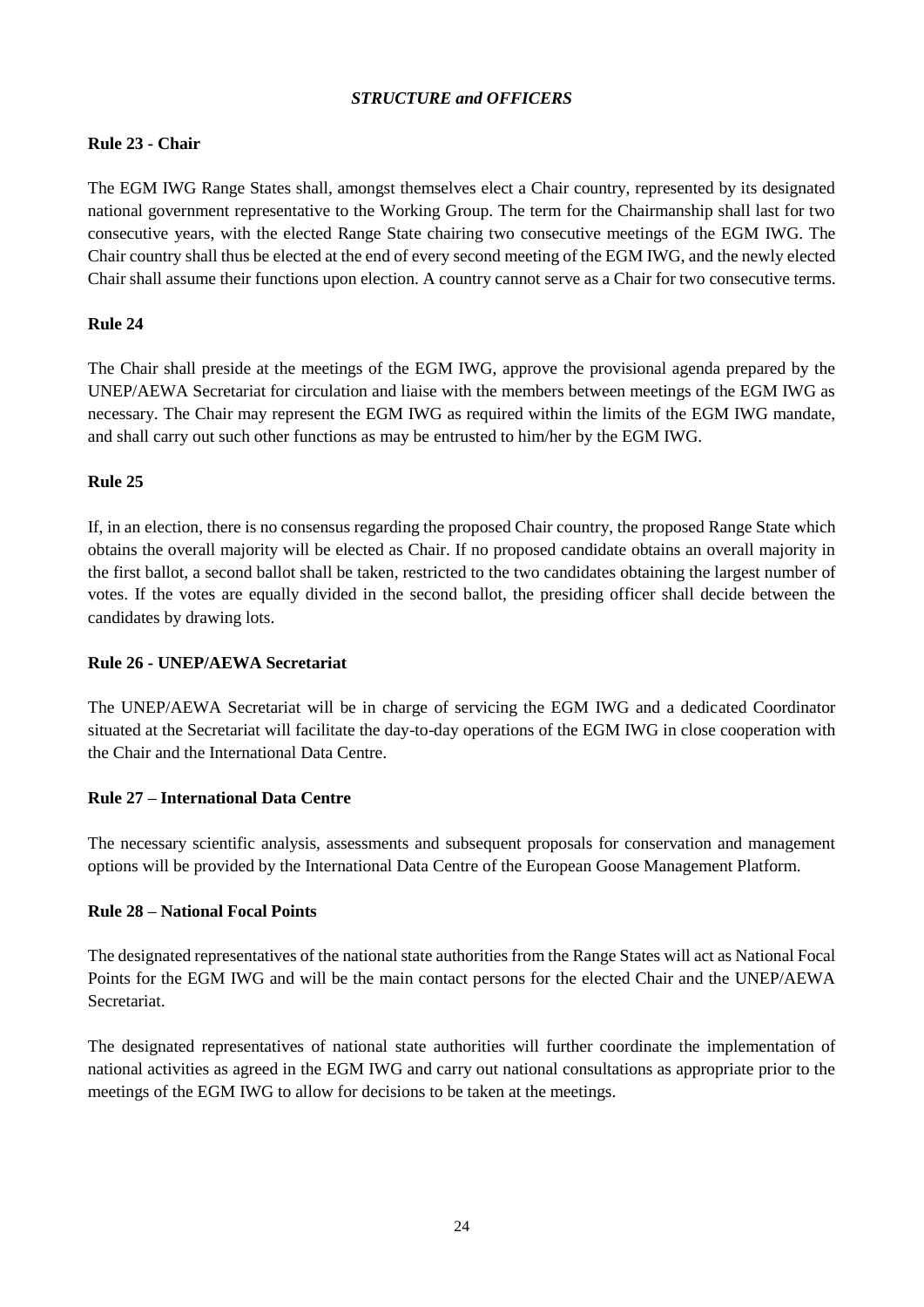### *TASK FORCES*

#### **Rule 29**

The EGM IWG may establish species and/or thematic Task Forces as may be necessary to deal with the preparation and coordination of decision papers and background documents for the EGM IWG as well as to deal with other specific tasks. The EGM IWG shall define the terms of reference and composition of each Task Force.

### **Rule 30**

In so far as they are applicable, these Rules shall apply *mutatis mutandis* to the proceedings of the established Task Forces.

### *FINANCING*

### **Rule 31**

The annual running costs for the European Goose Management Platform, including for the EGM IWG, will be provided by the Range States to the Platform as decided by the EGM IWG.

## *REPORTING*

## **Rule 32 – Reporting to EGM IWG Meetings**

In addition to the timely provision of the required national data as outlined under Rule 4, reports on the implementation of the AEWA International Species Management and Action Plans within the remit of the EGM IWG, shall be prepared by each Range State according to a format agreed by the EGM IWG and presented at each face-to-face meeting of the EGM IWG.

#### **Rule 33 – Reporting to the AEWA Governing Bodies**

In addition, reports will be produced according to a standard format with contributions from all Range States and submitted for inclusion into the general International Review on the Stage of Preparation and Implementation of Single Species Action Plans to the AEWA Meeting of the Parties. Range States will also be requested to provide information to feed into other reporting processes required by the AEWA governing bodies.

#### *FINAL PROVISIONS*

#### **Rule 34 – Modus operandi**

This Modus Operandi shall be applied at the first meeting of the EGM IWG following its approval by the EGM IWG.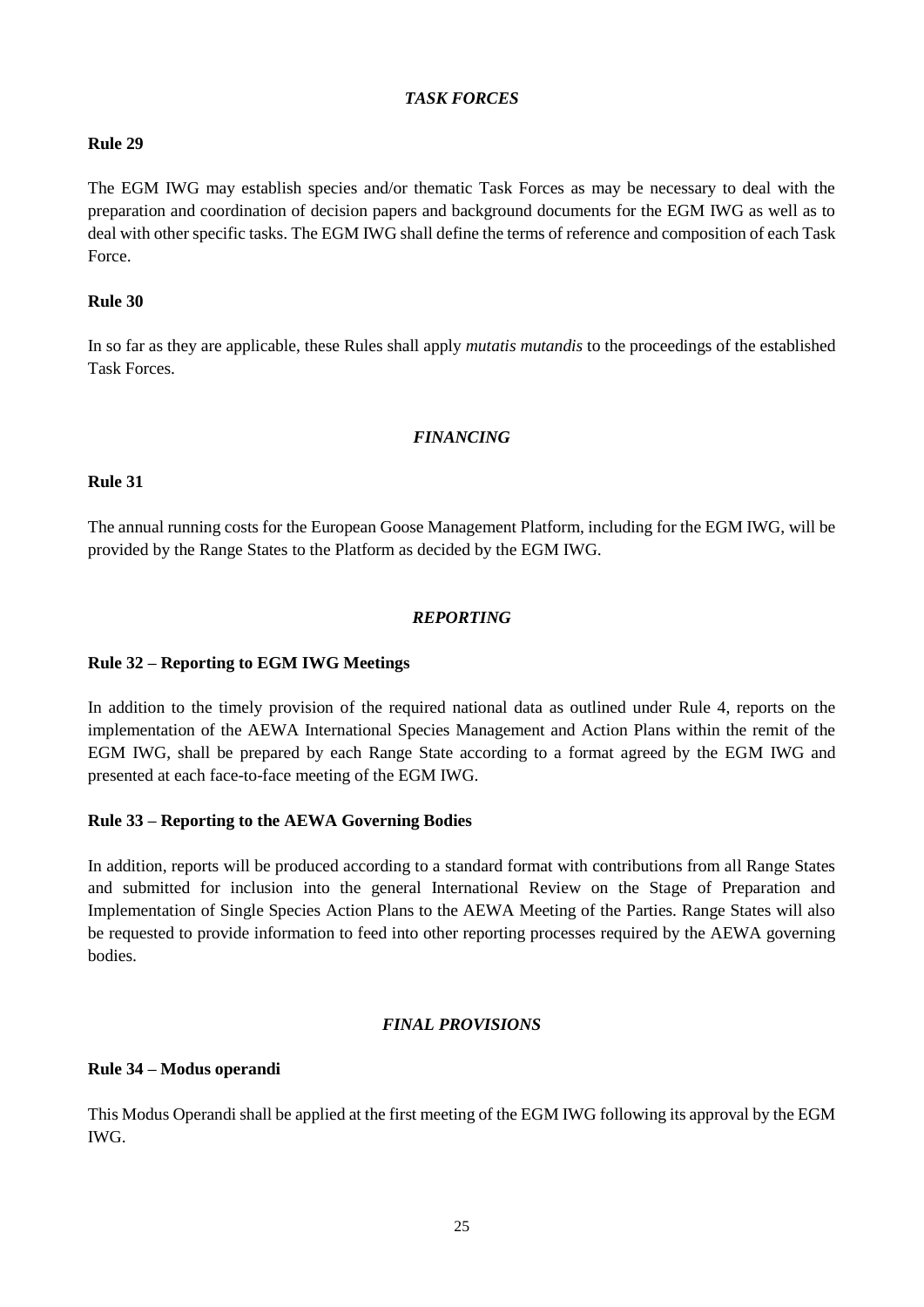### **Rule 35 – Changes to the Modus Operandi**

This Modus Operandi may be amended by the EGM IWG, as required, in accordance with the provisions of the African-Eurasian Migratory Waterbird Agreement and decisions of its governing bodies. Proposals for changes to the Modus Operandi can be submitted to the UNEP/AEWA Secretariat by any of the designated national government representatives 70 days before the next meeting of the EGM IWG. The proposed changes shall then be circulated to the EGM IWG members by the UNEP/AEWA Secretariat 60 days before the meeting.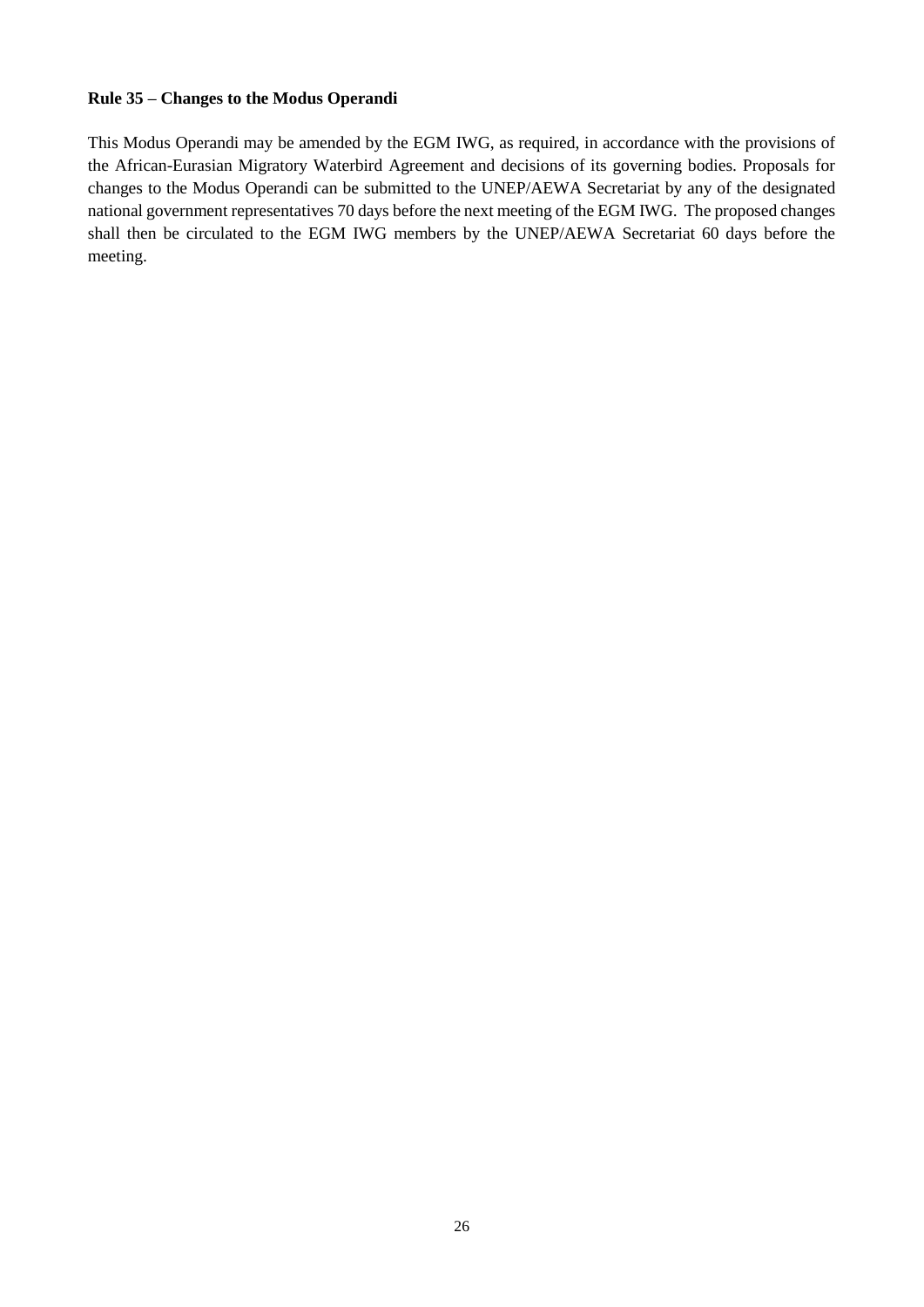## **Work plan for the implementation of non-AHM related actions of the AEWA Taiga Bean Goose International Single Species Action Plan (2017-2018) – Eastern 1 Management Unit (Range States: Belarus, Estonia, Germany, Latvia, Lithuania, Russia, Ukraine)**

| <b>ISSAP</b> actions                                                                                                                                                                                                                  | <b>Detailed activities</b>                                                                                                                                                                            |                                                                                                                                                                                                                                                                           | Lead                                                                                         | <b>Time-frame</b> | <b>Budget</b> | <b>Comments</b>                                                                                                                                                                                                                                      |  |
|---------------------------------------------------------------------------------------------------------------------------------------------------------------------------------------------------------------------------------------|-------------------------------------------------------------------------------------------------------------------------------------------------------------------------------------------------------|---------------------------------------------------------------------------------------------------------------------------------------------------------------------------------------------------------------------------------------------------------------------------|----------------------------------------------------------------------------------------------|-------------------|---------------|------------------------------------------------------------------------------------------------------------------------------------------------------------------------------------------------------------------------------------------------------|--|
| Result 1.1. Legal harvest does not jeopardise an increase of adult survival rates                                                                                                                                                     |                                                                                                                                                                                                       |                                                                                                                                                                                                                                                                           |                                                                                              |                   |               |                                                                                                                                                                                                                                                      |  |
| 1.1.1. Develop and<br>implement international<br>adaptive harvest<br>management framework.<br>Obey the principles of<br>sustainable harvest<br>management and decision-<br>making framework for<br>harvest management as              | 1.1.1.1 Prepare and adopt legislative proposals for the closure<br>of hunting of Taiga Bean Geese (including the use of flexible<br>Geese to pass before goose hunting is opened<br>Range States: ALL | hunting seasons in Belarus and Russia) to allow for Taiga Bean                                                                                                                                                                                                            | Responsible<br>government<br>authorities                                                     | 2017-2018         | none          | Discussions amongst<br>responsible national<br>authorities and national<br>experts regarding the<br>closure of hunting should<br>commence as soon as<br>possible, even if it may not<br>possible to close hunting<br>immediately                     |  |
| described in the revised<br><b>AEWA</b> Guidelines for<br>sustainable harvest of<br>migratory waterbirds<br>adopted by MOP6. Obtain<br>accurate estimates of (sub)<br>population size, and robust<br>demographic and harvest<br>data. | 1.1.1.2 Improve knowledge<br>on the occurrence of Taiga<br>Bean Geese in all Eastern<br>Management Unit Range<br><b>States</b>                                                                        | a) Ensure national monitoring<br>of Taiga Bean Geese at all<br>known key sites (including<br>providing identification<br>training $&$ equipment to<br>people carrying out the<br>monitoring where possible)<br>Range States: ALL                                          | Responsible<br>government<br>authorities<br>(Ministries of<br>the<br>Environment<br>$etc.$ ) | 2017-2018         | unknown       | Increased knowledge on<br>the occurrence,<br>distribution, migratory<br>patterns etc. of Taiga Bean<br>Geese is an essential step<br>in order to be able to<br>propose appropriate<br>changes to the hunting<br>legislations in each Range<br>State. |  |
|                                                                                                                                                                                                                                       |                                                                                                                                                                                                       | b) Carry out satellite/GPS-<br>tagging of Taiga Bean Geese<br>in the wintering/staging areas<br>to further identify and map<br>potential key sites as well as<br>migratory patterns (potentially<br>tag birds in Eastern Germany,<br>Lithuania, Belarus or in<br>Ukraine) | <b>TBG Task</b><br>Force (to be<br>established)                                              | 2017-2018         | unknown       | In this context, it will be<br>useful to develop a joint<br>project for the Eastern<br>Management Unit with the<br>aim of implementing the<br>activities identified under<br>this action (for example)<br>EU LIFE)                                   |  |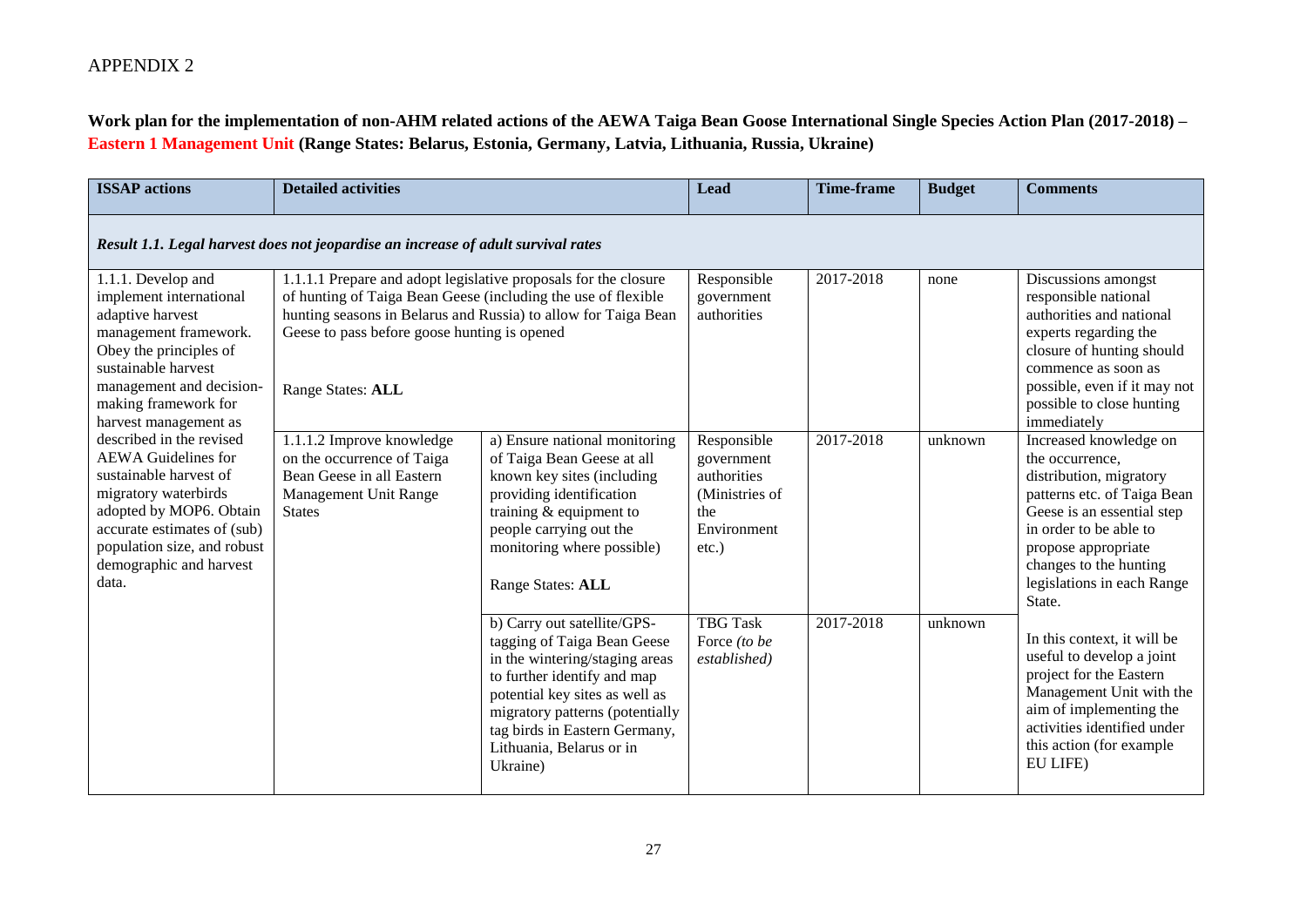| <b>ISSAP</b> actions                                                                                               | <b>Detailed activities</b>                                                                                                                                                                                           |                                                                                | <b>Lead</b>                                                                                        | Time-frame | <b>Budget</b> | <b>Comments</b>                       |
|--------------------------------------------------------------------------------------------------------------------|----------------------------------------------------------------------------------------------------------------------------------------------------------------------------------------------------------------------|--------------------------------------------------------------------------------|----------------------------------------------------------------------------------------------------|------------|---------------|---------------------------------------|
|                                                                                                                    |                                                                                                                                                                                                                      | Range States: best location<br>for implementation to be<br>decided             |                                                                                                    |            |               |                                       |
|                                                                                                                    |                                                                                                                                                                                                                      | c) Increase efforts to engage<br>Poland and Russia (especially<br>Kaliningrad) | Lithuania<br>Finland?<br>Norway?                                                                   | 2017       | none          |                                       |
| Result 1.2. Illegal harvest is reduced to non-significant levels                                                   |                                                                                                                                                                                                                      |                                                                                |                                                                                                    |            |               |                                       |
| 1.2.2. Raise identification<br>skills and awareness of the<br>status of different goose<br>species amongst hunters | 1.2.2.1 Prepare and implement an awareness-raising campaign<br>for hunters to complement suggested legislation changes,<br>including guidance on the identification of grey geese.<br>Range States: Belarus, Ukraine |                                                                                | National NGOs<br>and research<br>institutes in<br>cooperation<br>with the TBG<br><b>Task Force</b> | 2018       | unknown       |                                       |
|                                                                                                                    | 1.2.2.2 Produce and disseminate special publication on the<br>occurrence of Taiga Bean Geese<br>Range States: Ukraine                                                                                                |                                                                                | National NGOs<br>and research<br>institutes                                                        | 2017       | unknown       | Collation of available<br>information |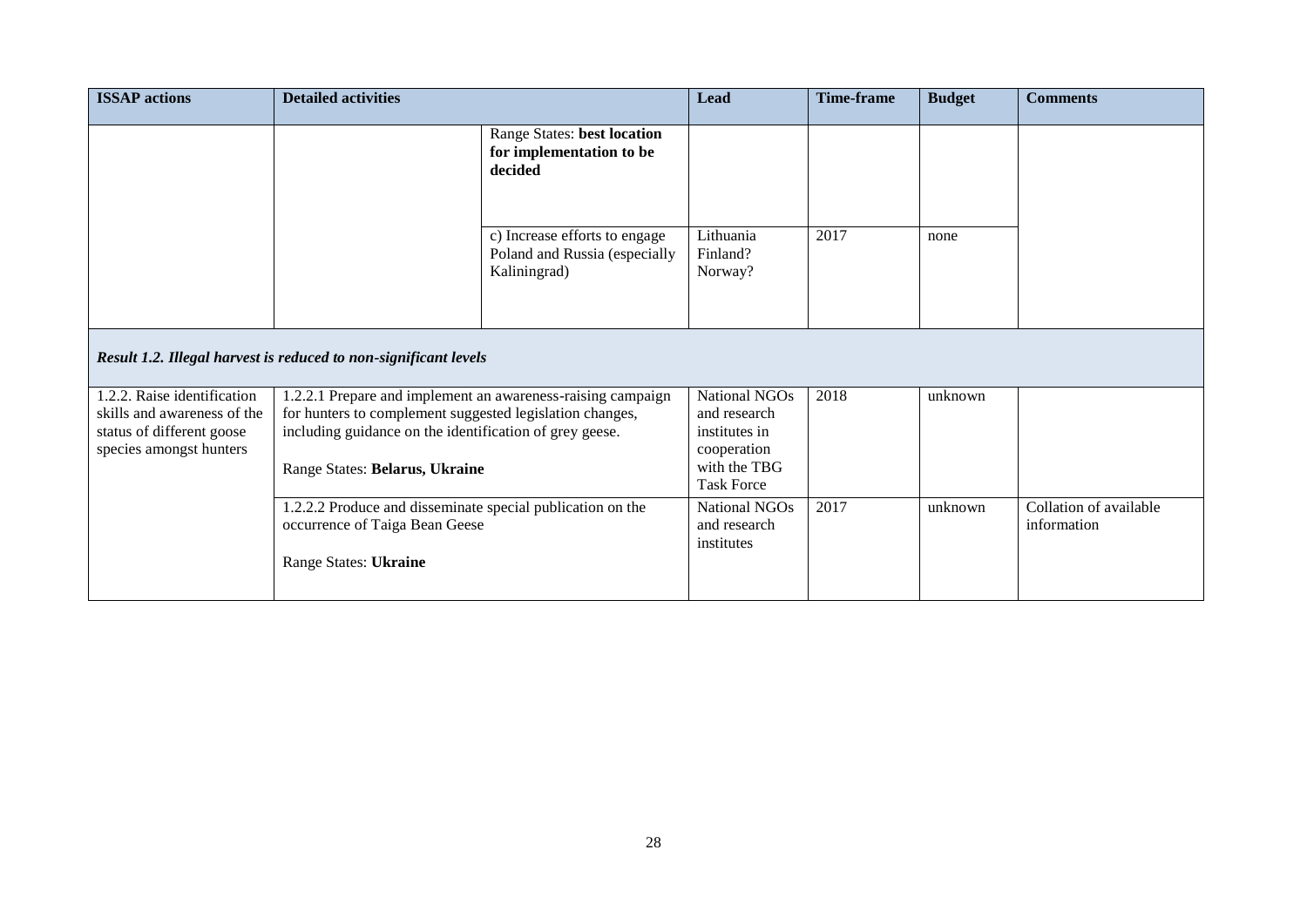**Work plan for the implementation of non-AHM related actions of the AEWA Taiga Bean Goose International Single Species Action Plan (2017-2018) – Western and Central Management Units (Range States: Denmark, Finland, Norway, Russia, Sweden, UK)**

| <b>ISSAP</b> actions                                                                                                             | <b>Detailed activities</b>                                                                                                                                                             | <b>Lead</b>                                                  | <b>Time-frame</b> | <b>Budget</b>                                                    | <b>Comments</b> |  |  |  |
|----------------------------------------------------------------------------------------------------------------------------------|----------------------------------------------------------------------------------------------------------------------------------------------------------------------------------------|--------------------------------------------------------------|-------------------|------------------------------------------------------------------|-----------------|--|--|--|
| Result 1.2. Illegal harvest is reduced to non-significant levels                                                                 |                                                                                                                                                                                        |                                                              |                   |                                                                  |                 |  |  |  |
| Action 1.2.2. Raise<br>identification skills and<br>awareness of the status of<br>different goose species<br>amongst hunters     | 1.2.2.1 Investigate TBG shooting NE<br>Jutland & Zealand<br>Range States: Denmark                                                                                                      | <b>SVANA</b>                                                 | 2017              | None                                                             |                 |  |  |  |
|                                                                                                                                  | Result 1.3. Impact of huntable native predators in breeding and moulting areas is reduced                                                                                              |                                                              |                   |                                                                  |                 |  |  |  |
| Action 1.3.1. Maintain and<br>strengthen predator control<br>measures in breeding and<br>moulting areas                          | 1.3.1.1 Undertake annual campaign<br>amongst hunters in the breeding areas to<br>strengthen fox management<br><b>Range States: Finland</b>                                             | Finnish Wildlife Agency<br>+ hunting association             | $2017 + 2018$     | none                                                             |                 |  |  |  |
|                                                                                                                                  | 1.3.1.2 Communicate to the Forestry &<br>Parks Service the importance of continuing<br>and strengthening fox management in the<br>northernmost Finland<br><b>Range States: Finland</b> | Finnish Wildlife Agency                                      | 2017              | none                                                             |                 |  |  |  |
| Result 1.4. Impact of alien predators in breeding and moulting areas is reduced                                                  |                                                                                                                                                                                        |                                                              |                   |                                                                  |                 |  |  |  |
| Action 1.4.1. Maintain and<br>strengthen alien predator<br>control and eradication<br>measures in breeding and<br>moulting areas | 1.4.1.1 Carry on the eradication of raccoon<br>dog in Lapland & Sweden<br>Range States: Finland, Sweden                                                                                | Finnish Wildlife Agency /<br>Swedish Hunters'<br>Association | Ongoing           | FI: Secured<br>$(150,000$ EUR)<br>SE: secured<br>$(800,000$ EUR) |                 |  |  |  |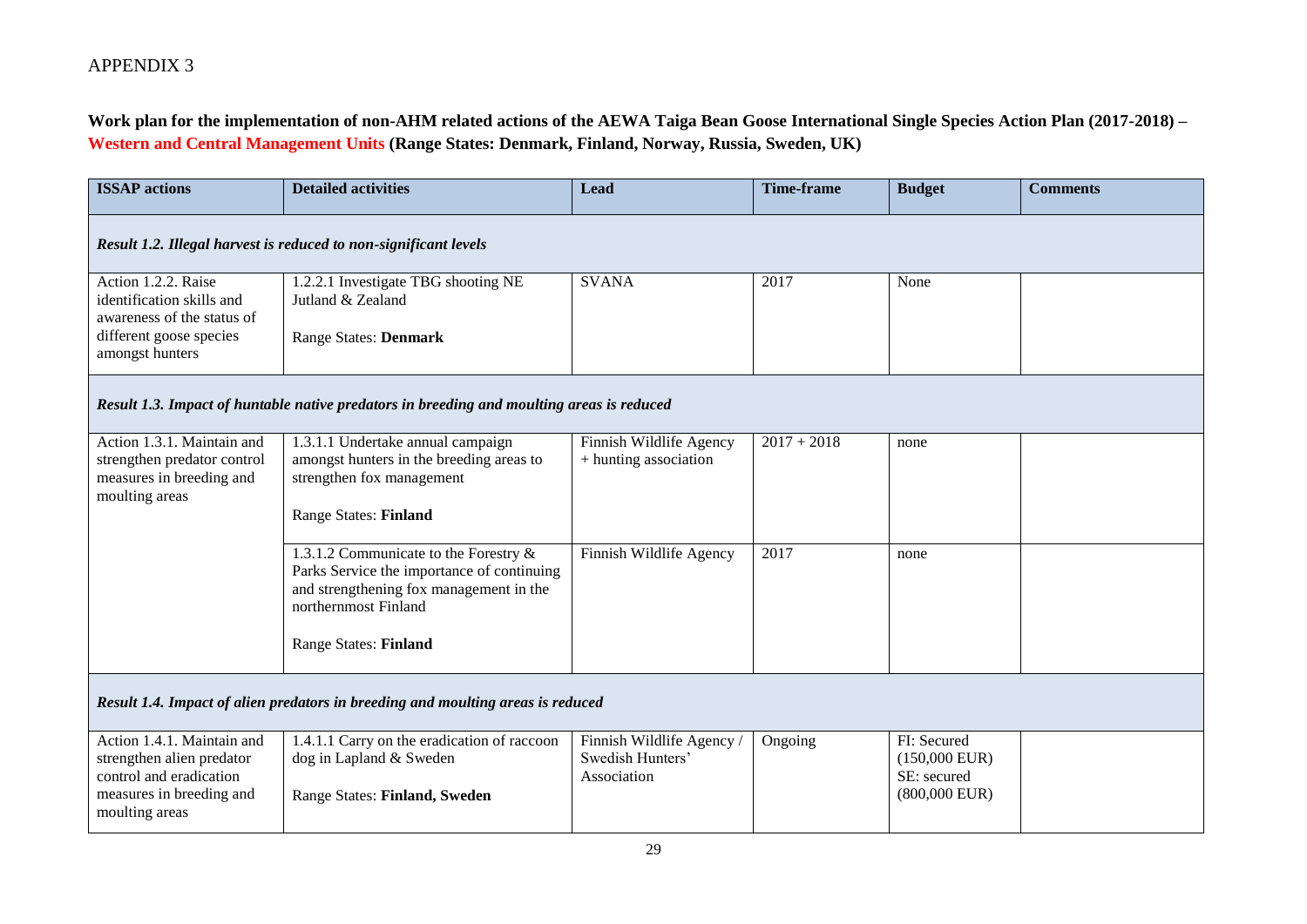| <b>ISSAP</b> actions                                                                                                                                                   | <b>Detailed activities</b>                                                                                                                                                                                                                                                                                                                                                                                   | Lead                                   | <b>Time-frame</b> | <b>Budget</b> | <b>Comments</b> |
|------------------------------------------------------------------------------------------------------------------------------------------------------------------------|--------------------------------------------------------------------------------------------------------------------------------------------------------------------------------------------------------------------------------------------------------------------------------------------------------------------------------------------------------------------------------------------------------------|----------------------------------------|-------------------|---------------|-----------------|
|                                                                                                                                                                        | Result 2.2. Interspecific competition in spring staging areas is reduced                                                                                                                                                                                                                                                                                                                                     |                                        |                   |               |                 |
| Action 2.2.1. Maintain the<br>unharvested-fields-for-birds<br>programme (within the<br>Common Agricultural<br>Policy (CAP) of the<br>European Union, if<br>applicable) | 2.2.1.1 Continue implementing the fields<br>for geese programme<br>Range States: Sweden                                                                                                                                                                                                                                                                                                                      | County Administrative<br><b>Boards</b> | Ongoing           | secured       |                 |
|                                                                                                                                                                        | 2.2.1.2 Ministry of Agriculture to maintain<br>this programme in the national CAP<br>starting form 2020<br>Range States: Finland                                                                                                                                                                                                                                                                             | Ministry of Agriculture                | $2017 + 2018$     | none          |                 |
|                                                                                                                                                                        | 2.2.1.3 Demonstrate the benefits of the<br>programme to the Agriculture Department<br>of the Ministry of Agriculture<br><b>Range States: Finland</b>                                                                                                                                                                                                                                                         | Finnish Wildlife Agency                | $2017 + 2018$     | none          |                 |
| Result 3.1. Impact of forestry works is reduced                                                                                                                        |                                                                                                                                                                                                                                                                                                                                                                                                              |                                        |                   |               |                 |
| Action 3.1.1. Continue the<br>adaptation of forestry<br>operations to take into<br>account wildlife, in<br>particular Taiga Bean Goose                                 | 3.1.1.1 Working models for Wildlife<br>Friendly Forests management and forestry<br>related habitat restorations are developed in<br>co-operation with forestry sector and<br>promoted at large to forest owners and<br>corporations to reach implementation in<br>practice. Actions implement the national<br>management plans for the grouse species<br>and the Bean Goose.<br><b>Range States: Finland</b> | Finnish Wildlife Agency                | Ongoing           | none          |                 |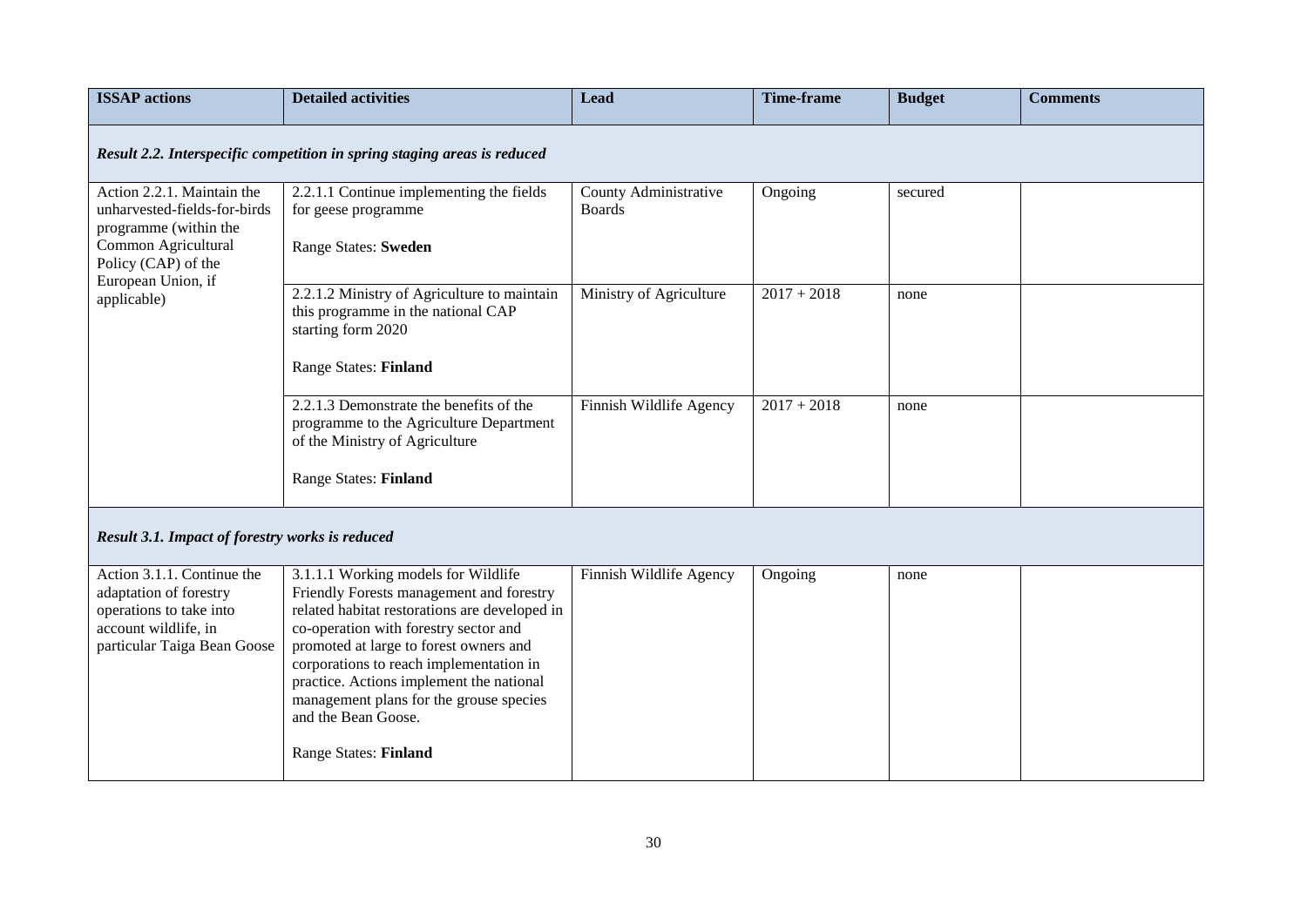| <b>ISSAP</b> actions                                                                                                                                                           | <b>Detailed activities</b>                                                                                                                                                                      | <b>Lead</b>                                                          | <b>Time-frame</b> | <b>Budget</b>                          | <b>Comments</b> |  |  |  |
|--------------------------------------------------------------------------------------------------------------------------------------------------------------------------------|-------------------------------------------------------------------------------------------------------------------------------------------------------------------------------------------------|----------------------------------------------------------------------|-------------------|----------------------------------------|-----------------|--|--|--|
| Action 3.1.2. Continue<br>restoring mires used by<br>Taiga Bean Geese that have<br>been affected by past<br>drainage                                                           | 3.1.2.1 Implement annual goals for mire<br>restoration by Parks & Wildlife Finland set<br>by the Ministry of Environment<br><b>Range States: Finland</b>                                        | Parks & Wildlife Finland                                             | Ongoing           | Dependent on<br>available<br>resources |                 |  |  |  |
|                                                                                                                                                                                | 3.1.2.2 Develop and submit LIFE<br>application to the EC<br><b>Range States: Finland</b>                                                                                                        | Parks & Wildlife Finland                                             | $2017 + 2018$     | none                                   |                 |  |  |  |
|                                                                                                                                                                                | Result 3.3. Breeding, staging and wintering habitats are not further lost due to oil and gas or renewable energy developments                                                                   |                                                                      |                   |                                        |                 |  |  |  |
| Action 3.3.1. Take account<br>of Taiga Bean Goose<br>breeding, staging and<br>wintering habitats in the<br>planning of new oil and gas<br>and renewable energy<br>developments | 3.3.1.1 Continued monitoring of collision<br>risk posed to Taiga Bean close to the<br>Special Protection Areas identified as their<br>important wintering sites<br><b>Range States: Denmark</b> | SVANA / Aarhus<br>University/Windfarming<br>company                  | Ongoing           | Secured                                |                 |  |  |  |
| Result 3.4. Impact of agriculture on natural Taiga Bean Goose habitats is minimised                                                                                            |                                                                                                                                                                                                 |                                                                      |                   |                                        |                 |  |  |  |
| Action 3.4.1. Restore wet<br>grassland habitats in staging<br>and wintering areas                                                                                              | 3.4.1.1 Increase the area of managed<br>coastal grassland under CAP<br><b>Range States: Finland</b>                                                                                             | Centre for Economic<br>Development, Transport<br>and the Environment | 2017-2018         | secured                                |                 |  |  |  |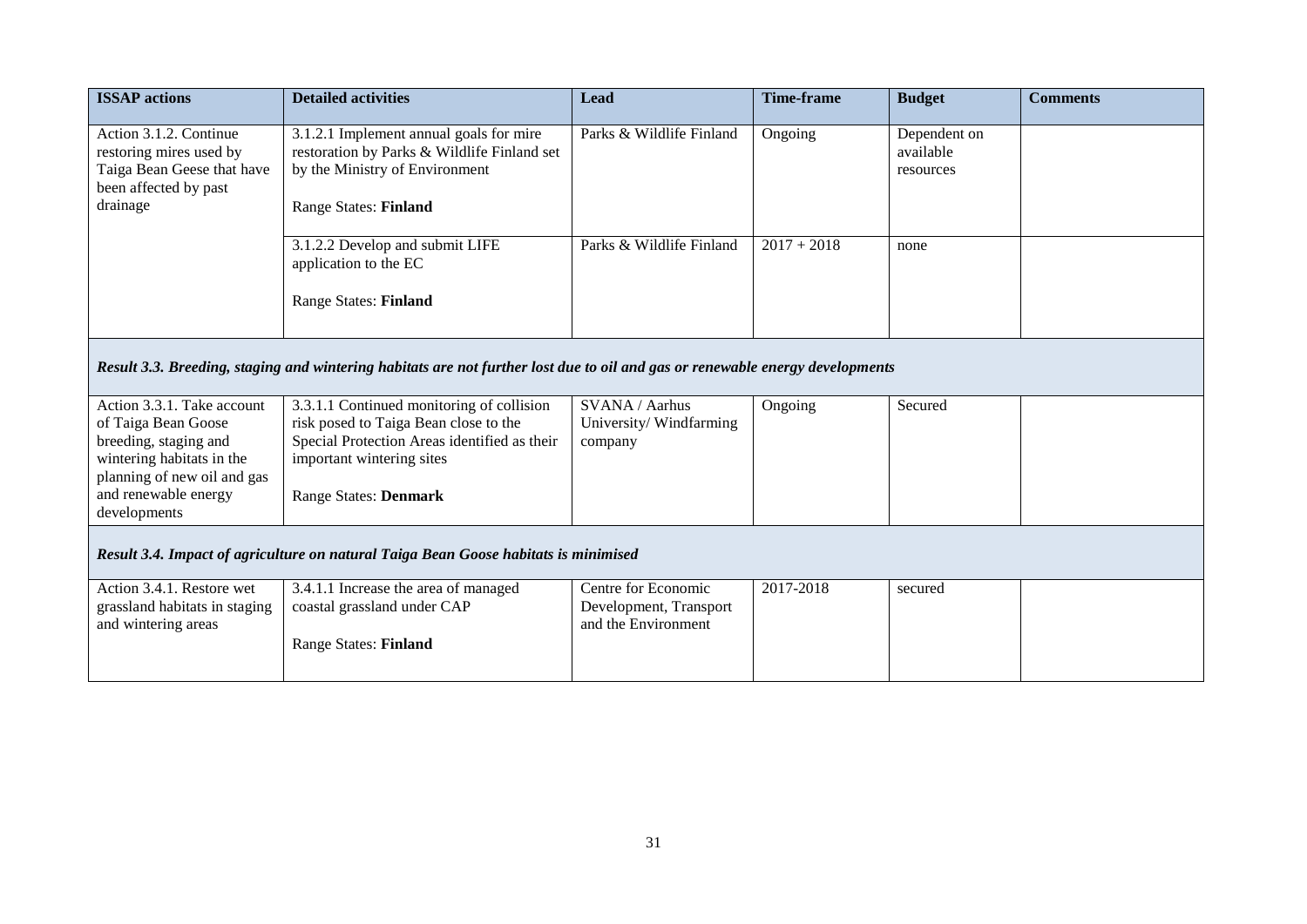

*AGREEMENT ON THE CONSERVATION OF AFRICAN-EURASIAN MIGRATORY WATERBIRDS* 

#### **1 st MEETING OF THE AEWA EUROPEAN GOOSE MANAGEMENT INTERNATIONAL WORKING GROUP 14-16 December 2016, Kristianstad, Sweden**

## **LIST OF PARTICIPANTS**

#### **BELARUS**

Mr Pavel Pinchuk (NGR) State Research and Production Association Scientific and Practical Center of the National Academy of Sciences of Belarus for Biological Resources 22 Akademicheskaya Street 220072 Minsk Belarus

Tel.: +375 29 694 25 04 E-mail: [ppinchuk@mail.ru](mailto:ppinchuk@mail.ru)

Mr Alexey Mekhanikov (NE) Integrated Environmental Research Department Republican Research Unitary Enterprise (RUE) Belarusian Scientific Research Centre 'Ecology' 76 Yakubova Street 220095 Minsk Belarus

Tel.: +37 517 367 9117 / +37 529 702 8534 E-mail: [silverhawk@mail.ru](mailto:silverhawk@mail.ru)

#### **BELGIUM**

Mr Michiel Vandegehuchte (NGR) Agency for Nature and Forest Koning Albert II-laan 20 bus 8 1000 Brussels Belgium

Tel.: +32 496 5647 82 E-mail: [michiel.vandegehuchte@lne.vlaanderen](mailto:ichiel.vandegehuchte@lne.vlaandere).be Dr Frank Huysentruyt (NE) Research Institute for Nature and Forest (INBO) Wildlife Management Gaverstraat 4 9500 Geraardsbergen Belgium

Tel.: +32 499 865 340 E-mail: [frank.huysentruyt@inbo.be](mailto:frank.huysentruyt@inbo.be)

Professor Eckhart Kuijken (NE) Ghent University Biology Department Lindeveld  $\overline{4}$ 8730 Beernem Belgium

Tel.: 32 475 285 413 E-mail [eckhart.kuijken@scarlet.be](mailto:eckhart.kuijken@scarlet.be)

Ms Christine Verscheure Natuurpunt Lindeveld 4 8730 Beernem Belgium

Tel.: +32 477 993 911 E-mail: [christine.verscheure@gmail.com](mailto:christine.verscheure@gmail.com)

\_\_\_\_\_\_\_\_\_\_\_\_\_\_\_\_\_\_\_\_\_\_\_\_\_\_\_\_\_\_\_\_\_\_\_\_\_\_\_\_\_\_\_\_\_\_\_\_\_\_\_\_\_\_\_\_\_\_\_\_\_\_\_\_\_\_\_\_\_\_\_\_\_\_\_\_\_\_\_\_\_\_\_\_

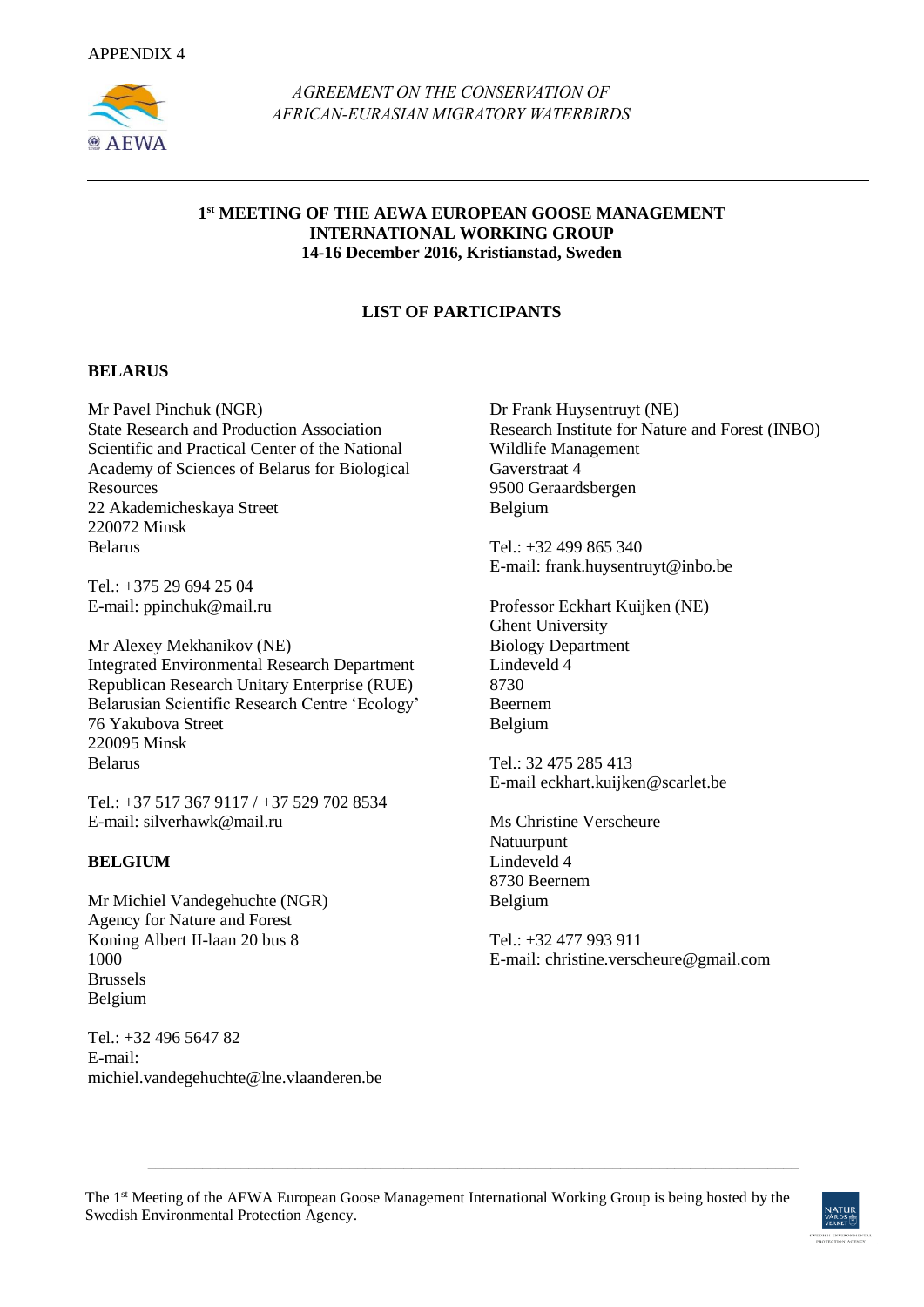#### **DENMARK**

Ms Camilla Uldal (NGR) Ministry of Environment and Food Danish Agency for Water and Nature Management Haraldsgade 53 2100 Copenhagen Denmark

Tel.: +45 935 879 47 E-mail: [cakis@svana.dk](mailto:cakis@svana.dk) Professor Jesper Madsen (NE) Department of Bioscience Aarhus University Grenaavej 14 8410 Roende Denmark

Tel.: +45 2944 0204 E-mail: [jm@bios.au.dk](mailto:jm@bios.au.dk)

Professor Anthony Fox (NE) Aarhus University Department of Bioscience Grenaavej 14 8410 Roende Denmark

Tel.: +45 206 757 11 E-mail: [tfo@bios.au.dk](mailto:tfo@bios.au.dk)

Ms Iben Hove Sørensen Danish Hunters'Association Molsvej 34 8410 Rønde Denmark

Tel.: +45 817 716 64 E-mail: [ihs@jaegerne.dk](mailto:ihs@jaegerne.dk)

Mr Niels-Erik Jørgensen Danish Hunters' Association Molsvej 34 8410 Rønde Denmark

Tel.: +45 232 668 90 E-mail: [ne-amjorgensen@mail.tele.dk](mailto:ne-amjorgensen@mail.tele.dk)

#### **FINLAND**

Dr Esko Hyvärinen (NGR) Ministry of the Environment Department of the Natural Environment P.O. Box 35 00023 Helsinki Finland

Tel.: +35 840 014 3876 E-mail: [esko.o.hyvarinen@ym.fi](mailto:esko.o.hyvarinen@ym.fi)

Mr Janne Pitkänen (NGR) Ministry of Agriculture and Forestry Natural Resources Department Unit for Hunting and Fishing P.O. Box 30 00023 Government Helsinki Finland

Tel.: +35 829 516 2338 E-mail: [janne.pitkanen@mmm.fi](mailto:janne.pitkanen@mmm.fi)

Mr Mikko Alhainen (NE) Finnish Wildlife Department Sompiontie 1 00730 Helsinki Finland

Tel.: +35 829 431 2401 E-mail: [mikko.alhainen@riista.fi](mailto:mikko.alhainen@riista.fi)

Mr Jorma Pessa (NE) Center for Economic Development Transport and the Environment P.O. Box 86 90101 Oulu Finland

Tel.: +35 840 025 0040 E-mail: [jorma.pessa@ely-keskus.fi](mailto:orma.pessa@ely-keskus.fi)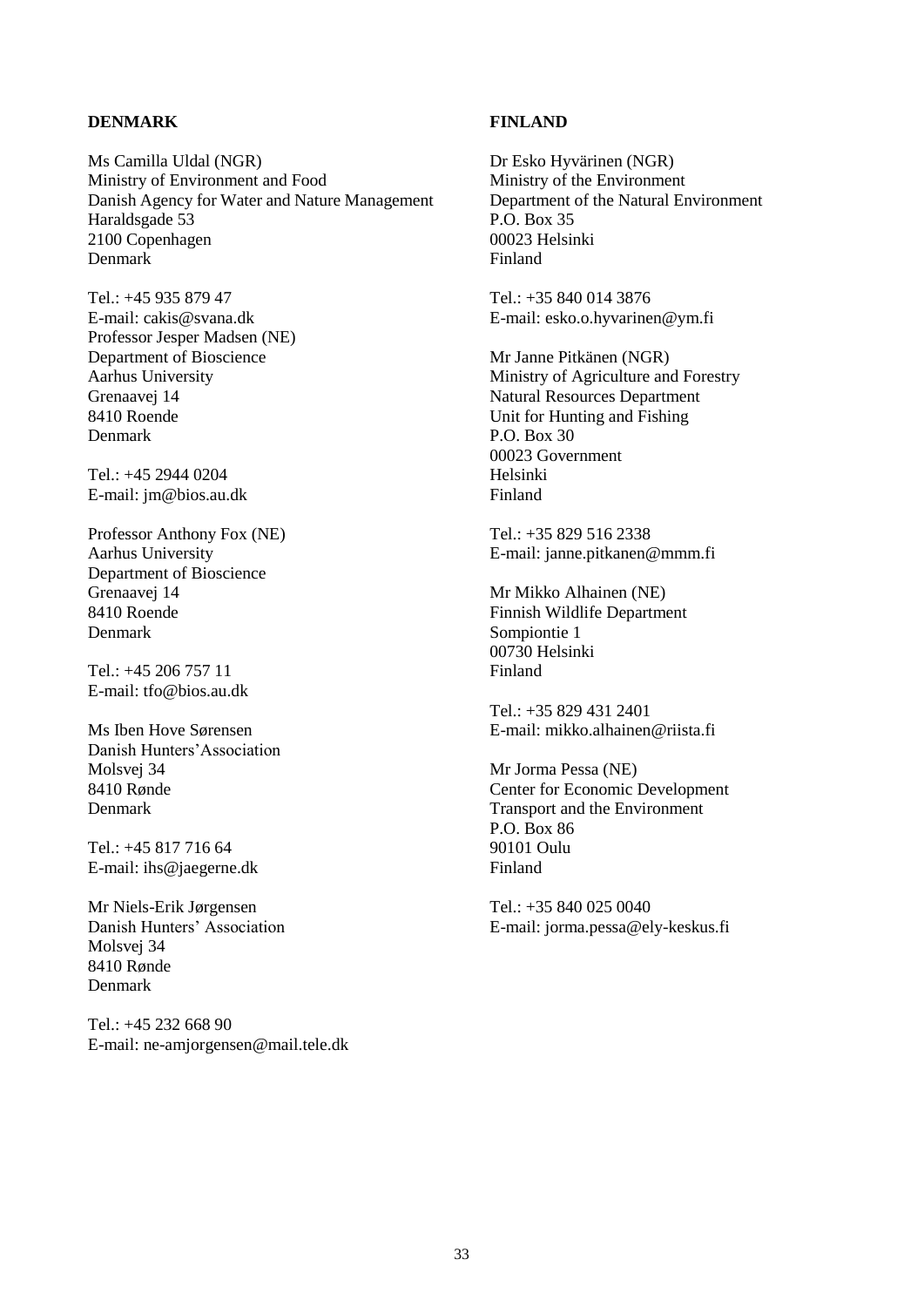#### **FRANCE**

Dr François Lamarque (NGR) (*Vice-Chair of the AEWA Standing Committee*) Ministry of Environment, Energy and the Sea (MEEM) European and International Actions Officer Water and Biodiversity Directorate Tour Séquoia 92055 La Défense CEDEX France

Tel.: +33 1408 131 90 E-mail: [francois.lamarque@developpement-durable.gouv.fr](mailto:francois.lamarque@developpement-durable.gouv.fr)

Dr Matthieu Guillemain (NE) Office National de la Chasse et de la Faune Sauvage Migratory Birds Unit La Tour du Valat Le Sambuc 13200 Arles France

Tel.: +33 490 972 879 E-mail: [matthieu.guillemain@oncfs.gouv.fr](mailto:matthieu.guillemain@oncfs.gouv.fr)

#### **ICELAND**

Dr Gudmundur A. Gudmundsson (NGR) Icelandic Institute of Natural History Ecology Department Urridaholtsstraeti 6-8 212 Gardabaer Iceland

Tel.: +35 459 005 00 E-mail: [mummi@ni.is](mailto:mummi@ni.is)

#### **LATVIA**

Mr Vilnis Bernards (NGR) Senior Desk Officer Ministry of Environmental Protection and Regional Development Peldu Str 25 LV – 1494 Riga Latvia

Tel.: +371 670 265 24 Fax: +371 678 204 42 E-mail: [vilnis.bernards@varam.gov.lv](mailto:ilnis.bernards@varam.gov.lt)

Ms Daiga Vilkaste (NGR) Ministry of Environment Protection and Nature Protection Department Regional Development Peldu 121 1494 Riga Latvia

Tel.: +37 129 119 572 E-mail: [daiga.vilkaste@varam.gov.lv](mailto:daiga.vilkaste@varam.gov.lv)

#### **LITHUANIA**

Mr Saulius Svazas (NE) (*Chair of the AEWA Technical Committee*) Nature Research Centre Laboratory of Evian Ecology Akademijos 2 08412 Vilnius Lithuania

Tel.: +37 065 029 680 E-mail: [svazas@ekoi.lt](mailto:svazas@ekoi.lt)

#### **NETHERLANDS**

Ms Wilmar Remmelts (NGR) Ministry of Economic Affairs Department of Nature and Biodiversity Postbus 20401 Den Haag **Netherlands** 

Tel.: +31 638 825 338 E-mail: [w.j.remmelts@minez.nl](mailto:w.j.remmelts@minez.nl)

Mr Klaas Talma (NE) Province of Friesland Department for Town and Country Postbus 20120 8900 Leeuwarden Netherlands

Tel.: +31 629 246 676 E-mail: [k.talma@fryslan.nl](mailto:k.talma@fryslan.nl)

Mr Gerben Mensink (NE) Province of Friesland Department for Town and Country Postbus 20120 8900 Leeuwarden Netherlands

Tel.: +31 615 488 725 E-mail: [g.mensink@fryslan.nl](mailto:g.mensink@fryslan.nl)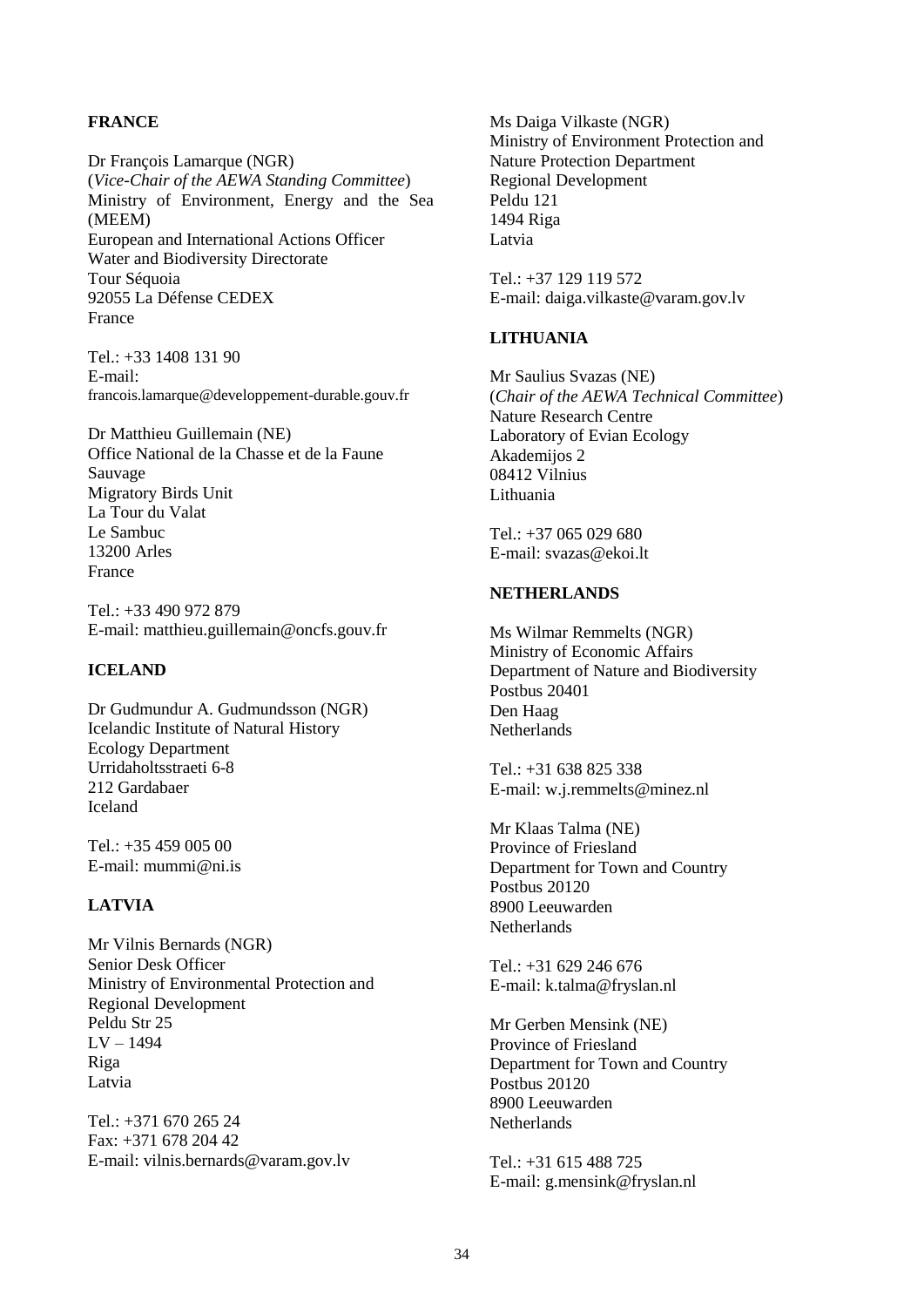Dr Meinte Engelmoer Advisor Province of Fryslân P.O. Box 201020 8900 HM Leeuwarden **Netherlands** 

 $Tel \cdot +31$  58 292 5976 E-mail: [m.engelmoer@fryslan.nl](mailto:m.engelmoer@fryslan.nl)

Mr Kornelis Koffijberg Sovon Vogelonderzoek Nederland P.O. Box 6521 6503 GA Nijmegen The Netherlands

Tel.: +31 24 741 0410 E-mail: [kees.koffijberg@sovon.nl](mailto:kees.koffijberg@sovon.nl)

### **NORWAY**

Mr Øystein Størkersen (NGR) Principal Adviser Norwegian Environment Agency P.O. Box 5672 Sluppen 7485 Trondheim Norway

Tel.: +47 7358 0500 E-mail: [oystein.storkersen@miljodir.no](mailto:oystein.storkersen@miljodir.no)

Mr Arild Espelien (NGR) Senior Advisor Norwegian Environment Agency P.O. Box 5672 Sluppen 7485 Trondheim Norway

Tel.: +47 415 123 96 E-mail: [ares@dirnat.no](mailto:ares@dirnat.no)

Dr Ingunn Tombre (NE) Senior Researcher Norwegian Institute for Nature Research Department of Arctic Ecology The Fram Centre P.O. Box 6606 Langnes 9296 Tromsø Norway

Tel.: +47 934 667 23 E-mail: [ingunn.tombre@nina.no](mailto:ingunn.tombre@nina.no)

#### **SWEDEN**

Mr David Schönberg Alm (NGR) Swedish Environmental Protection Agency Biodiversity Unit Valhallavägen 195 106 48 Stockholm Sweden

Tel.: +46 106 981 688 E-mail: [david.schonberg.alm@naturvardsverket.se](mailto:david.schonberg.alm@naturvardsverket.se)

Mr Per Risberg (NGR) Swedish Environmental Protection Agency Valhallavägen 195 106 48 Stockholm Sweden

Tel.: +46 106 981 000 E-mail: [per.risberg@naturvardsverket.se](mailto:per.risberg@naturvardsverket.se)

Ms Lotta Lagerberg (NGR) Swedish Environmental Protection Agency Wildlife Unit Valhallavägen 195 106 48 Stockholm Sweden

Tel.: +46 733 549 767 E-mail: [lotta.lagerberg@naturvardsverket.se](mailto:lotta.lagerberg@naturvardsverket.se)

Ms Linda Ersson (NGR) Swedish Environmental Protection Agency Research and Assessment Department Valhallavägen 195 106 48 Stockholm Sweden

Tel.: +46 010 698 1749 E-mail: [linda.ersson@naturvardsverket.se](mailto:linda.ersson@naturvardsverket.se)

Ms Mirja Lindberget (NGR) Swedish Environmental Protection Agency Research and Assessment Department Valhallavägen 195 106 48 Stockholm Sweden

Tel.: +46 106 981 378 E-mail: [mirja.lindberget@naturvardsverket.se](mailto:mirja.lindberget@naturvardsverket.se)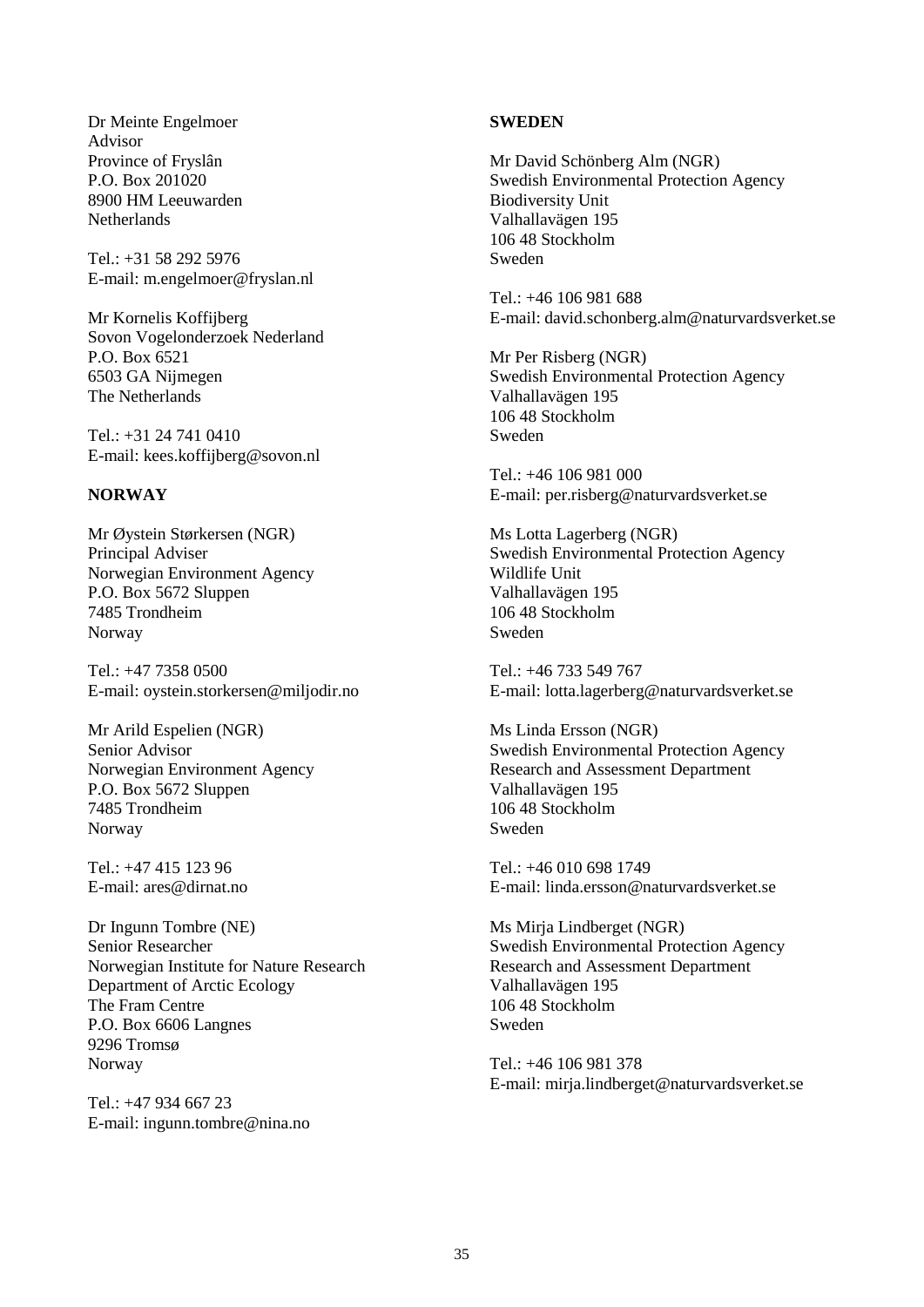Dr Leif Nilsson (NE) Lund Universtiy Biological Institute Ecology Building 2223 62 Lund Sweden

 $Tel \cdot +46\ 705\ 255\ 709$ E-mail: [leif.nilsson@biol.lu.se](mailto:leif.nilsson@biol.lu.se)

#### **UKRAINE**

Ms Oleysa Petrovych (NGR) Chief Specialist of the Department of Protected Areas Ministry of Ecology and Natural Resources of Ukraine 35, Metropolita Vasyl Lypkivskyi Kiev 03035 Ukraine

Tel.: +38 044 206 21 93 Fax: +38 044 206 21 92 E-mail: [petrovych.o@gmail.com](mailto:petrovych.o@gmail.com)

#### *INDIVIDUAL EXPERTS*

#### **U.S. GEOLOGICAL SURVEY**

Dr Fred Johnson Wetland & Aquatic Research Center 7920 NW 71 Street 32653 Gainesville United States

Tel.: +01 352 264 3488 E-mail: [fjohnson@usgs.gov](mailto:fjohnson@usgs.gov)

#### *OBSERVERS*

#### **COPA-COGECA**

Ms Karen Post Senior Policy Advisor Copa-Cogeca / Danish Agricultural and Food Council /Water and Nature Policy Department Axeltorv 3 1609 Copenhagen Denmark

Tel.: +45 229 984 83 E-mail: [kpo@lf.dk](mailto:kpo@lf.dk)

#### **COUNTY ADMINISTRATIVE BOARD OF SKÅNE, SWEDEN**

Mr Anders Hallengren Naturvårdshandläggare Kungsgatan 13 205 15 Malmö Sweden

Tel.: +46 10 224 1356 E-mail: [anders.hallengren@lanssyrelsen.se](mailto:anders.hallengren@lanssyrelsen.se)

Dr Vasyl Kostiushyn (NE) Institute of Zoology NAS of Ukraine Department of Monitoring and Conservation of Animals B.Khmelnitskogo str. 15 01601 Kiev Ukraine

Tel.: +38 050 387 2040 E-mail: [v.kostiushyn@gmail.com](mailto:v.kostiushyn@gmail.com)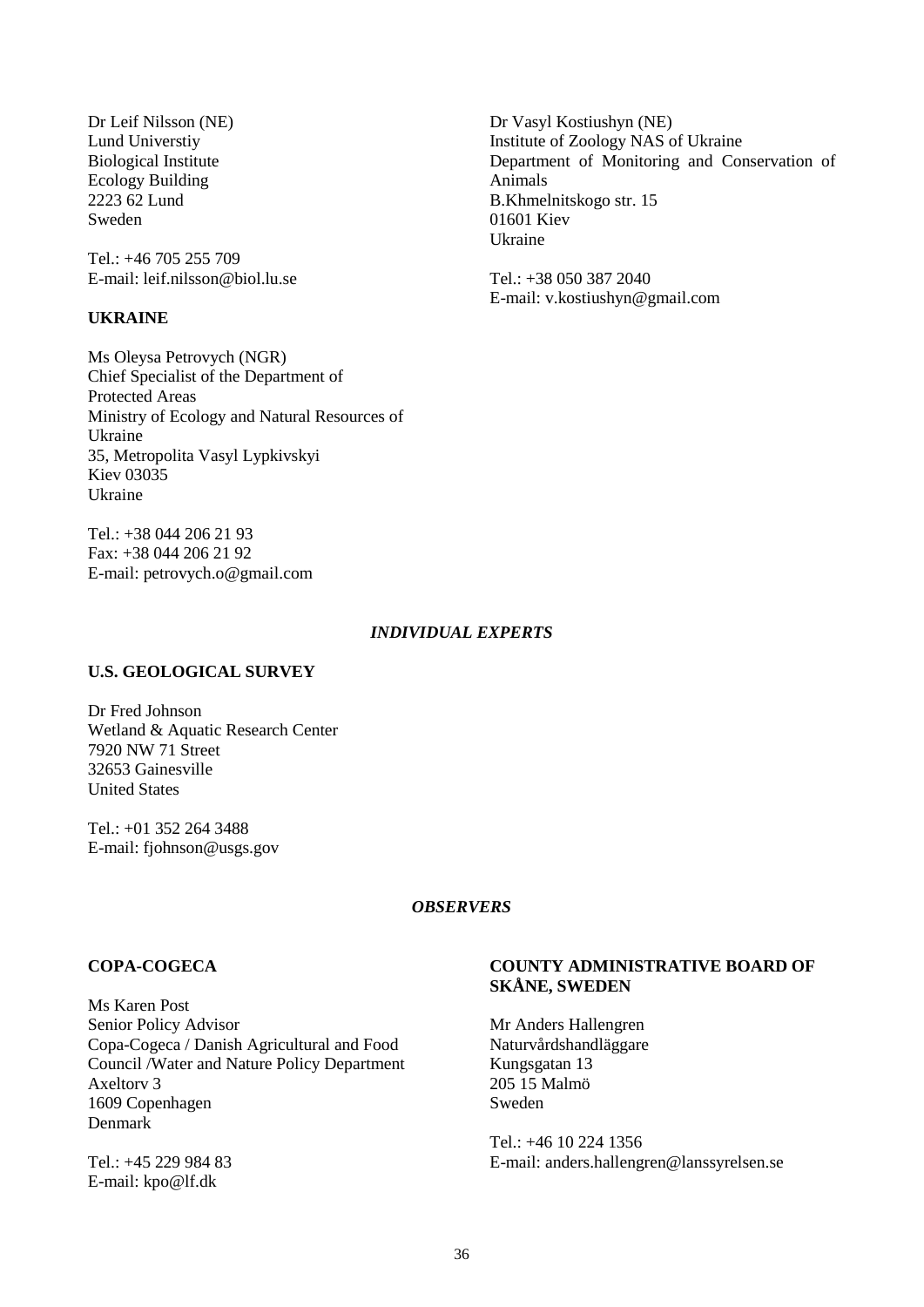Mr Hans Cronert Nature Conservation Coordinator Kristianstads Vattenrike Bioshpere Reserve 29180 Kristianstad Sweden

Tel.: +46 708 777 735 E-mail: [hans.cronert@kristianstad.se](mailto:hans.cronert@kristianstad.se)

#### **THE EUROPEAN FEDERATION OF ASSOCIATIONS FOR HUNTING AND CONSERVATION (FACE)**

Dr David Scallan FACE Rue Frederick Pelletier 82 1030 Brussels Belgium

 $Tel + 35 387 950 4563$ E-mail: [david.scallan@face.eu](mailto:david.scallan@face.eu)

#### **MIGRATORY BIRDS OF THE WESTERN PALEARCTIC (OMPO)**

Mr Alexandre Czajkowski OMPO 59, rue Ampère 75017 Paris France

Tel.: +33 144 010 510 E-mail: [vanneau@ompo.org](mailto:vanneau@ompo.org)

Dr Thibaut Powolny OMPO 59, rue Ampère 75017 Paris France

Tel.: +33 144 010 510 E-mail: [Thibaut.powolny@ompo.org](mailto:Thibaut.powolny@ompo.org)

#### **NORWEGIAN ASSOCIATION OF HUNTERS AND ANGLERS**

Mr Vidar Nilsen Hunting Consultant Norwegian Association of Hunters and Anglers (NJFF) P.B. 94 1378 Nesbru Norway

Tel.: +47 957 46 100 E-mail: [vidar.nilsen@njff.no](mailto:vidar.nilsen@njff.no)

#### **NORWEGIAN FARMERS' UNION**

Mr Finn Erlend Oedegaard Norwegian Farmers' Union P.B. 9354 Grønland 0135 Oslo Norway

Tel.: +47 928 584 95 E-mail: [finn.erlend.odegard@bondelaget.no](mailto:finn.erlend.odegard@bondelaget.no)

Mr Ove Martin Gundersen The Norwegian Farmers' Union Hamnegata 33 7714 Steinkjer Norway

Tel.: +47 922 904 91 E-mail: [ove.martin.gundersen@bondelaget.no](mailto:ove.martin.gundersen@bondelaget.no)

#### **SWEDISH UNIVERSITY OF AGRICULTURAL SCIENCES**

Ms Lovisa Nilsson **SLU** Wildlife Damage Center Ecology Department Grimsö Forskningsstation 730 91 Riddarhyttan

Tel.: +46 738 082 962 E-mail: [lovisa.uk.nilsson@slu.se](mailto:lovisa.uk.nilsson@slu.se)

Dr Johan Månsson **SLU** Grimsö Wildlife Research Station Ecology Department 730 91 Riddarhytttan Sweden

Tel:  $+46$  581 697 325 E-mail: [johan.mansson@slu.se](mailto:johan.mansson@slu.se)

## **SWEDISH ASSOCIATION FOR HUNTING AND WILDLIFE**

Dr Niklas Liljebäck Swedish Association for Hunting and Wildlife Department for Hunting and Wildlife Management Öster Malma 611 91 Nyköping Sweden

Tel.: +46 703 300 680 E-mail: [niklas.liljeback@jagareforbundet.se](mailto:niklas.liljeback@jagareforbundet.se)